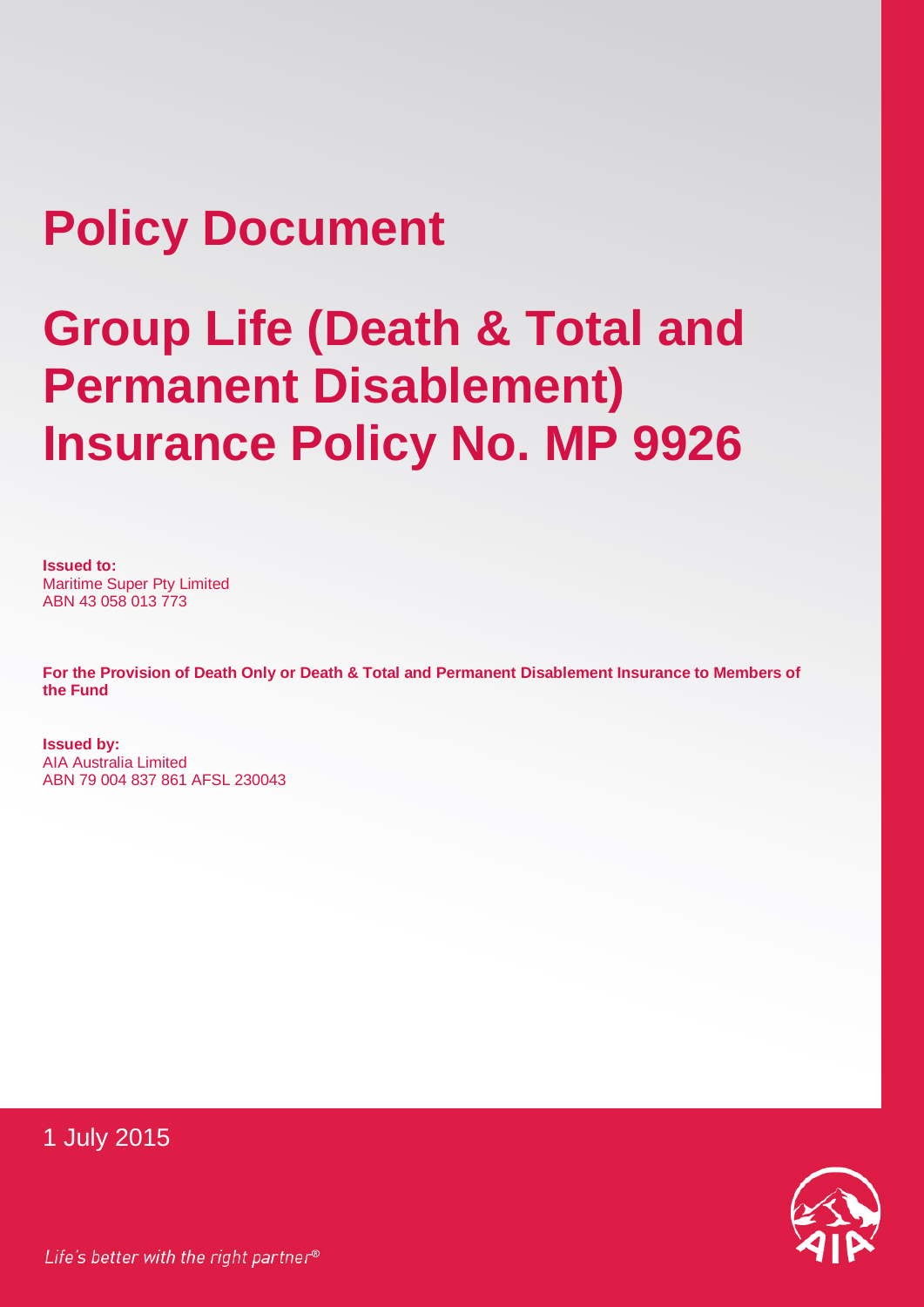## 1 **Insuring Clause**

#### GROUP LIFE (DEATH & TOTAL AND PERMANENT DISABLEMENT) INSURANCE POLICY NO. MP 9926

#### **OPERATIVE PROVISIONS**

This Policy is issued by AIA Australia Limited ABN 79 004 837 861, AFS Licence Number 230043 (hereinafter called the "Company") to the Policy Owner described in the Policy Schedule.

The Group Life (Death & Total and Permanent Disablement) Insurance Policy is entered into by the Policy Owner in its capacity as Trustee of Maritime Super.

This Policy is an endorsement to the original policies (as amended and endorsed) listed under 'Original Policy Commencement Date' below.

The Company and the Policy Owner wish to vary the Policy.

General Condition 5.18 of the Policy permits the Policy to be varied by written agreement between the Policy Owner and the Company.

The terms of the Policy are varied with effect on and from 1 July 2015 to the extent required for this Policy to be in the form of the attached amendments.

The Policy Owner and the Company continue to be bound by this Policy, as varied by the attached amendments.

This Policy as varied with effect on and from 1 July 2015 shall be known as the '2015 Policy'.

In consideration of payment to the Company of the first premium, stated in the Policy Schedule and provided that subsequent premiums are duly paid and subject to the General Conditions hereof, the Company will pay to the Policy Owner the benefits calculated as herein prescribed, immediately upon proof being given to the satisfaction of the Company of:

- the happening of the events upon which such benefits are herein expressed to become payable; a)
- the identity of the Insured Member upon whose death, Terminal Illness or Total and Permanent Disablement the  $b)$ Company is asked to make payment; and
- $\mathbf{C}$ the correctness of the age of that Insured Member.

This Policy shall be deemed to be issued in the Commonwealth of Australia and all monies payable in respect thereof whether by or to the Company shall be payable in Australian currency.

The Company has caused this Policy to be executed as of the Effective Date.

Person authorised by the Company to sign Policies:

Jenny Gibson Head of Strategic Pricing - Actuarial

**Effective Date:** 

1 July 2015

Date of Issue: 6 November 2015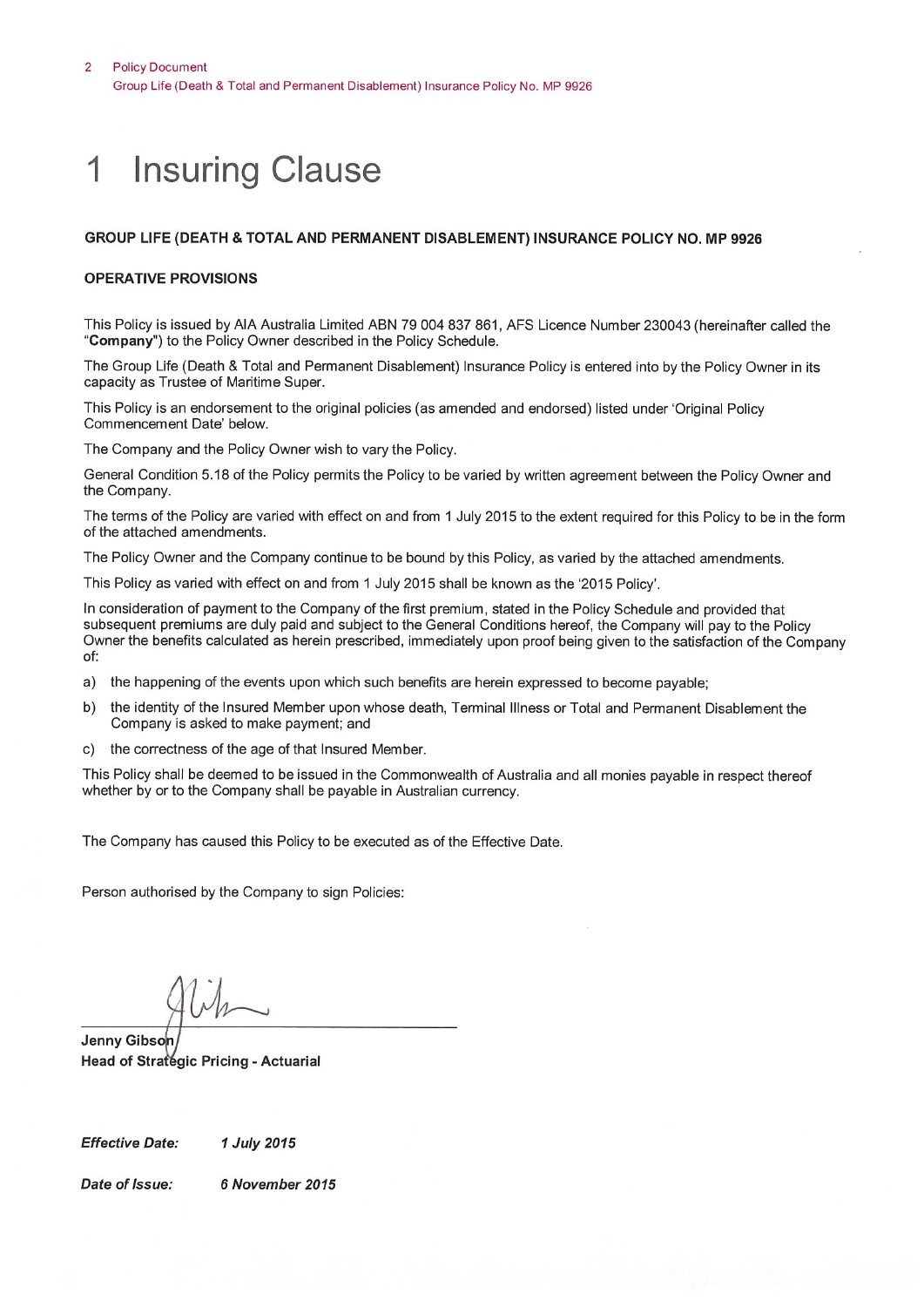## **Contents**

| 1 |      |                                                                                                          |  |  |  |  |
|---|------|----------------------------------------------------------------------------------------------------------|--|--|--|--|
| 2 |      |                                                                                                          |  |  |  |  |
| 3 |      |                                                                                                          |  |  |  |  |
| 4 |      |                                                                                                          |  |  |  |  |
|   | 4.1  |                                                                                                          |  |  |  |  |
|   | 4.2  |                                                                                                          |  |  |  |  |
|   | 4.3  | New Contributory Accumulation Members15                                                                  |  |  |  |  |
|   | 4.4  |                                                                                                          |  |  |  |  |
|   | 4.5  | New Accumulation Plus and Accumulation Basic Members16                                                   |  |  |  |  |
|   | 4.6  |                                                                                                          |  |  |  |  |
|   | 4.7  | New Reliance Super Members in the default investment                                                     |  |  |  |  |
|   | 4.8  | Cover for Insured Members Who Are Not in Active                                                          |  |  |  |  |
|   | 4.9  |                                                                                                          |  |  |  |  |
|   | 4.10 | Eligibility for Default Cover for General Category (Including                                            |  |  |  |  |
|   | 4.11 | Eligibility for Existing and New Sub-fund Members 20                                                     |  |  |  |  |
|   | 4.12 |                                                                                                          |  |  |  |  |
|   | 4.13 | Opt Out, Decrease and Reinstatement of Cover21                                                           |  |  |  |  |
|   | 4.14 |                                                                                                          |  |  |  |  |
|   | 4.15 |                                                                                                          |  |  |  |  |
|   | 4.16 | Re-commencement of Default Cover for existing General                                                    |  |  |  |  |
| 5 |      |                                                                                                          |  |  |  |  |
|   | 5.1  |                                                                                                          |  |  |  |  |
|   | 5.2  |                                                                                                          |  |  |  |  |
|   | 5.3  | Premium Adjustment in the Event of Misstatement of Age 24                                                |  |  |  |  |
|   | 5.4  | Benefit Adjustment due to fraudulent assessment of                                                       |  |  |  |  |
|   | 5.5  |                                                                                                          |  |  |  |  |
|   | 5.6  |                                                                                                          |  |  |  |  |
|   | 5.7  |                                                                                                          |  |  |  |  |
|   | 5.8  |                                                                                                          |  |  |  |  |
|   | 5.9  |                                                                                                          |  |  |  |  |
|   | 5.10 | Continued Cover for Sub-fund Members, AMOU Staff<br>Members, Accumulation Basic Members and Accumulation |  |  |  |  |
|   | 5.11 |                                                                                                          |  |  |  |  |
|   | 5.12 |                                                                                                          |  |  |  |  |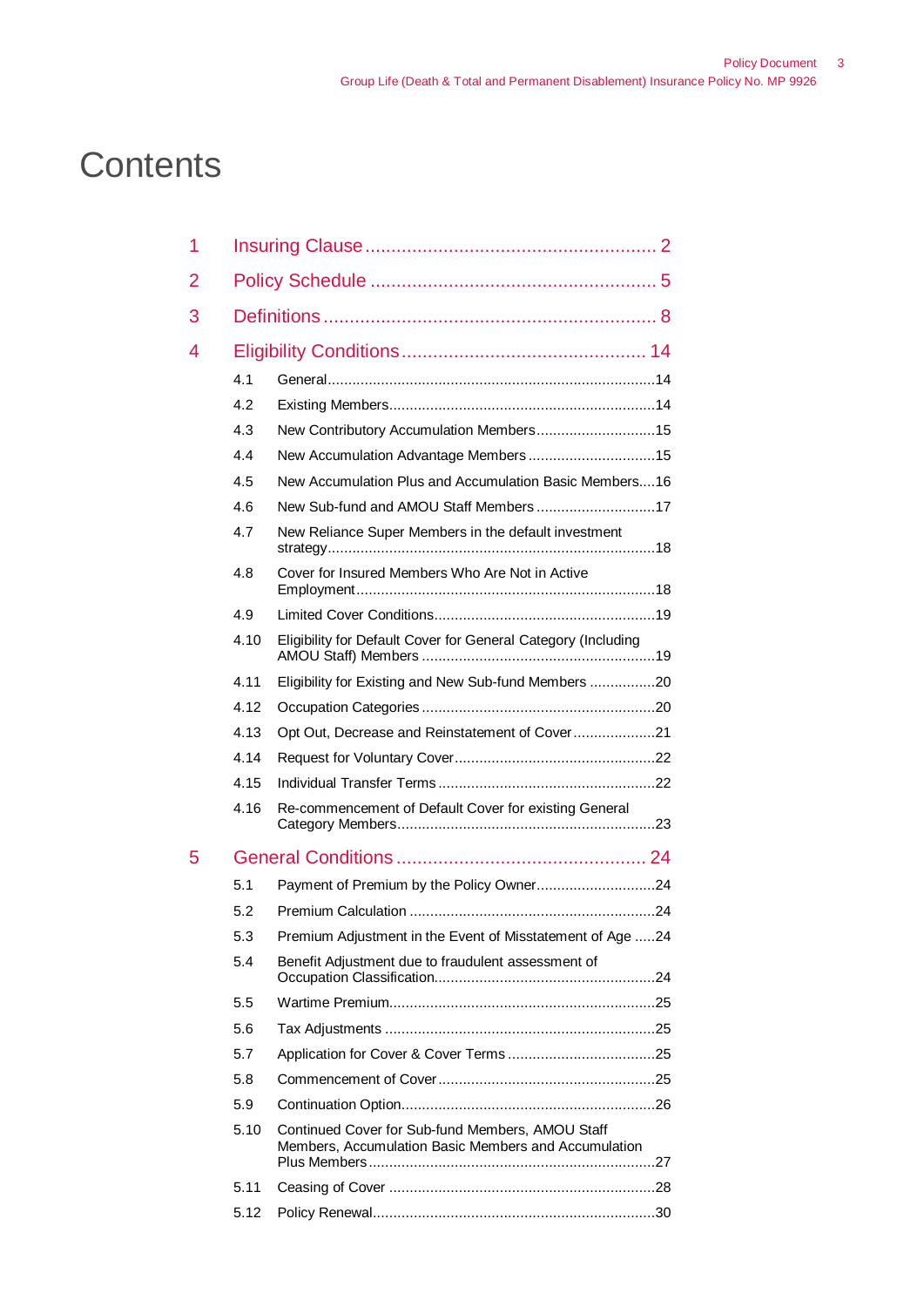|   | 5.13 |                                                                     |
|---|------|---------------------------------------------------------------------|
|   | 5.14 |                                                                     |
|   | 5.15 |                                                                     |
|   | 5.16 |                                                                     |
|   | 5.17 |                                                                     |
|   | 5.18 |                                                                     |
|   | 5.19 |                                                                     |
|   | 5.20 |                                                                     |
|   | 5.21 |                                                                     |
| 6 |      |                                                                     |
| 7 |      |                                                                     |
|   |      | Schedule 1 – Premium rates for unitised and formula driven cover 34 |
|   |      |                                                                     |
|   |      | Schedule 3 - Default Death and TPD Cover for Accumulation Plus      |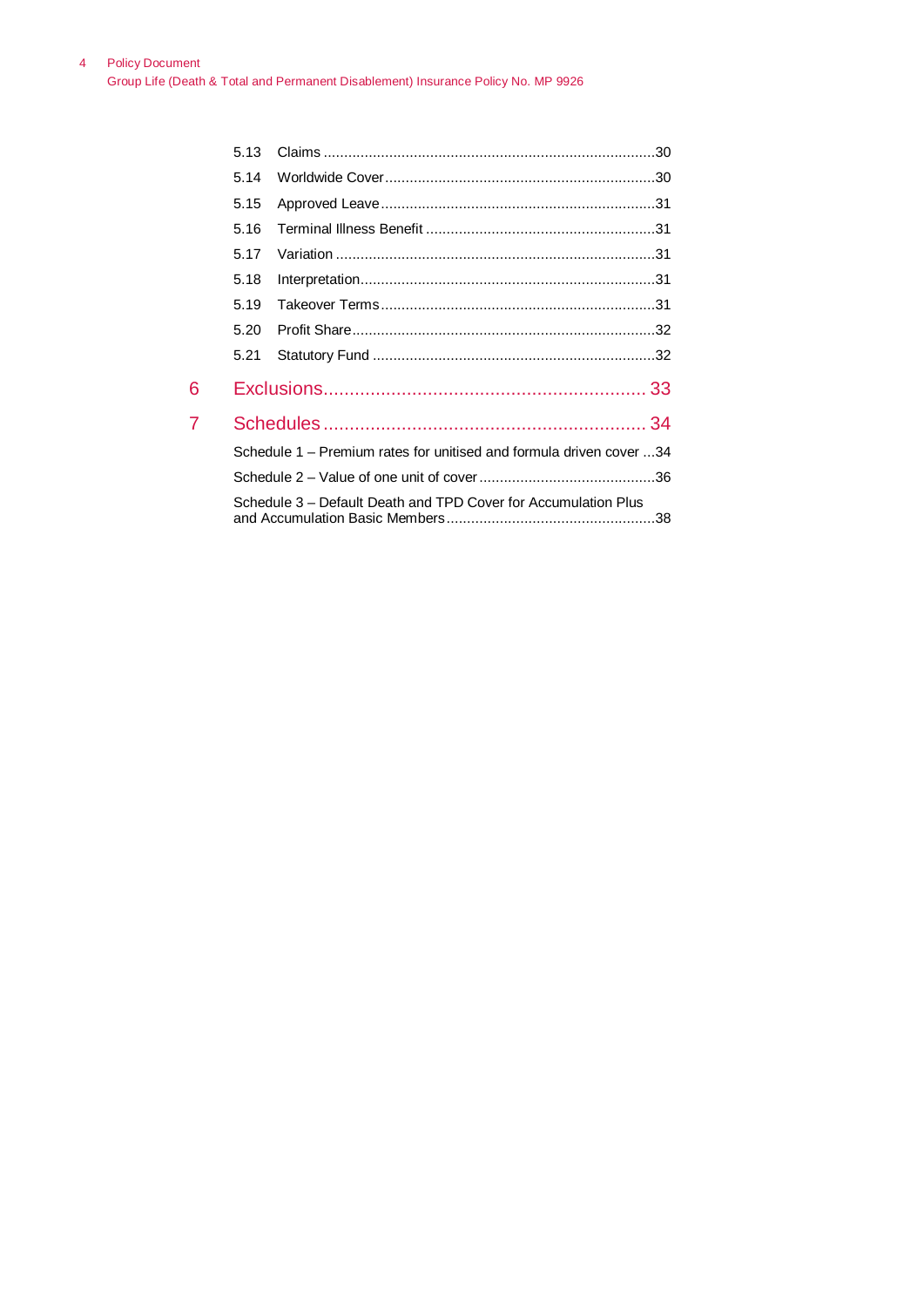## <span id="page-4-0"></span>2 Policy Schedule

| <b>Policy Type</b>                                    | Superannuation                                                                                                                   |                                                                                                                                                                                                                                                                                                                                                                                                                                                                                                                                                                                                                                                                                                                                                                                                                                                                                                                                                                                                                                                                                                                                                                                                                                                                                                                                                                                                                                                                                                                                                                                                                                                                                                                                                                                                                                                                                                                                                                                                                                                                                                                                                                                       |  |  |
|-------------------------------------------------------|----------------------------------------------------------------------------------------------------------------------------------|---------------------------------------------------------------------------------------------------------------------------------------------------------------------------------------------------------------------------------------------------------------------------------------------------------------------------------------------------------------------------------------------------------------------------------------------------------------------------------------------------------------------------------------------------------------------------------------------------------------------------------------------------------------------------------------------------------------------------------------------------------------------------------------------------------------------------------------------------------------------------------------------------------------------------------------------------------------------------------------------------------------------------------------------------------------------------------------------------------------------------------------------------------------------------------------------------------------------------------------------------------------------------------------------------------------------------------------------------------------------------------------------------------------------------------------------------------------------------------------------------------------------------------------------------------------------------------------------------------------------------------------------------------------------------------------------------------------------------------------------------------------------------------------------------------------------------------------------------------------------------------------------------------------------------------------------------------------------------------------------------------------------------------------------------------------------------------------------------------------------------------------------------------------------------------------|--|--|
| <b>Policy Owner / Trustee</b>                         | Maritime Super Pty Limited<br>ABN 43 058 013 773                                                                                 |                                                                                                                                                                                                                                                                                                                                                                                                                                                                                                                                                                                                                                                                                                                                                                                                                                                                                                                                                                                                                                                                                                                                                                                                                                                                                                                                                                                                                                                                                                                                                                                                                                                                                                                                                                                                                                                                                                                                                                                                                                                                                                                                                                                       |  |  |
| Fund                                                  | Maritime Super                                                                                                                   |                                                                                                                                                                                                                                                                                                                                                                                                                                                                                                                                                                                                                                                                                                                                                                                                                                                                                                                                                                                                                                                                                                                                                                                                                                                                                                                                                                                                                                                                                                                                                                                                                                                                                                                                                                                                                                                                                                                                                                                                                                                                                                                                                                                       |  |  |
| <b>Policy Number</b>                                  | MP 9926                                                                                                                          |                                                                                                                                                                                                                                                                                                                                                                                                                                                                                                                                                                                                                                                                                                                                                                                                                                                                                                                                                                                                                                                                                                                                                                                                                                                                                                                                                                                                                                                                                                                                                                                                                                                                                                                                                                                                                                                                                                                                                                                                                                                                                                                                                                                       |  |  |
| <b>Effective Date</b>                                 | 1 July 2015                                                                                                                      |                                                                                                                                                                                                                                                                                                                                                                                                                                                                                                                                                                                                                                                                                                                                                                                                                                                                                                                                                                                                                                                                                                                                                                                                                                                                                                                                                                                                                                                                                                                                                                                                                                                                                                                                                                                                                                                                                                                                                                                                                                                                                                                                                                                       |  |  |
| <b>Original Policy</b><br><b>Commencement Date(s)</b> | MP 9926 - 1 December 2007 or in the case of Contributory Accumulation Members, 1<br><b>July 2008</b><br>MP 9982 - 1 January 2010 |                                                                                                                                                                                                                                                                                                                                                                                                                                                                                                                                                                                                                                                                                                                                                                                                                                                                                                                                                                                                                                                                                                                                                                                                                                                                                                                                                                                                                                                                                                                                                                                                                                                                                                                                                                                                                                                                                                                                                                                                                                                                                                                                                                                       |  |  |
| <b>Benefits</b>                                       | <b>When Payable</b>                                                                                                              | In respect of Insured Members insured for Death benefits<br>a)<br>- in the event of the death of an Insured Member while<br>insured under this Policy. The benefit will be determined<br>as at the date the Insured Member dies.<br>In respect of Terminal Illness benefits, the benefit payable<br>b)<br>will be the Death benefit applicable to the Insured Member<br>at the date the Insured Member is certified as suffering<br>from a Terminal Illness based on the later of the two dates<br>on which the Medical Practitioners gave their certification.<br>The benefit will be determined as the date the Insured<br>Member is certified as suffering a Terminal Illness.<br>In respect of Insured Members insured for Total and<br>C)<br>Permanent Disablement ("TPD") benefits:<br>The Trust Deed provides for an Insured TPD benefit<br>(i)<br>for members of the Fund who are entitled to such<br>benefits in addition to other accrued benefits;<br>The Company will pay the insured TPD benefit to the<br>(ii)<br>Trustee in respect of an Insured Member if the<br>Insured Member becomes TPD while insured cover<br>applies to them under this Policy and an insured<br>benefit becomes payable to the Insured Member<br>under the terms of the Trust Deed;<br>(iii) The amount of the insured TPD Benefit referred to in<br>the Trust Deed is determined on the date the Insured<br>Member was last actively at work with his or her<br>Employer or, for an Insured Member who is not<br>employed when he/she is injured or first displays the<br>symptoms of the sickness, the date the Company<br>determines that the Insured Member first satisfies the<br>definition of Total and Permanent Disablement.<br>Insured Members may have different levels of Death and TPD<br>cover; however TPD cover cannot exceed the Death cover.<br>Other than in respect of Sub-fund and AMOU Staff Default<br>Cover, the Amount Insured under the Schedules shall be<br>determined at the 30 June which last occurred before the<br>benefit is determined.<br>Benefits under the policy will only be payable when an insured<br>benefit becomes payable under the Trust Deed. |  |  |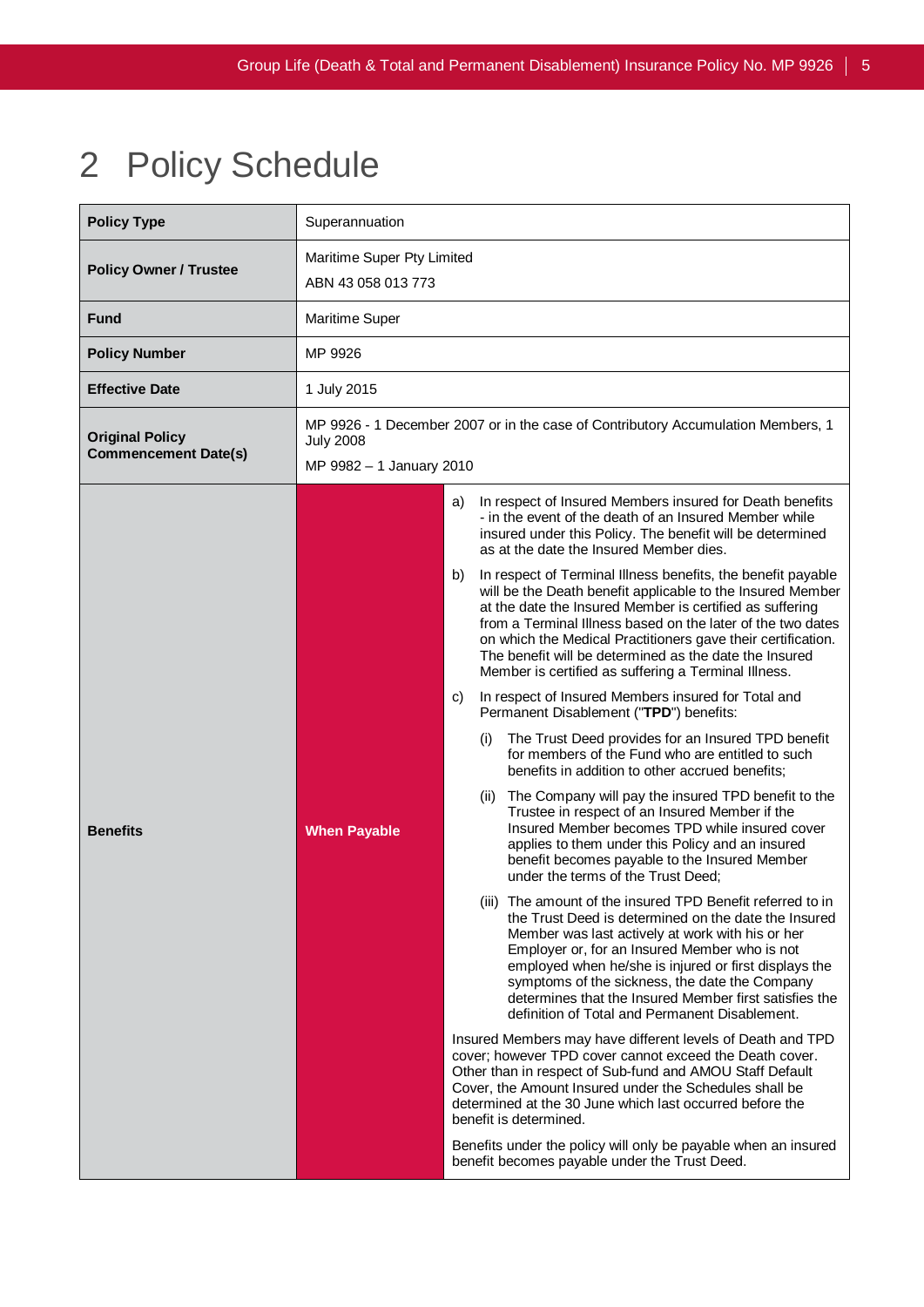|                                   | Age 70 (for cover unitised based cover), other than in respect of Default Cover for:<br>a)                                                                                                                       |                                                                                                                                     |                                                                                                                                                                                  |  |  |  |
|-----------------------------------|------------------------------------------------------------------------------------------------------------------------------------------------------------------------------------------------------------------|-------------------------------------------------------------------------------------------------------------------------------------|----------------------------------------------------------------------------------------------------------------------------------------------------------------------------------|--|--|--|
|                                   | a Teekay Member of the DB Sub-Fund Division A, which shall be the last day<br>(i)<br>of the calendar month in which the Insured Member attains 63 years of age;<br>and                                           |                                                                                                                                     |                                                                                                                                                                                  |  |  |  |
| <b>Cover Expiry Age</b>           | (ii) a Teekay Member in the Accumulation Category or a Trident Member in the<br>Accumulation Category, which shall be the last day of the calendar month in<br>which the Insured Member attains 70 years of age. |                                                                                                                                     |                                                                                                                                                                                  |  |  |  |
|                                   | Age 65 for formula driven cover<br>b)                                                                                                                                                                            |                                                                                                                                     |                                                                                                                                                                                  |  |  |  |
| <b>Default Cover</b>              | Default Cover is cover that is automatically provided to an eligible Member for Death<br>or TPD as specified in Clause 4.                                                                                        |                                                                                                                                     |                                                                                                                                                                                  |  |  |  |
|                                   |                                                                                                                                                                                                                  | The maximum level of cover for an Insured Member is:                                                                                |                                                                                                                                                                                  |  |  |  |
| <b>Maximum Benefit</b>            | \$5,000,000 for Death cover; and<br>a)                                                                                                                                                                           |                                                                                                                                     |                                                                                                                                                                                  |  |  |  |
|                                   | b)                                                                                                                                                                                                               | \$2,000,000 for Total and Permanent Disablement cover.                                                                              |                                                                                                                                                                                  |  |  |  |
|                                   |                                                                                                                                                                                                                  | <b>Contributory Accumulation</b><br><b>Members</b>                                                                                  | Up to six units of any<br>combination of Death<br>Only and/or Death<br>and TPD cover as<br>per Schedule 2                                                                        |  |  |  |
|                                   |                                                                                                                                                                                                                  | <b>Accumulation Advantage Members</b>                                                                                               | Up to two units of any<br>combination of Death<br>Only and/or Death<br>and TPD cover as<br>per Schedule 2                                                                        |  |  |  |
|                                   |                                                                                                                                                                                                                  | <b>Allocated Pension Members,</b><br><b>Working Income Support Pension</b><br><b>Members and Retained Benefit</b><br><b>Members</b> | Not applicable.<br>All cover is subject to<br>underwriting.                                                                                                                      |  |  |  |
| <b>Automatic Acceptance Limit</b> | <b>General Categories</b>                                                                                                                                                                                        | <b>Accumulation Plus Members</b>                                                                                                    | Death and TPD cover<br>as Schedule 3                                                                                                                                             |  |  |  |
| (AAL)                             |                                                                                                                                                                                                                  | <b>Accumulation Basic Members</b>                                                                                                   | Death and TPD cover<br>as Schedule 3                                                                                                                                             |  |  |  |
|                                   |                                                                                                                                                                                                                  | <b>Permanent (Defined Benefit)</b><br><b>Members</b>                                                                                | Who are DB<br>Contributing<br>Members or whom<br>the Company and the<br>Policy Owner agree<br>should be provided<br>with cover under the<br>Policy - the 'Potential<br>Benefit'. |  |  |  |
|                                   |                                                                                                                                                                                                                  | <b>AMOU Staff Members</b>                                                                                                           | \$900,000                                                                                                                                                                        |  |  |  |
|                                   |                                                                                                                                                                                                                  | <b>Reliance Super Members</b>                                                                                                       | One unit of Death<br>and TPD cover as<br>per Schedule 2.                                                                                                                         |  |  |  |
|                                   | <b>Sub-fund Members</b>                                                                                                                                                                                          | \$900,000                                                                                                                           |                                                                                                                                                                                  |  |  |  |
| Due Date of First Premium         | 1 July 2015                                                                                                                                                                                                      |                                                                                                                                     |                                                                                                                                                                                  |  |  |  |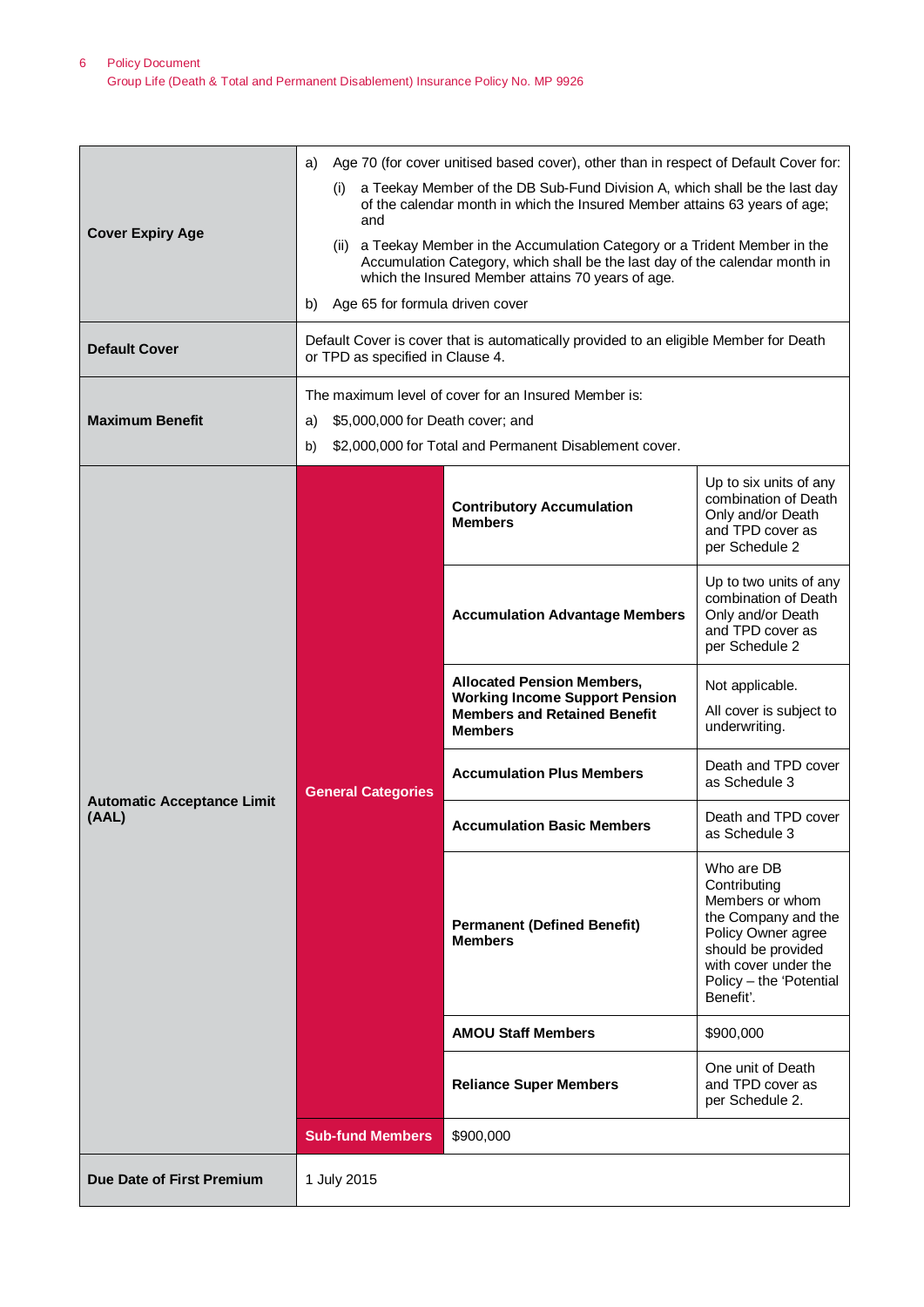| Due Date of Subsequent<br>Premium               | 1 July each year (premium estimate based on prior year, calculated as agreed<br>between the Policy Owner and the Company). Reconciliation and final payment will<br>occur by 30 November each Fund Year. |
|-------------------------------------------------|----------------------------------------------------------------------------------------------------------------------------------------------------------------------------------------------------------|
| <b>Renewal Date</b>                             | 1 July 2016 and 1 July of each subsequent year                                                                                                                                                           |
| <b>Frequency of Payments</b>                    | Annually in advance                                                                                                                                                                                      |
| Rate Guarantee Period                           | 1 July 2015 to 30 June 2017                                                                                                                                                                              |
| <b>Premium Rates and Cover</b><br><b>Scales</b> | Refer to Schedules 1 to 3                                                                                                                                                                                |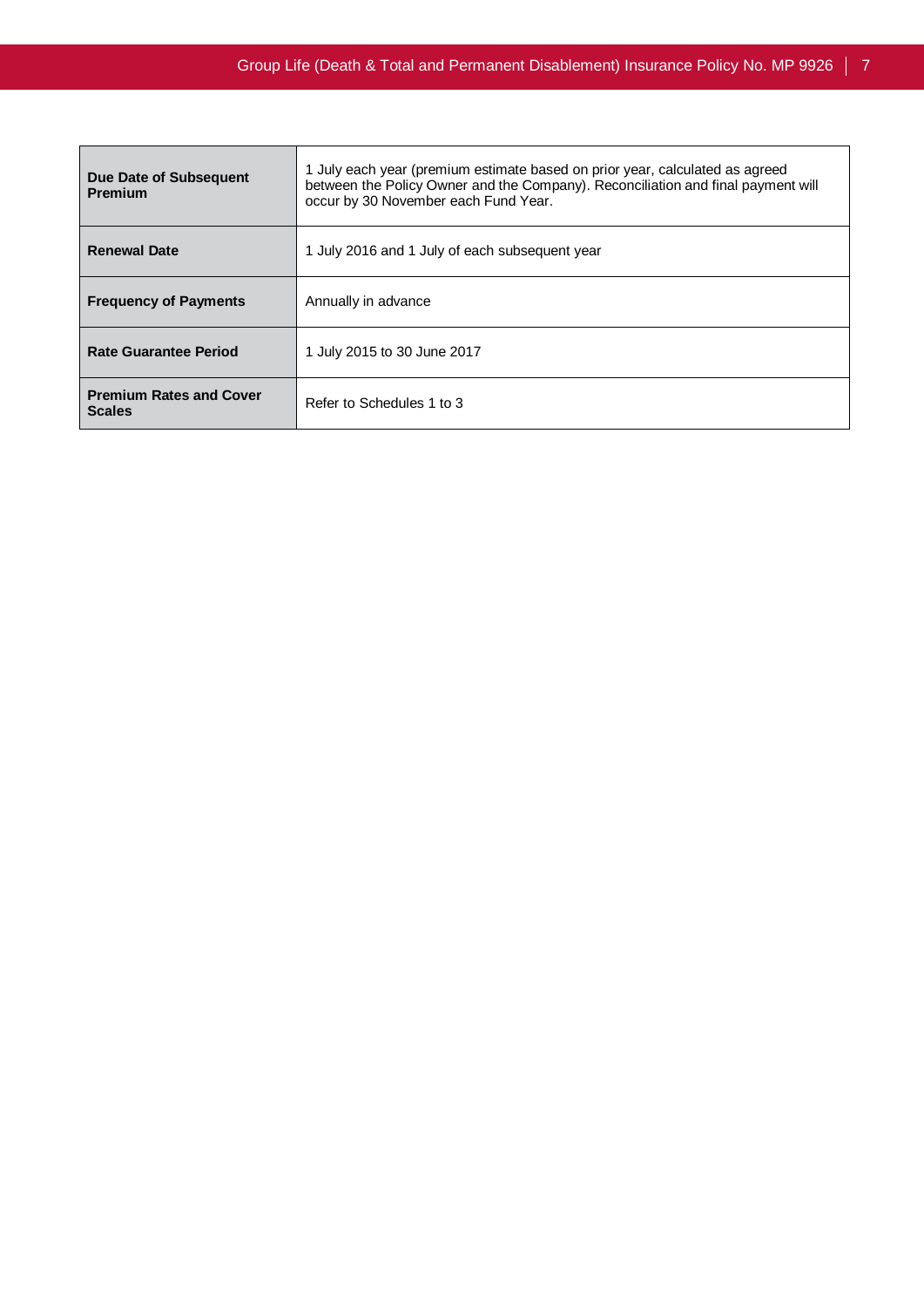## <span id="page-7-0"></span>3 Definitions

In this Policy:

#### **Active Employment** means:

- a) if in Gainful Employment, the Insured Member is engaged in their normal duties without limitation or restriction due to sickness or injury and is working normal hours on the relevant date(s); and
- b) the Insured Member is not restricted by sickness or injury from being capable of performing their full and normal duties on a full-time basis (for at least 30 hours per week) even though actual employment can be on a full-time, part-time, casual or contractual basis, or the Insured Member may not currently be in Gainful Employment; and
- c) the Insured Member is not in receipt of and/or entitled to claim income support benefits from any source including workers' compensation benefits, statutory transport accident benefits and disability income benefits.

For the avoidance of doubt, an Insured Member who is on leave, paid or unpaid, other than leave in connection with a sickness or injury, will be considered to be in Active Employment.

A person who does not meet these requirements is correspondingly described as not in Active Employment.

**Allocated Pension (ex SERF) Member** means a Member of the Maritime Super division of the Fund who held their current pension in the Stevedoring Employees Retirement Fund on 28 February 2009.

**Amount Insured** means the amount of cover, comprising the Default Cover and/or any Voluntary Cover granted by the Company to the Insured Member in accordance with the Eligibility Conditions (and subject to changes to that amount determined in accordance with the Policy terms and conditions, the Trust Deed and determinations made by or on behalf of the Policy Owner).

**Approved Leave** means parental leave, annual leave, bereavement leave, long service leave or any other leave approved by an Employer or arising from the operation of any law other than leave taken for reasons related to sickness or injury.

**Automatic Acceptance Limit** means the maximum amount of cover defined in the Policy Schedule that will be automatically provided by the Company to various Members of the Fund without the requirement for underwriting. For the avoidance of doubt, the amount of cover provided to Existing Members at the Effective Date will also be automatically provided without the requirement for underwriting, subject to the Eligibility Conditions.

**Category or categories** shall have the same meaning as used by the Policy Owner to refer to membership groups within the Fund and shall include the following:

- a) General Categories
	- (i) Contributory Accumulation Members
	- (ii) Accumulation Advantage Members (including Tasports members)
	- (iii) Allocated Pension Members
	- (iv) Working Income Support Pension Members
	- (v) Retained Benefit Members
	- (vi) Accumulation Plus Members (excluding Tasports members)
	- (vii) Accumulation Basic Members
	- (viii)Permanent (Defined Benefit) Members
	- (ix) AMOU Staff Members
	- (x) Reliance Super Members
- b) Sub-fund Members
	- (i) SVITZER Accumulation and Defined Benefit (formerly known as Adsteam Marine)
	- (ii) Inco Ships, CSL Super & ASP Parts
	- (iii) Teekay Members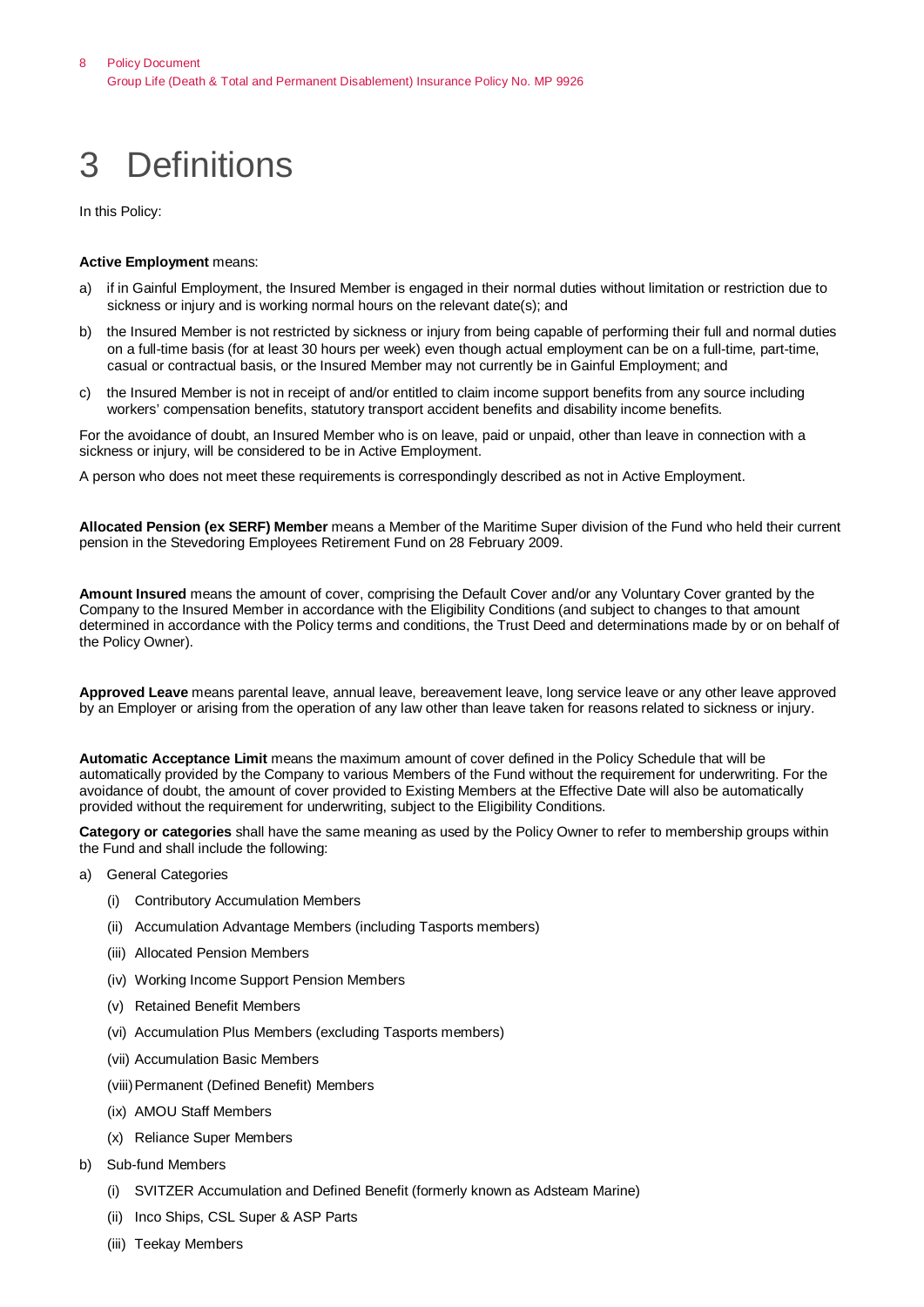(iv) Trident Members.

**Classification Base Wage** means the same meaning as that term defined in Stevedores Rule 3 of the Trust Deed.

**Company** means AIA Australia Limited (ABN 79 004 837 861, AFSL Number 230043).

**DB Contributing Member** and **DB Non-Contributing Member** shall have the same meaning as those terms defined in Stevedores Rule 3 of the Trust Deed.

**Death and TPD cover** means Death and TPD cover (including Death Only cover) applying to an Insured Member under this Policy, unless the contrary intention appears from the context.

**Default Cover** means the Death and TPD cover (or Death Only cover, if applicable) automatically provided to an Insured Member in accordance with the Eligibility Conditions.

**Effective Date** means the date set out in the Policy Schedule.

**Eligibility Conditions** means the eligibility conditions set out in Clause 4 of this Policy.

**Employer** means the employer registered with the Policy Owner as an employer in the Fund that provides Gainful Employment to an Insured Member (and shall include a Full Participating Employer, a Participating Employer, a Principal Employer (including an Associate Employer), a Standard Employer Sponsor and a Non-Participating Employer, as the context requires).

**Evidence of Insurability** means such evidence of health and such other particulars of a Member as the Company may require at the time the Member first becomes an Insured Member and at any subsequent time when the Amount Insured of that Insured Member is increased or reinstated, to enable the Company to determine whether an Insured Member is to be accepted for any insurance and the terms of such acceptance.

**Existing Cover** means the Death and TPD cover (if any) that the Insured Member held under the Policy Owner's Previous Insurance Arrangements in place immediately prior to the Effective Date.

**Existing Members** means persons who are Members of the Stevedores division, the Maritime Super division or the Seafarers division of the Fund immediately prior to the Effective Date. However, where the term 'existing' (in relation to a Member) is used without capitals, it shall have its ordinary meaning.

**Forward Underwriting Limit (FUL)** means the level of insurance cover determined by the Company which may be provided under certain circumstances after the assessment of the Evidence of Insurability in respect of Default Cover for an Insured Member, whereby future increases in amounts of up to this level may be provided without further Evidence of Insurability and shall include Forward Underwriting Limits granted by the Company under the Previous Insurance Arrangements or accepted by the Company under Clause 5.19 (including takeover of insurance under the Previous Insurance Arrangements). For the avoidance of doubt, the Forward Underwriting Limits may include age and employment restrictions, beyond which the FUL may not be available in respect of an Insured Member.

For the avoidance of doubt, Forward Underwriting Limits granted under this Policy will only be granted and will only apply in respect of Default Cover which is formula based whilst an Insured Member is employed by an Employer.

**Fund** takes its definition from the Policy Schedule.

**Fund Year** means the year commencing on the Renewal Date, or such other period as may be agreed between the Company and the Policy Owner.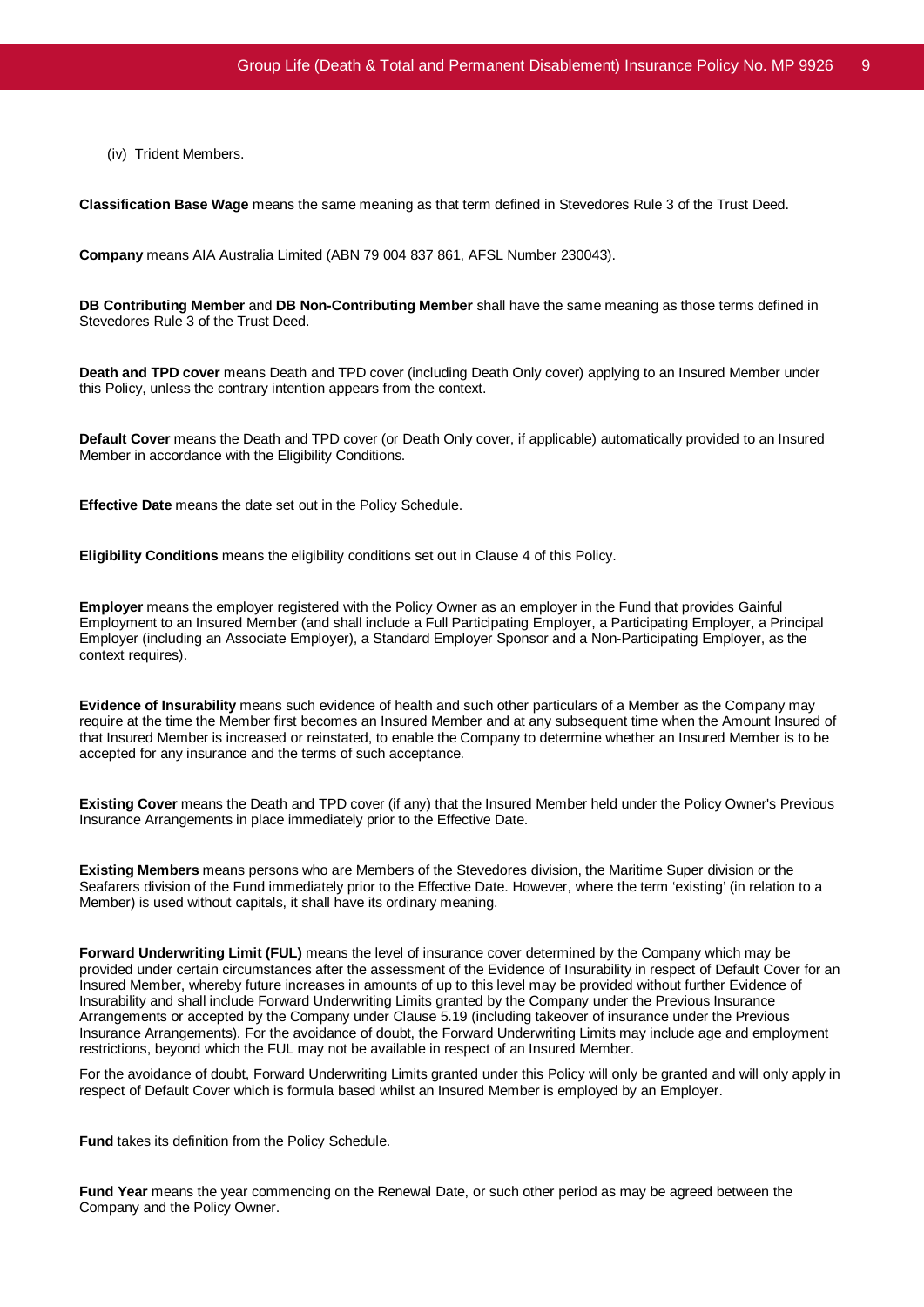**Gainful Employment** means employed for gain or reward in a business, trade, profession, vocation, calling, occupation or employment.

**Heavy Blue Collar**, as an occupation classification, means:

- a) skilled (i.e. trade qualified occupations) and unskilled blue collar workers performing Manual Duties. This shall include but is not limited to the occupation of stevedore; or
- b) any occupation or employment where employment is spent on a ship, tug, offshore vessel or on the water and shall include but is not limited to occupations of seaman, integrated rating and steward.

Heavy Blue Collar shall also include a person without occupation or who is, at the relevant time, not in Gainful Employment.

**Income** in relation to Death and TPD cover is as defined in the Fund's Trust Deed, however so described, including amounts defined as Salary, Final Salary and Final Average Salary (in relation to the group or Category of Members, and/or the particular benefit, as relevant) or such other definition as agreed between the Policy Owner and the Employer.

**Insured Member or Insured Members** means a Member of the Fund who is currently insured under this Policy or who meets the Eligibility Conditions, and for whom the premium has been paid (or agreed to be paid), the Company has accepted cover and whose cover has not been terminated.

**IP Policy** means the Income Protection policy attached to this Policy.

**Light Blue Collar**, as an occupation classification, means occupations which involve light Manual Duties and are land based or involve one of the following non-land based occupations - masters, engineers and officers. Also includes supervisors of Heavy Blue Collar workers.

**Limited Cover** means the Insured Member is only covered for claims arising from a sickness which first became apparent or an injury which first occurred on or after the date the cover last commenced, recommenced or increased in relation to that Insured Member.

**Manual Duties** means duties involving or using human effort, power or physical energy.

**Medical Practitioner** means a legally qualified and registered medical practitioner. It does not include an Employer of the Insured Member, the Insured Member or a member of the Employer's or the Insured Member's immediate family or a business partner.

**Member** means a member of the Fund.

**Minimum Benefit** for an Existing Contributory Accumulation Member is the Death or TPD benefit as at the day prior to the Original Policy Commencement Date, if any, as defined in the Trust Deed (subject to determinations made by or on behalf of the Policy Owner), less the Insured Member's superannuation account balance as at the relevant date.

**New Member** means a member who joins the Fund on or after the Effective Date (but shall not include an Existing Member). However, where the term 'new' (in relation to a Member) is used without capitals, it shall have its ordinary meaning.

**Non-Participating Employer** means an employer who has not agreed to participate in the Fund (excluding a Standard Employer Sponsor) and contributes to the Fund in respect of one or more Members.

**Participating Employer** means a Full Participating Employer and a Participating Employer and a Principal Employer (and its Associates) as defined under the Fund's Trust Deed.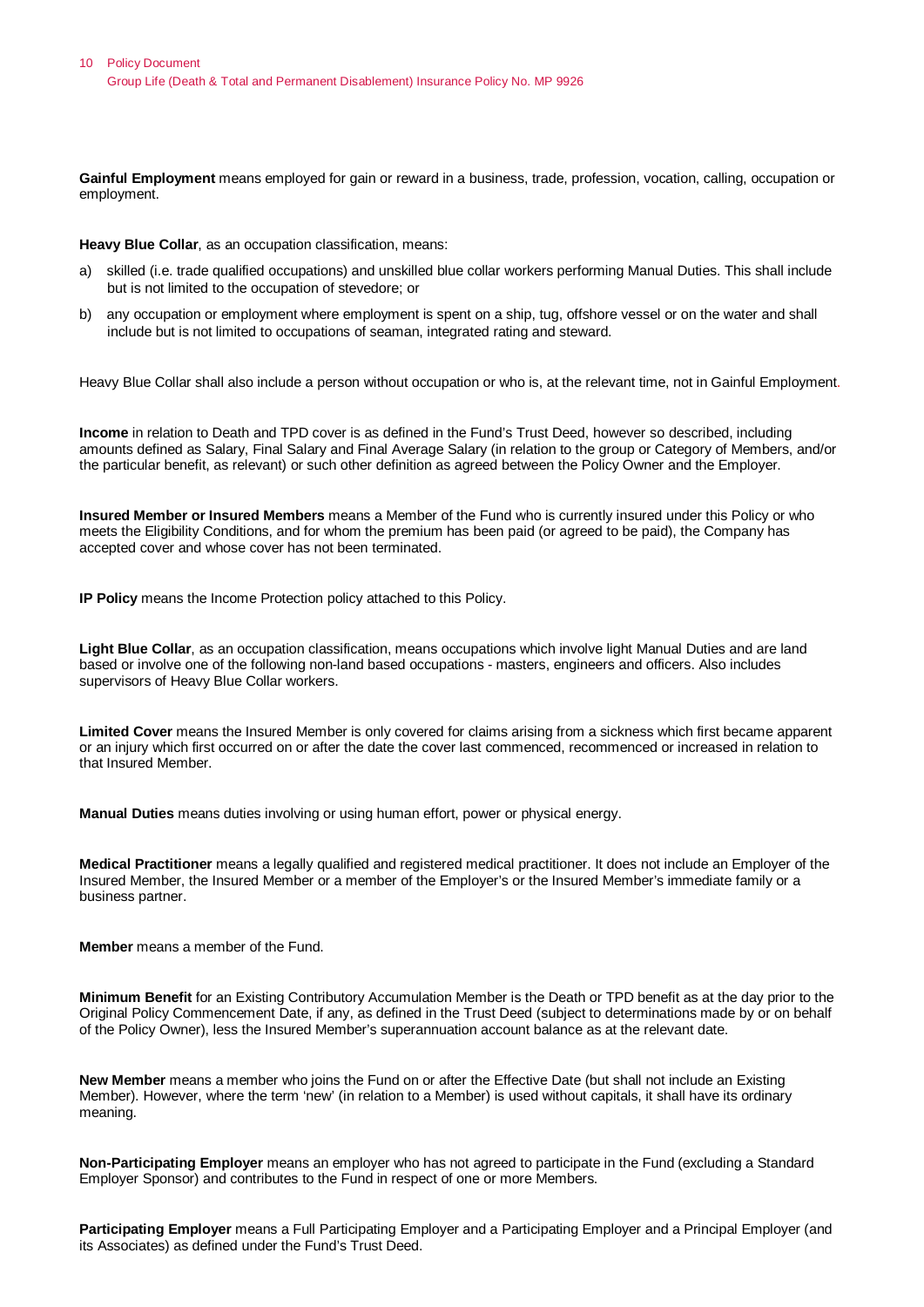**Policy** means this Policy, the Policy Schedule, any riders, endorsements or amendments signed by the Company and notified to the Policy Owner at least 60 days prior to the rider, endorsement or amendment taking effect or as otherwise agreed between the Policy Owner and the Company.

**Policy Owner** means the Policy Owner stated in the Policy Schedule and its legal successors.

#### **Potential Benefit** means:

For any service period on or after 1 July 1994 - 18% of Classification Base Wage for each complete week between the calculation date (as relevant) and the Member's Normal Retirement Age (within the meaning of those terms in the Stevedores division of the Trust Deed).

For any service period before 1 July 1994 - 19.8% of Classification Base Wage for each complete week between the calculation date (as relevant) and the Member's Normal Retirement Age (within the meaning of those terms in the Stevedores division of the Trust Deed).

**Previous Insurance Arrangements** means the insurance arrangements the Policy Owner had in place to insure member benefits immediately prior to the Effective Date issued by the Company.

**Principal Employer** means an employer who sponsors a Sub-fund within the Fund and includes any Participating Employers admitted to that Sub-fund and, unless the context otherwise required, in respect of a particular Sub-fund, is a reference only to the Principal Employer that sponsors that Sub-fund. When used in relation to the AMOU Staff category, Principal Employer refers to the Australian Maritime Officers Union (and any entity nominated by it under the Trust Deed).

**Renewal Date** means the date set out in the Policy Schedule.

**Rule** or **Schedule Rule** refers to a clause, or a rule in a schedule in the Trust Deed at the Effective Date and any subsequent replacement, amendment or renumbering of the clause or rule after that date.

**Self-Employed** means a person who predominantly earns their income derived from active duties or personal skill other than as an employee.

**Standard Employer Sponsor** means an employer who has entered into an agreement with the Policy Owner to contribute to the Fund in respect of one or more Members but does not include a Participating Employer.

**Superannuation Guarantee contributions**, refers to contributions an Employer makes at the rate of contributions required under the Superannuation Guarantee (Administration) Act 1992 to avoid a charge applying in respect of an employee, irrespective of the due date for those contributions under that legislation and/or any 'choice of fund' obligations placed on the employer under that legislation.

**Terminal Illness** means diagnosis of an Insured Member with an illness which in the opinion of two Medical Practitioners (with at least one of these being a specialist in the relevant area) approved by the Company, will result in the death of the Insured Member within 12 months of the date of certification regardless of any reasonable medical treatment that may be undertaken.

**Top Up Cover** for a Contributory Accumulation Member is the difference between the Minimum Benefit and the Insured Member's Default Cover. Voluntary Cover is excluded from the Top Up Cover calculation.

#### **Total and Permanent Disablement (or its abbreviation "TPD")**:

The Trust Deed provides that TPD has the same meaning as the corresponding term in the policy of insurance where insurance cover for TPD applies to the Member. TPD means that: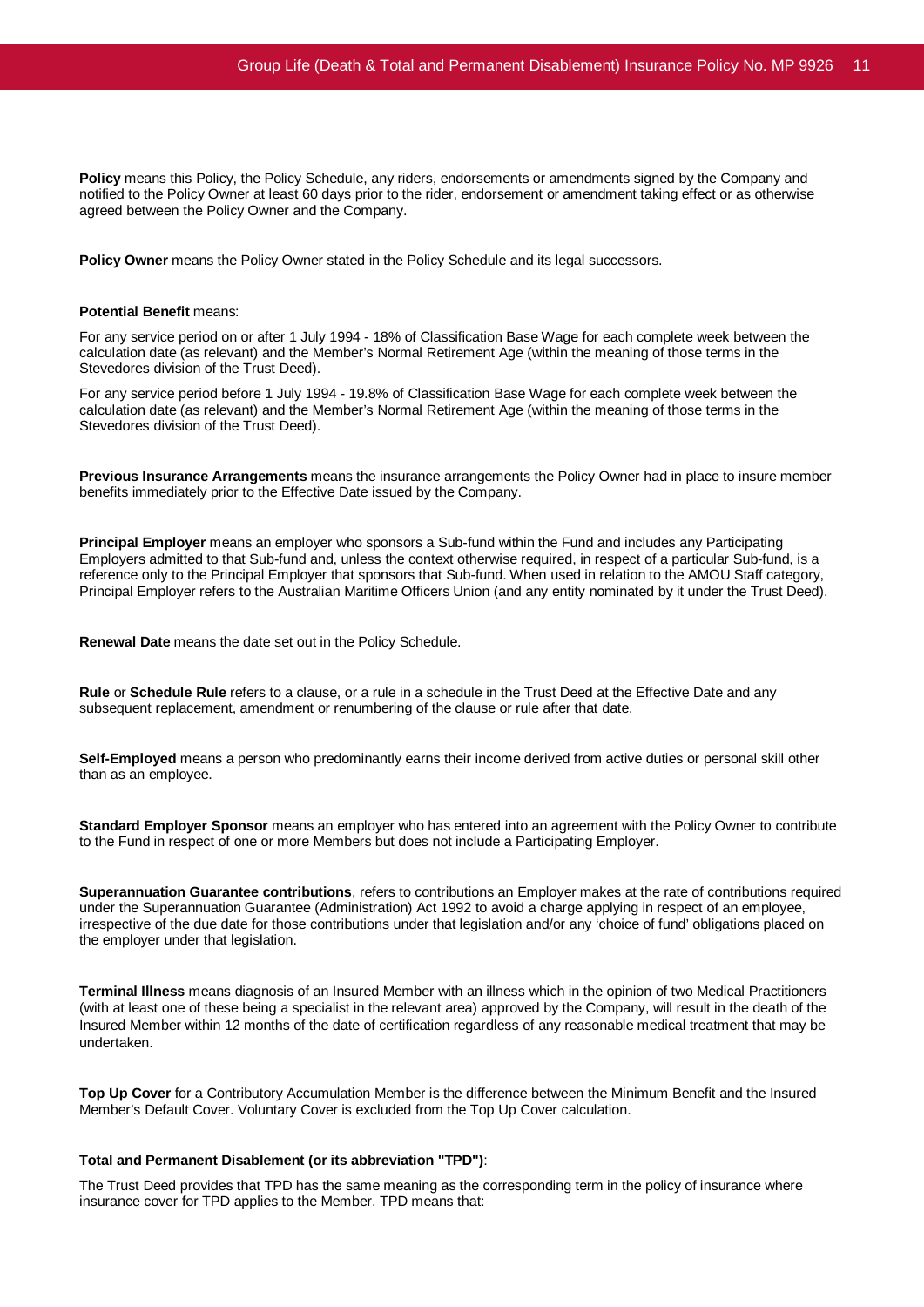#### 12 Policy Document Group Life (Death & Total and Permanent Disablement) Insurance Policy No. MP 9926

- Where an Insured Member is under age 65, employed at the time of ceasing work due to an injury or sickness or is disabled within 12 months of ceasing work, definitions (a), (b) or (d) will apply.
- Where an Insured Member has not been employed for a period of 12 months or more at the time of claiming TPD, definitions a), c), d) or e) will apply.
- Where an Insured Member is aged 65 or over definitions a), c) or d) will apply.
- Otherwise where an Insured Member is a non-working Member, definitions a), c), d) or e) will apply.

#### **Definitions**

- a) the Insured Member suffers the loss of use of two limbs or the sight of both eyes or the loss of use of one limb and the sight of one eye (where limb is defined as the whole hand or foot) and in the Company's opinion, the Insured Member is unable ever to engage in or work for reward in any occupation or work for which he or she is reasonably suited by reason of education, training or experience;
- b) the Insured Member having been absent from their occupation with the Employer through injury or sickness for three consecutive months and having provided proof to the satisfaction of the Company, that solely as a result of the same injury or sickness the Insured Member has become incapacitated to such an extent as to render the Insured Member unable ever to engage in or work for reward in any occupation or work for which he or she is reasonably suited by reason of education, training or experience that they have acquired or could be able to acquire in the future;

In determining whether education, training or experience could be acquired in the future the Company will not be limited by any factors except that it will have regard to whether that injury or illness prevents the Insured Member from acquiring the education, training or experience.

- c) the Insured Member satisfies both of the following:
	- the Insured Member, as a result of an injury or sickness and having provided proof to the satisfaction of the Company, is permanently unable to perform, without the standby assistance of another person, two of the following six basic activities of daily living:
		- Bathing  $-$  to shower or bathe;
		- $D$ ressing  $-$  to dress or undress;
		- Toileting  $-$  to use the toilet, including getting on and off;
		- $Fe$ eding  $-$  to eat and drink;
		- Mobility to get out of bed, chair or wheelchair; or
		- Continence to control bladder and bowel function:

and

(ii) in the Company's opinion the Insured Member is unable ever to engage in or work for reward in any occupation or work for which he or she is reasonably suited by reason of education, training or experience.

If the Insured Member can perform any of the above activities of daily living by using any special equipment, they will be considered able to perform that activity of daily living.

- d) the Insured Member through injury or sickness:
	- is suffering from the permanent deterioration or loss of intellectual capacity and has provided proof to the Company's satisfaction, the Insured Member is required to be under continuous care and supervision by another adult person for three consecutive months and this care is likely to be on a permanent daily basis and ongoing; and
	- (ii) is unable ever to engage in or work for reward in any occupation or work for which he or she is reasonably suited by reason of education, training or experience;
- e) the Insured Member, where wholly engaged in full-time unpaid domestic duties in his or her own residence:
	- (i) has been unable to perform most normal domestic duties and engage in any employment for an uninterrupted period of at least three months solely as a result of an injury or sickness;
	- (ii) is attending a registered Medical Practitioner and has undergone all reasonable and usual treatment including rehabilitation for the injury or sickness; and
	- (iii) at the end of the period of three months, after consideration of all medical evidence and such other evidence as the Company may require, has become incapacitated to such an extent as to render him or her likely to require indefinite ongoing medical care and unable ever to perform normal domestic duties and engage in any form of employment for which he or she is reasonably suited by reason of education, training or experience.

**Trust Deed** means the Trust Deed of the Fund in force from time to time.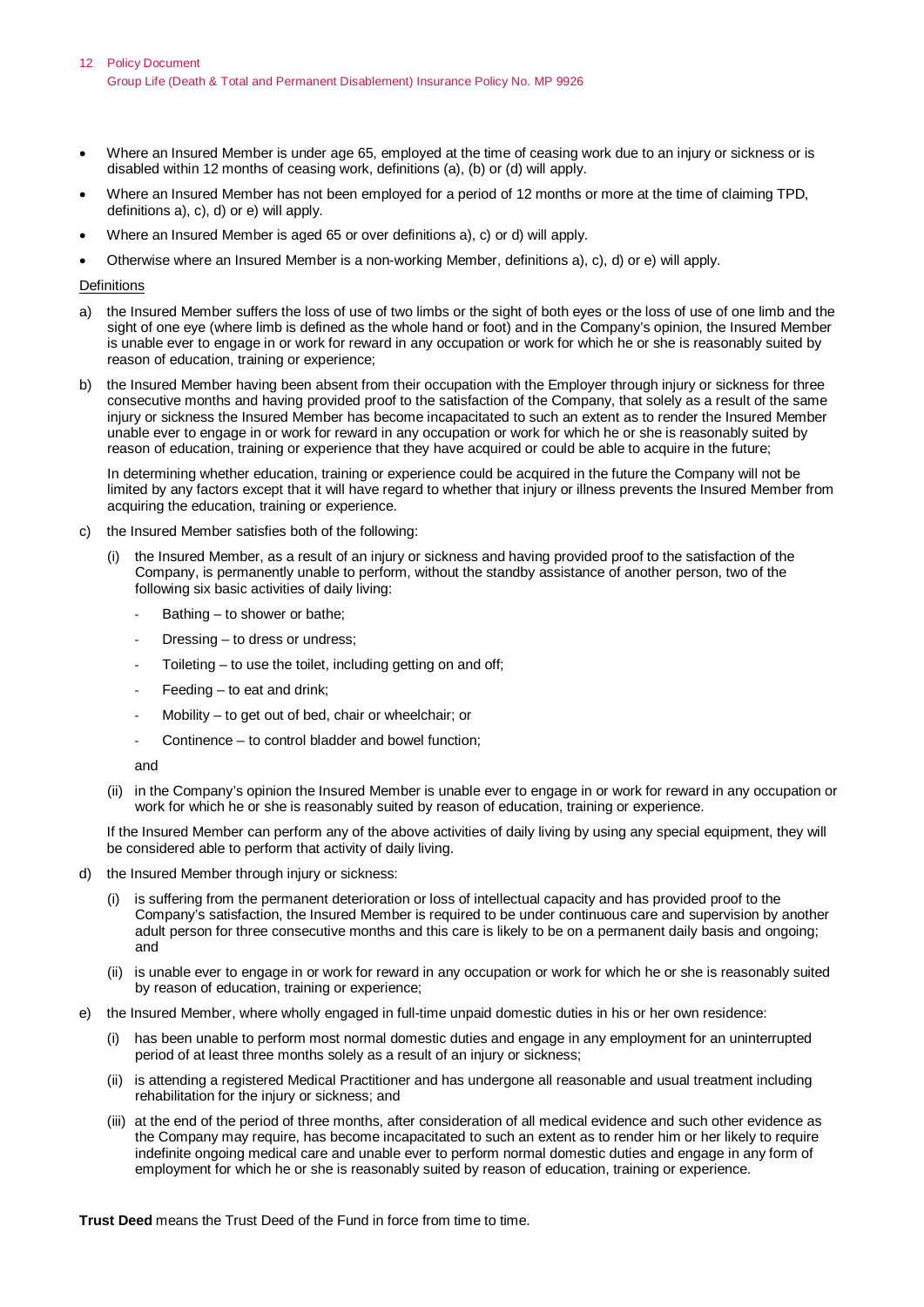**Trustee** means the Policy Owner or its legal successors.

**Voluntary Cover** means cover available under the Eligibility Conditions in addition to the Default Cover or any other cover an Insured Member or an Employer requests and/or is accepted for on application to the Company.

**White Collar**, as an occupation classification, means:

- a) predominately office based, sedentary roles performing clerical, administrative and managerial duties with no more than 10% of time performing light Manual Duties (e.g. stocking shelves, re-loading photocopy paper)
- b) persons who work in an office environment for at least 80% of the time (excluding travel time from one office environment to another). This includes sales representatives that are not involved with deliveries.

**Working Income Support Pension (ex SERF) Member** means a member of the Maritime Super division of the Fund who held their current pension in the Stevedoring Employees Retirement Fund on 28 February 2009.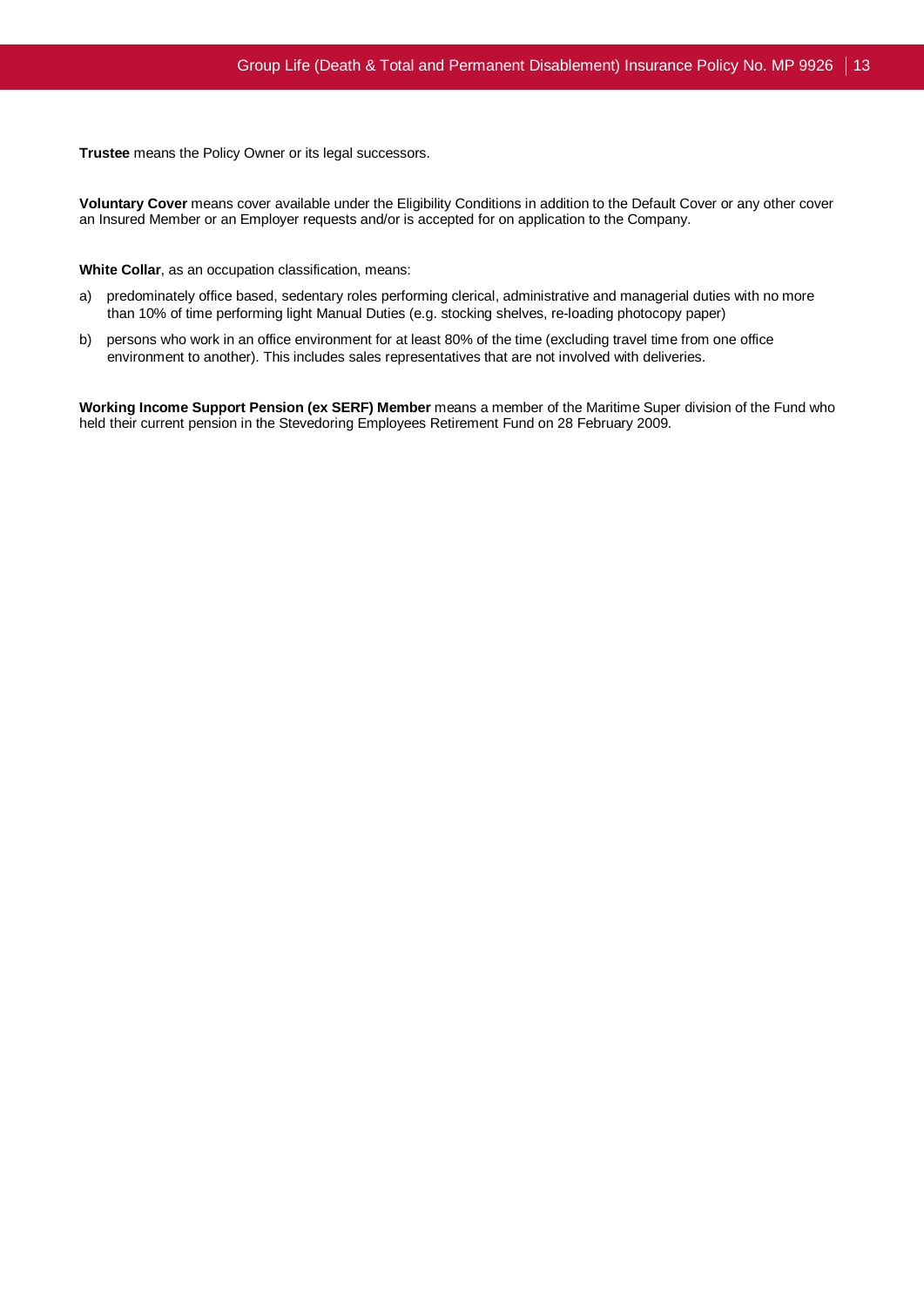## <span id="page-13-0"></span>4 Eligibility Conditions

The Eligibility Conditions are subject to the terms and conditions of this Policy.

## <span id="page-13-1"></span>4.1 General

Members are only eligible for cover if they are:

- a) Either:
	- (i) an Australian citizen or permanent resident of Australia residing in Australia (or satisfy the overseas cover requirements); or
	- (ii) holding a 457 visa, or are New Zealand nationals working for an Australian Employer, whilst they remain in Australia and are eligible to work under Australian law. Cover will cease when an Insured Member (who is or was a 457 visa holder or a New Zealand national) is no longer in Australia (except where the Insured Member travels outside of Australian waters on a temporary basis in a seagoing occupation) or not eligible to work under Australian law

and

b) eligible for membership of the Fund.

#### **Death Cover:**

Cover is available to Members as follows:

- a) under age 70 for unitised cover;
- b) under age 65 for formula driven cover.

#### **TPD Cover:**

Cover is available to Members under age 65.

Renewal of cover is available to Members under age 65 for formula driven cover and age 70 for unitised cover.

#### **All Cover:**

To be eligible for Default Cover a Member must not have been paid or be eligible to be paid a TPD or Terminal Illness benefit from the Fund.

Where a New Reliance Super Member joins the Fund and qualifies for Default Cover, Limited Cover will be provided in relation to Default Death and TPD Cover for 24 months and until the Member is in Active Employment for 30 consecutive days immediately prior to or after the expiration of the 24 month period. However, no benefit is payable during the 24 months from the date cover commences where the Insured Member's:

- a) death is a result of suicide or a Terminal Illness that had been diagnosed as at the date cover commences; or
- b) TPD is as a result of attempted suicide, intentional self-inflicted injury or infection.

### <span id="page-13-2"></span>4.2 Existing Members

#### **a) Existing Members with Cover**

An Existing Member's cover which was in force under this Policy on the day before the Effective Date will continue from the Effective Date, subject to the terms and conditions of this Policy in effect on and from the Effective Date and:

- any individual conditions, AAL's, exclusions or restrictions which applied under this Policy before the Effective date will continue to apply until such time as they expire according to their terms;
- (ii) if the insured member's cover was Limited Cover, the conditions attaching to Limited Cover under the terms of this Policy before the Effective Date will continue to apply to the Member until such time as those conditions expire according to their terms.

The amount of cover that an Insured Member has under this Eligibility Condition 4.2 will be equal to the amount that they held under this Policy immediately before the Effective Date.

In addition to the above, Existing Accumulation Plus & Accumulation Basic Members will be provided with one unit of Death only cover as per Schedule 2 (with premiums payable at the rates in Schedule 1 based on the Member's occupation as last assessed by the Policy Owner or Company for insurance purposes) on the Effective Date provided the Insured Member meets the Eligibility Conditions as defined in Clauses 4.10 and 4.11 and is in Active Employment for 30 consecutive days immediately prior to the Effective Date, otherwise, the additional one unit of Death only cover will be subject to Limited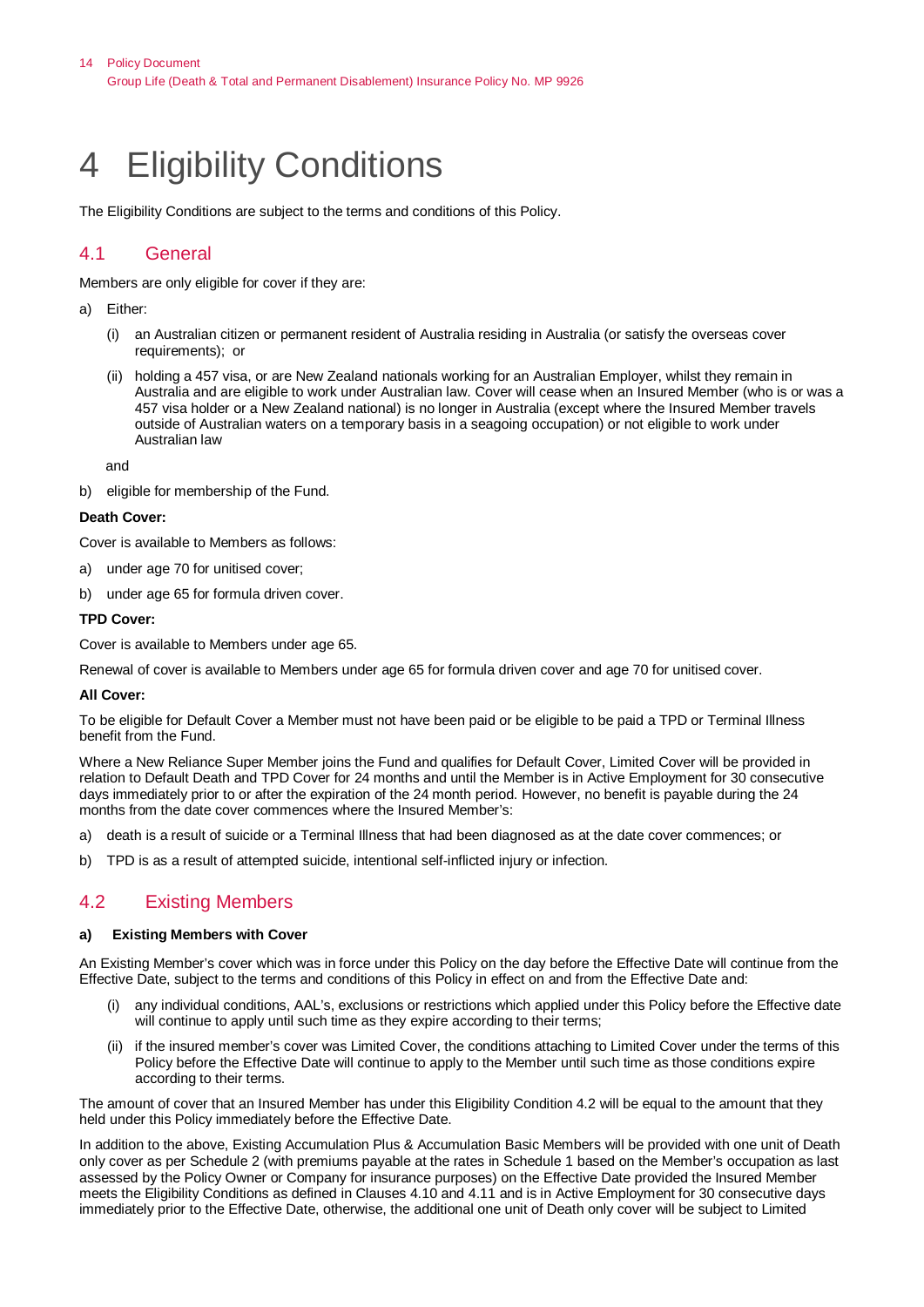Cover for 24 months and until the Insured Member is in Active Employment for 30 consecutive days immediately prior to or after the expiration of this 24 month period.

#### **b) Existing Members with no Cover**

A Member aged between 65 and 70 who had cover under Schedules 2 or 3 under the Previous Policy arrangements, and whose cover ceased prior to the Effective Date due to the Member attaining age 65 will be provided with the following:

- (i) Contributory Accumulation: Six units of Death and TPD cover as per Schedule 2
- (ii) Accummulation Plus and Accumulations Basic: one unit of Death and TPD cover as per Schedule 3
- (iii) Accumulation Advantage: Two units of Death and TPD cover as per Schedule 2.

(Premiums will be payable on the rates outlined in Schedule 1 based on the Member's occupation as last assessed by the Policy Owner or Company for insurance purposes, or if no assessment has been made, Heavy Blue Collar) on the Effective Date without the need to provide Evidence of Insurability subject to the Member being in Active Employment for 30 consecutive days immediately prior to the Effective Date.

Where the Member is not in Active Employment for 30 consecutive days immediately prior to the Effective Date Limited Cover will be provided for 24 months and until the Member is in Active Employment for 30 consecutive days immediately prior to or after the expiration of the 24 month period. A Member will not be eligible for Cover under this Eligibility Condition 4.2 if they have been paid or are eligible to be paid a Terminal Illness or TPD from the Policy Owner, any superannuation fund or any insurer prior to the Effective Date.

## <span id="page-14-0"></span>4.3 New Contributory Accumulation Members

#### **a) Joining within 150 days of commencing employment with a Participating Employer**

New Contributory Accumulation Members who join the Fund no later than 150 days after the later of:

- (i) commencing employment with a Participating Employer; and
- (ii) the date their employer became a Participating Employer;

will be provided with Default Cover of six units of Death and TPD (as per Schedule 2 with premiums payable at the rates in Schedule 1) based on the Member's occupation as last assessed by the Policy Owner or Company for insurance purposes, or, if no assessment has been made, the Member's occupation at the cover commencement date, or if the Policy Owner is not provided with the information required to assess the Member's occupation, Heavy Blue Collar, subject to any subsequent change in occupation classification accepted in accordance with Clause 4.12 provided that the Insured Member meets the Eligibility Conditions as defined in Clauses 4.10 and 4.11.

Refer to Clause 4.8 for Insured Members who are not in Active Employment on the date Default Cover commences.

#### **b) Joining outside 150 days of commencing employment with a Participating Employer**

New Contributory Accumulation Members who join the Fund outside of 150 days of the later of:

- (i) commencing employment with a Participating Employer; and
- (ii) the date their employer became a Participating Employer;

will be provided with Default Cover of six units of Death and TPD (as per Schedule 2 with premiums payable at the rates in Schedule 1) based on the Member's occupation as last assessed by the Policy Owner or Company for insurance purposes, or, if no assessment has been made, the Member's occupation at the cover commencement date, or if the Policy Owner is not provided with the information required to assess the Member's occupation, Heavy Blue Collar, subject to any subsequent change in occupation classification accepted in accordance with Clause 4.12 but subject to Limited Cover for 24 months and provided that the Insured Member meets the Eligibility Conditions as defined in Clauses 4.10 and 4.11.

Refer to Clause 4.9 for Limited Cover conditions for Insured Members who joined the Fund outside 150 days of commencing employment with a Participating Employer (in respect of Default Cover only).

#### <span id="page-14-1"></span>4.4 New Accumulation Advantage Members

#### **a) Joining within 150 days of commencing employment with a Participating Employer**

New Accumulation Advantage Members who join the Fund no later than 150 days after the later of:

- (i) commencing employment with a Participating Employer; and
- (ii) the date their employer becoming a Participating Employer;

will be provided with Default Cover of two units of Death and TPD (as per Schedule 2 with premiums payable at the rates in Schedule 1) based on the Member's occupation as last assessed by the Policy Owner or Company for insurance purposes,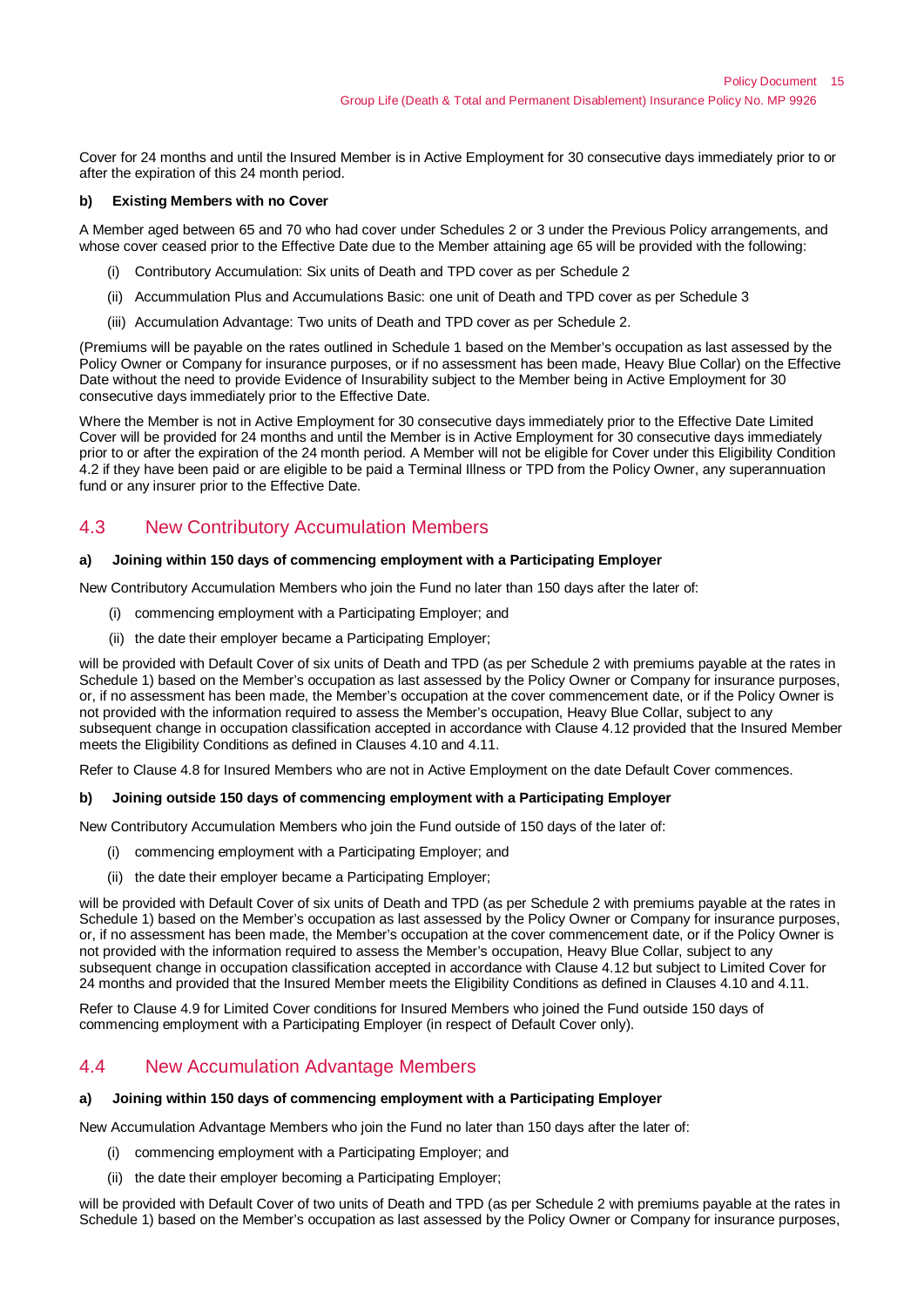or, if no assessment has been made, the Member's occupation at the cover commencement date, or if the Policy Owner is not provided with the information required to assess the Member's occupation, Heavy Blue Collar, subject to any subsequent change in occupation classification accepted in accordance with Clause 4.12 provided that the Insured Member meets the Eligibility Conditions as defined in Clauses 4.10 and 4.11 and provided that the Insured Member does not become an Accumulation Advantage Member as a result of the transfer of the Member as part of the transfer of all members from another General Category.

Refer to Clause 4.8 for Insured Members who are not in Active Employment on the date Default Cover commences.

#### **b) Joining outside 150 days of commencing employment with a Participating Employer**

New Accumulation Advantage Members who join the Fund outside of 150 days of the later of:

- (i) commencing employment with a Participating Employer; and
- (ii) the date their employer becoming a Participating Employer;

will be provided with Default Cover of two units of Death and TPD (as per Schedule 2 with premiums payable at the rates in Schedule 1) based on the Member's occupation as last assessed by the Policy Owner or Company for insurance purposes, or, if no assessment has been made, the Member's occupation at the cover commencement date, or if the Policy Owner is not provided with the information required to assess the Member's occupation, Heavy Blue Collar, subject to any subsequent change in occupation classification accepted in accordance with Clause 4.12 but subject to Limited Cover for the first 24 months and provided the Insured Member meets the Eligibility Conditions as defined in Clauses 4.10 and 4.11 and provided that the Insured Member does not become an Accumulation Advantage Member as a result of the transfer of all members from another General Category.

Refer to Clause 4.9 for Limited Cover conditions for Insured Members who joined the Fund outside 150 days of commencing employment with a Participating Employer (in respect of Default Cover only).

#### **c) Joining the Fund and working for a Non-Participating Employer or a Standard Employer Sponsor**

New and existing Accumulation Advantage Members who join the Fund and are working for a Non-Participating Employer or a Standard Employer Sponsor where that employer makes a SG contribution to the Fund will be provided with Default Cover of two units of Death and TPD (as per Schedule 2 with premiums payable at the rates in Schedule 1) based on the Member's occupation as last assessed by the Policy Owner or Company for insurance purposes, or, if no assessment has been made, the Member's occupation at the cover commencement date, or if the Policy Owner is not provided with the information required to assess the Member's occupation, Heavy Blue Collar, subject to any subsequent change in occupation classification accepted in accordance with Clause 4.12 but subject to Limited Cover for the first 24 months and provided the Insured Member meets the Eligibility Conditions as defined in Clauses 4.10 and 4.11.

Refer to Clause 4.9 for Limited Cover conditions for Insured Members who join the Fund and work for a Non-Participating Employer or a Standard Employer Sponsor (in respect of Default Cover only).

### <span id="page-15-0"></span>4.5 New Accumulation Plus and Accumulation Basic Members

#### **a) Joining within 150 days of commencing employment with a Participating Employer**

New Accumulation Plus and Accumulation Basic Members who join the Fund no later than 150 days after the later of:

- (i) commencing employment with a Participating Employer; and
- (ii) the date their employer became a Participating Employer;

will be provided with Default Death and TPD Cover (as per Schedule 3) plus one unit of Death only cover (as per Schedule 2 based on the Member's occupation as last assessed by the Policy Owner or Company for insurance purposes) provided that the Insured Member meets the Eligibility Conditions as defined in Clauses 4.10 and 4.11 and provided that the Insured Member's Participating Employer pays insurance levy payments (under Stevedores Rule 6.1 of the Trust Deed), unless the Policy Owner has determined that the Participating Employer is not up-to-date with those payments in respect of that date.

Refer to Clause 4.8 for Insured Members who are not in Active Employment on the date Default Cover commences.

Premiums will be payable at the rates in Schedule 1 for the Default Death and TPD cover and Schedule 1 for the cover provided under Schedule 2 based on the Member's occupation as last assessed by the Policy Owner or Company for insurance purposes, or, if no assessment has been made, the Member's occupation at the cover commencement date, or if the Policy Owner is not provided with the information required to assess the Member's occupation, Heavy Blue Collar, subject to any subsequent change in occupation classification accepted in accordance with Clause 4.12.

#### **b) Joining outside 150 days of commencing employment with a Participating Employer**

New Accumulation Plus and Accumulation Basic Members who join the Fund outside of 150 days of the later of:

(i) commencing employment with a Participating Employer; and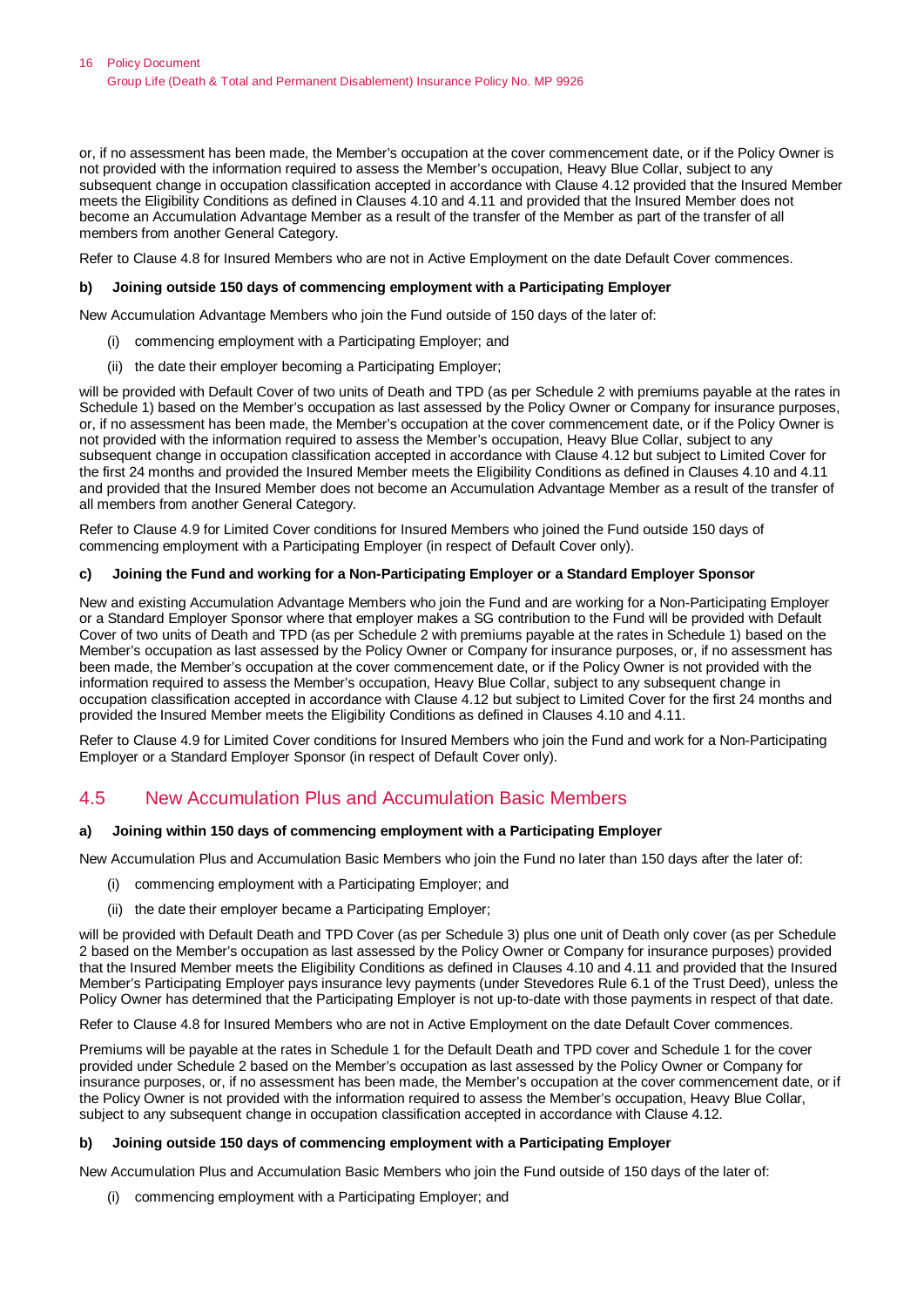(ii) the date their employer became a Participating Employer;

will be provided with Default Death and TPD Cover (as per Schedule 3) plus one unit of Death only cover (as per Schedule 2 based on the Member's occupation as last assessed by the Policy Owner or Company for insurance purposes) provided that the Insured Member meets the Eligibility Conditions as defined in Clauses 4.10 and 4.11 and provided that the Insured Member's Participating Employer pays insurance levy payments (under Stevedores Rule 6.1 of the Trust Deed), unless the Policy Owner has determined that the Participating Employer is not up-to-date with those payments in respect of that date. This Default Cover will be subject to Limited Cover for 24 months.

Refer to Clause 4.9 for Limited Cover conditions for Insured Members who joined the Fund outside 150 days of commencing employment with a Participating Employer (in respect of Default Cover only).

Premiums will be payable at the rates in Schedule 1 for the Default Death and TPD cover and Schedule 1 for the cover provided under Schedule 2 based on the Member's occupation as last assessed by the Policy Owner or Company for insurance purposes, or, if no assessment has been made, the Member's occupation at the cover commencement date, or if the Policy Owner is not provided with the information required to assess the Member's occupation, Heavy Blue Collar, subject to any subsequent change in occupation classification accepted in accordance with Clause 4.12.

#### <span id="page-16-0"></span>4.6 New Sub-fund and AMOU Staff Members

#### **a) Joining within 150 days of commencing employment with the Principal Employer**

New Sub-fund and AMOU Staff Members who join the Fund no later than 150 days after the later of:

- (i) commencing employment with the Principal Employer; and
- (ii) the date their employer became a Principal Employer;

will be provided with Default Cover (see below) provided that the Insured Member meets the Eligibility Conditions as defined in Clauses 4.10 and 4.11. The premium rates outlined in Schedule 1 will apply to all Sub-fund and AMOU Staff Members based on the Member's occupation as last assessed by the Policy Owner or Company for insurance purposes, or, if no assessment has been made, the Member's occupation at the cover commencement date, or if the Policy Owner is not provided with the information required to assess the Member's occupation, Light Blue Collar, subject to any subsequent change in occupation classification accepted in accordance with Clause 4.12.

Refer to Clause 4.8 for Insured Members who are not in Active Employment on the date Default Cover commences.

#### **b) Joining outside 150 days of commencing employment with a Participating Employer**

New Sub-fund and AMOU Staff Members who join the Fund outside of 150 days of the later of:

- (i) commencing employment with the Principal Employer; and
- (ii) the date their employer became a Principal Employer;

will be provided with Default Cover (see below) provided that the Insured Member meets the Eligibility Conditions as defined in Clauses 4.10 and 4.11 subject to Limited Cover for 24 months.

The premium rates outlined in Schedule 1 will apply to all Sub-fund and AMOU Staff Members (based on the Member's occupation as last assessed by the Policy Owner or Company for insurance purposes, or, if no assessment has been made, the Member's occupation at cover commencement date, or if the Policy Owner is not provided with the information required to assess the Member's occupation, Light Blue Collar, subject to any subsequent change in occupation classification accepted in accordance with Clause 4.12).

Refer to Clause 4.9 for Limited Cover conditions for Insured Members who joined the Fund outside 150 days of commencing employment with a Principal Employer (in respect of Default Cover only).

Default Cover will be determined for AMOU Staff Members and the following Sub-funds as follows (or shall be such other amount as advised by the Policy Owner on the advice of the Fund's actuary):

• **SVITZER Accumulation** for permanent employees regularly working 15 or more hours each week for the SVITZER category Principal Employer:

17.5% x Income x future years of service (pro-rata for days) to age 65

Unless the Insured Member last elected in writing (by notification to the Policy Owner) to receive only half-cover, in which case, the Amount Insured will be half this amount.

#### • **Inco Ships & ASP Parts**

Total Benefit less Vested Benefit

Where: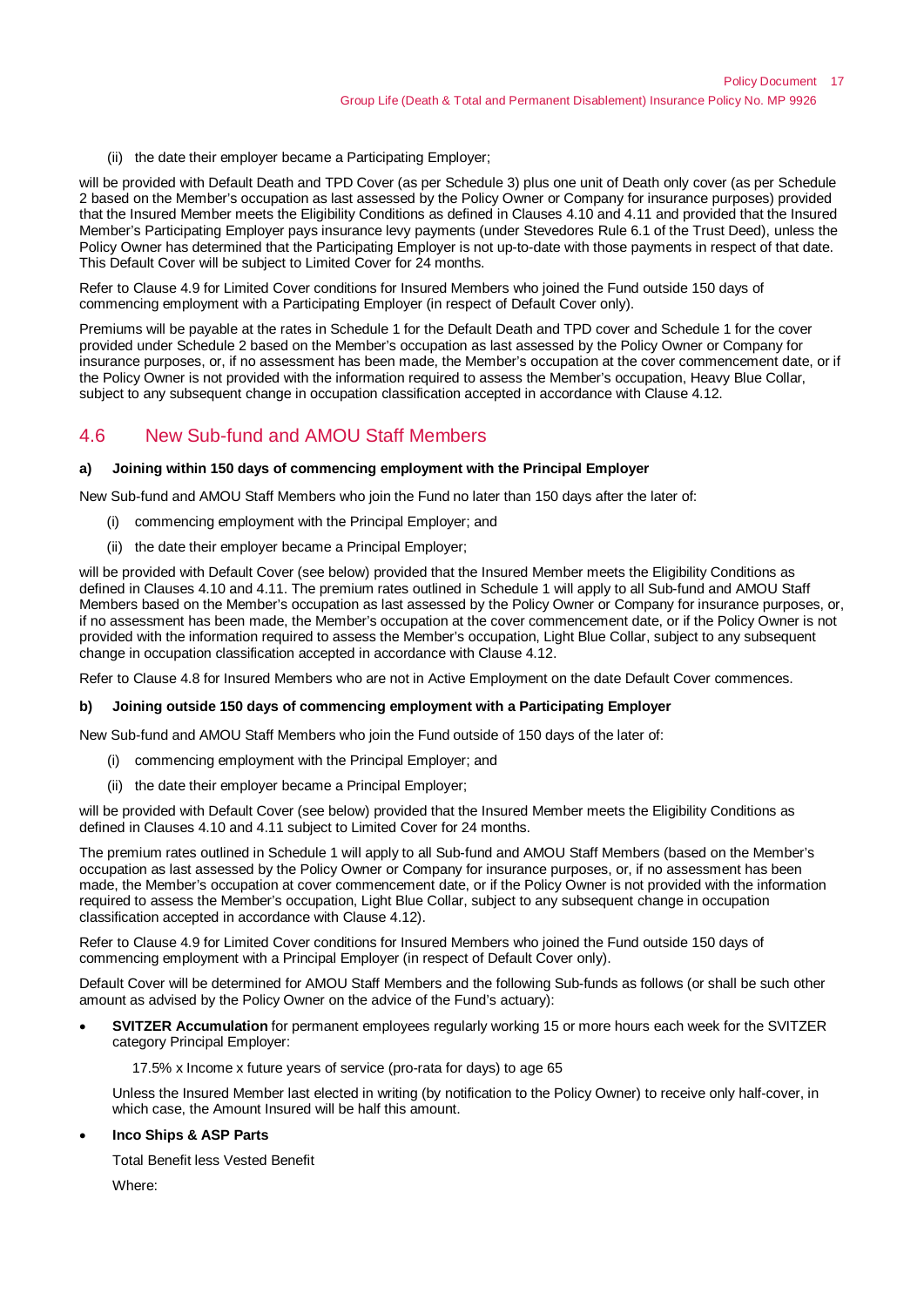Total Benefit is defined as 14% x Income x Potential Membership Period to age 65 plus Accumulated Benefit less Compulsory Employer Accumulation (and subject to a minimum of 17.5% x Income x Potential Membership Period plus Rollover Account)

Vested Benefit is defined, for Category 2 and 4 (Accumulation) Members, as the Member's Accumulated Benefit.

'Potential Membership Period', 'Accumulated Benefit', 'Compulsory Employer Accumulation', 'Rollover Account' and 'Membership Period' shall have the meaning those terms have in the ASP Part Schedule of the Trust Deed.

#### • **AMOU Staff**

15% x Income x future years of service (pro-rata for days) to age 65.

However if an AMOU Staff Member transfers to another General Category, this insurance will be converted to whole units of cover in the General Category to an amount not exceeding the amount of Default Cover held at termination of employment with the AMOU Principal Employer.

#### • **Teekay Members and Trident Members (Accumulation Category)**

Death Benefit less Accumulation Account balance

Where:

Death Benefit shall be the greater of:

- Member's salary (at date of death) x 20% x Future Service (pro rata for days) and
- the Member's Accumulation Account balance.

#### • **CSL Super**

Death Benefit less Accumulation Account balance

Where:

Death Benefit shall be the greater of:

- Member's salary (at date of death) x 17.5% x Future Service (pro rata for days), and
- The Member's Accumulation Account balance.

Those terms (and within those terms, the terms) shall have the meaning attributed to them under the Teekay Members and Trident Members Schedules of the Trust Deed (as relevant).

## <span id="page-17-0"></span>4.7 New Reliance Super Members in the default investment strategy

New Reliance Super Members who join the Fund and who have had an SG contribution received by the Fund in respect of them, will be provided with Default Cover of one unit of Death and TPD (as per Schedule 2 with premiums payable at the rates in Schedule 1 based on the Member's occupation as last assessed by the Policy Owner or Company for insurance purposes, or, if no assessment has been made, the Member's occupation at the cover commencement date, or if the Policy Owner is not provided with the information required to assess the Member's occupation, Heavy Blue Collar, subject to any subsequent change in occupation classification accepted in accordance with Clause 4.12) subject to Limited Cover for the first 24 months and provided the Insured Member meets the Eligibility Conditions as defined in Clauses 4.9 and 4.10.

Refer to clause 4.9 for Limited Cover conditions for Insured Members who join the Fund (in respect of Default Cover only).

Where a new Reliance Super Member has lodged a TPD or Terminal Illness claim under any superannuation fund or insurance policy, been paid a TPD or Terminal Illness Benefit or is eligible to be paid a TPD or Terminal Illness Benefit from any superannuation fund or insurance policy, the Reliance Super Member will not be eligible to receive Default Cover under this clause.

### <span id="page-17-1"></span>4.8 Cover for Insured Members Who Are Not in Active Employment

#### Where:

- a) a New General Category (including AMOU Staff) or Sub-fund Member joins the Fund not more than 150 days after the later of commencing employment with a Participating Employer and the date their Employer first became a Participating Employer and is eligible for Default Cover; or
- b) an existing Member (other than an Existing Member in respect of the Effective Date) becomes eligible or re-eligible for cover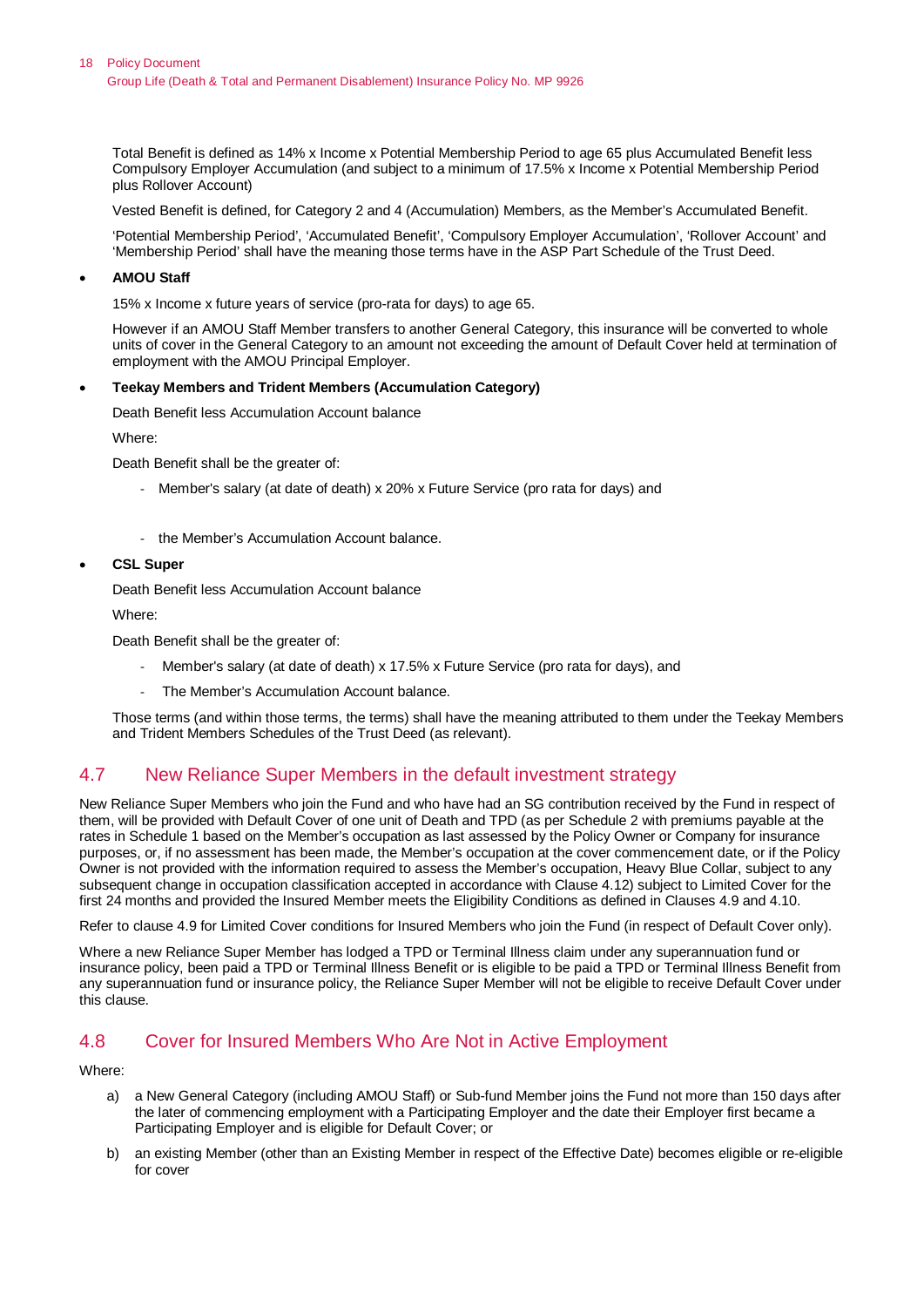and the Member is not in Active Employment on the date the cover commences or re-commences in relation to that Insured Member, Limited Cover will be provided in relation to Default Death and TPD Cover until the Insured Member is in Active Employment for 30 consecutive days, at which time the Limited Cover restriction will be removed.

## <span id="page-18-0"></span>4.9 Limited Cover Conditions

- Where a New General Category (including AMOU Staff) or Sub-fund Member, joins the Fund more than 150 days after the later of:
- a) the date their Employer became a Participating Employer; and
- b) the date they commence or recommence employment;

OR

Where a New Accumulation Advantage Category Member or Reliance Super Member joins the Fund and is working for a Non-Participating Employer or a Standard Employer Sponsor and qualifies for Default Cover

Limited Cover will be provided in relation to Default Death and TPD Cover for 24 months from the date that cover commences and will be removed once the Insured Member is in Active Employment for 30 consecutive days immediately prior to or after the expiration of the 24 month period.

However, no benefit is payable during the 24 months from the date cover commences where the Insured Member's:

- a) death is a result of suicide or a Terminal Illness that had been diagnosed as at the date cover commences; or
- b) TPD is as a result of attempted suicide, intentional self-inflicted injury or infection.

## <span id="page-18-1"></span>4.10 Eligibility for Default Cover for General Category (Including AMOU Staff) Members

The following Members are eligible for automatic insurance acceptance for Default Cover for an Amount Insured up to the Automatic Acceptance Limit as set out in the Policy Schedule or as agreed upon between the Policy Owner and Company from time to time, without providing Evidence of Insurability:

- a) a new or existing Contributory Accumulation Member, Accumulation Advantage Member or AMOU Staff Member (other than an Accumulation Advantage Member who has, at any prior time under the Policy or the Previous Insurance Arrangements, opted out of any Default Cover);
- b) a new or existing Accumulation Plus or Accumulation Basic Member whose Participating Employer agrees and makes insurance levy payments to the Fund under Stevedores Rule 6.1 of the Trust Deed, and in the case of an Employer the Policy Owner has previously determined to be in arrears in respect of those payments, the Employer has brought all outstanding insurance levy payments up-to-date to the satisfaction of the Policy Owner;
- a Permanent (Defined Benefit) Member who changes from a DB Non-Contributing Member to a DB Contributing Member under the rules of the Trust Deed or whom the Policy Owner and the Company agree should receive Default Cover; and
- d) a new or existing Reliance Super Member;

if the following conditions are satisfied:

- (i) the Employer and/or Member (and/or former Employer(s) on the Member's behalf) must provide the Policy Owner with details for the Member required to assess the Member's eligibility for insurance;
- (ii) if the Member is employed by a Participating Employer, Superannuation Guarantee contributions are received in relation to a Member from an Employer in respect of the date cover commences or recommences;
- (iii) if the Member is employed by a Standard Employer Sponsor or a Non-Participating Employer and qualifies for Default Cover under Clause 4.4(c), that Employer makes a Superannuation Guarantee contribution to the Fund ;
- (iv) for Accumulation Advantage Members only, the person does not hold Default Cover in another membership under this Policy which is greater than the total amount of Default Cover the Member would otherwise qualify for as an Accumulation Advantage Member;
- (v) if a Member of Accumulation Advantage, the Member has not become a Member of Accumulation Advantage as a result of the transfer of all Members by the Policy Owner from another category of the Fund;
- (vi) if the Member is a Reliance Super Member and qualifies for Default cover under Clause 4.7, a SG contribution is received by the Fund in respect of the Member.

If any Member, as referred to in this provision, does not satisfy the conditions as set out above, the Member may apply to the Company for Voluntary Cover subject to the provision of Evidence of Insurability to the Company and acceptance of cover by the Company.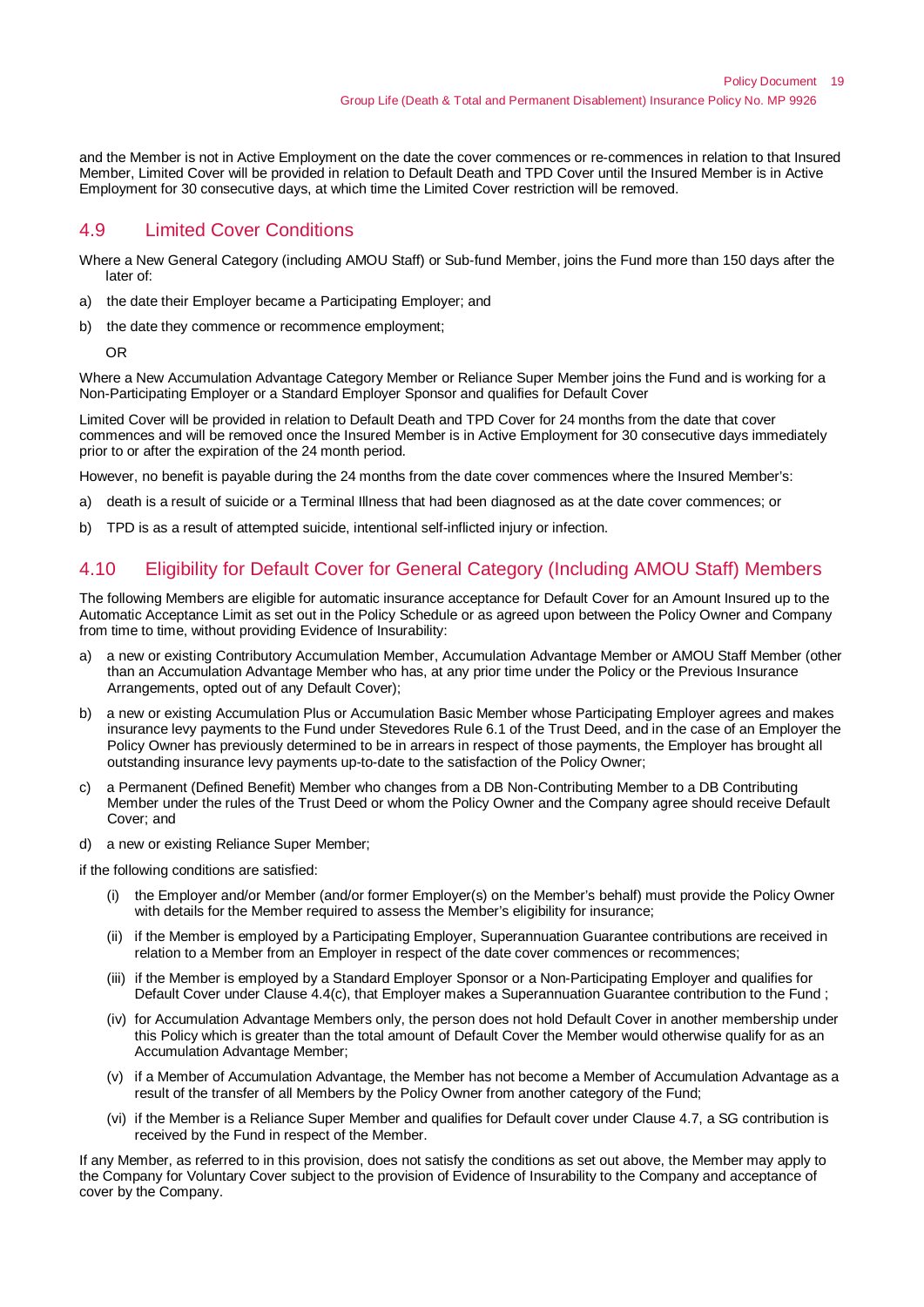An Amount Insured in excess of the Automatic Acceptance Limit may be accepted subject to Evidence of Insurability satisfactory to the Company. In the absence of written acceptance by the Company, the Amount Insured shall be limited to the Automatic Acceptance Limit.

## <span id="page-19-0"></span>4.11 Eligibility for Existing and New Sub-fund Members

All Existing Sub-fund Members and New Sub-fund Members are eligible for automatic insurance acceptance for Default Cover up to the Automatic Acceptance Limit as set out in the Policy Schedule or as agreed upon between the Policy Owner and Company from time to time, without providing Evidence of Insurability, in respect of the Amount Insured if the following conditions are satisfied:

- a) the Member must join the Fund effective on or before the later of the date of commencing employment with the Principal Employer and the date the employer first became a Principal Employer under the rules of the Fund;
- b) the Employer and/or Member (and/or former Employer(s) on the Member's behalf) must provide the Policy Owner with details for the Member required to assess the Member's eligibility for insurance;
- c) suitable eligibility conditions and clear benefit terms are specified for membership of the sub-fund (including benefit category)\*;
- d) in respect of a Sub-fund which first commences after the Effective Date, if choice of fund requirements apply to the Member under the Superannuation Guarantee (Administration) Act 1992, the Participating Employer must nominate the Fund as the 'default' superannuation fund under s32P(1)(c) of that Act for the Member:
	- (i) who is an existing employee of a new Principal Employer of the Fund, in respect of the date the Member joins the Fund; and
	- (ii) otherwise, in respect of the date the Member commences employment with the Principal Employer or the date the Member first becomes eligible for membership of the Sub-fund (as relevant);
- e) the Amount Insured for each Insured Member is established using a consistent and accepted basis+;
- f) in respect of a Sub-fund which first commences after the Effective Date, at least 75% of persons eligible for membership of the Fund have become Insured Members of the Fund (assessed at the later of the previous Renewal Date and the date the Employer became a Participating Employer);
- g) the Principal Employer pays employer contributions to the Fund in relation to the Member;
- h) Sub-funds must consist of at least ten employees; and
- i) the Sub-fund's benefit design ensures that the Insured Member's level of cover ordinarily reduces by age.

\* For the purposes of (c) above, the eligibility conditions will be considered suitable where those eligibility conditions are defined in the rules of the Fund (including in any determination made by the Policy Owner or its delegate) or in the Member's workplace agreement or award.

+ For the purposes of (e) above, a consistent and accepted basis shall include an option for the Member to elect to half the amount of Default Cover (provided that the Member is not able to subsequently revoke this election or elect to increase this cover). However, where a Sub-fund requires a fixed Amount Insured or a multiple of salary as part of their benefit design, the acceptance of cover for these Sub-funds is subject to acceptance by the Company.

The Company shall have the right to vary the Automatic Acceptance Limit at any Renewal Date. Any such variation shall apply to all Insured Members who became insured as a Sub-fund Member under this Policy 30 days after the date the Company advises the Policy Owner of the change.

If any Member, as referred to in this provision, does not satisfy the conditions as set out above, the Member may apply to the Company for Voluntary Cover subject to the provision of Evidence of Insurability to the Company and acceptance of cover by the Company.

An Amount Insured in excess of the Automatic Acceptance Limit may be accepted subject to Evidence of Insurability satisfactory to the Company. In the absence of written acceptance by the Company, the Amount Insured shall be limited to the Automatic Acceptance Limit.

The Policy Owner may apply to the Company for a higher Automatic Acceptance Limit for a large Sub-fund, which will be subject to acceptance by the Company.

## <span id="page-19-1"></span>4.12 Occupation Categories

Death Only or Death and TPD cover will be available to the following occupation categories:

- a) White Collar
- b) Light Blue Collar; and
- c) Heavy Blue Collar.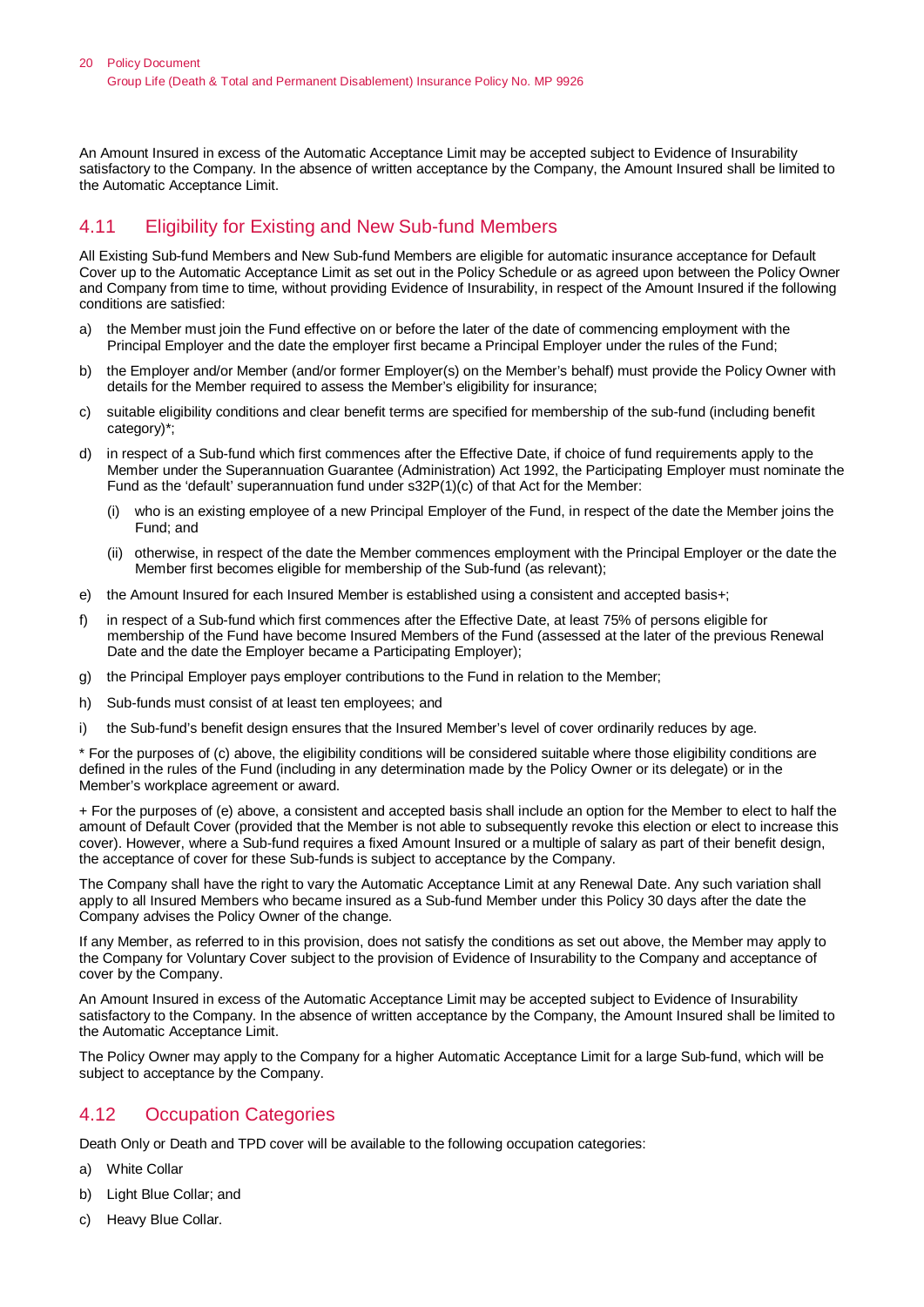The Policy Owner will accept the Member's self-assessment of their occupation classification, unless advised by the Company that another occupation classification applies (either generally in relation to a class of Insured Member or specifically in relation to a particular Insured Member).

If an Insured Member's occupation has not been assessed correctly or an Insured Member has changed their occupational classification and falls within another category, the Insured Member may apply to the Policy Owner to have their occupational category reviewed by completion of the "Application to Change Occupational Category" form. Where the form is not received and accepted by the Policy Owner, the Insured Member's Amount Insured and the cost of cover will remain unchanged.

Any increased portion of the Amount Insured will be subject to the Insured Member being in Active Employment on the applicable date. If the Insured Member is not in Active Employment on the applicable date, Death and/or TPD cover will be provided as Limited Cover until the Insured Member is in Active Employment for 30 consecutive days, at which time the Limited Cover restriction will be removed.

New Members may apply to the Policy Owner to have their occupation category reviewed if the change is received by the Policy Owner within 60 days of the date the Member receives their welcome letter from the Fund. The welcome letter will be deemed to have been received by the Member three days after the date on which it is posted to them by the Policy Owner. If the Member is not in Active Employment at the time of requesting the change, any increased Death and/or TPD cover will be provided as Limited Cover until the Insured Member is in Active Employment for 30 consecutive days, at which time the Limited Cover restriction will be removed.

All Members may apply to the Policy Owner to have their occupational category reviewed subject to the following:

- (i) the Insured Member not being off work due to a sickness or injury for a total of four weeks or more in the last 12 months prior to requesting the change in occupational category; and
- (ii) the Insured Member has not been diagnosed with an illness that reduces their life expectancy to less than 12 months; and
- (iii) the Insured Member is in Active Employment at the time of requesting the change.

Where the Insured Member satisfies conditions (i), (ii) and (iii) above, any increased portion of the Amount Insured will be provided as Limited Cover for 24 consecutive months from the date the Policy Owner accepts the change in occupation classification and will be removed once the Insured Member is in Active Employment for 30 consecutive days immediately prior to or after the expiration of the 24 month period.

Where the Insured Member does not satisfy conditions (i), (ii) and (iii) above, the Insured Member may not change their occupation category unless the occupation classification is one for which higher premium rates are payable.

An occupation change which is accepted by the Policy Owner under this Clause shall have effect from the date the occupation change is accepted by the Policy Owner (or if assessed by the Company, from the date the Company advises the Policy Owner that it accepts the occupation change).

For the avoidance of doubt, where a New Member, in respect of Default Cover, provides sufficient detail for the Policy Owner to assess the Insured Member's occupation within 60 days of the later of the date the Member receives their welcome letter from the Fund and the date the Insured Member first qualified for that Default Cover, this Clause shall not apply to that occupational change or reclassification, and the occupation classification shall have effect from the date that cover commences under this Policy.

The welcome letter will be deemed to have been received by the Member three days after the date on which it is posted to them by the Policy Owner

## <span id="page-20-0"></span>4.13 Opt Out, Decrease and Reinstatement of Cover

An Insured Member may opt-out of or reduce the following cover by written notice to the Policy Owner (in the form prescribed by the Policy Owner):

- a) units of Voluntary Cover; and
- b) if the Insured Member is a Member of Accumulation Advantage or Reliance Super, units of Default Cover.

An Insured Member who opts out or decreases Default Cover or Voluntary Cover may on application, reinstate Default Cover or Voluntary Cover subject to meeting the requirements provided under General Condition 5.7.

Where Default Cover has ceased due to there being insufficient funds in the Insured Member's account to pay the required premium, Default Cover will be reinstated automatically without the need to provide Evidence of Insurability once:

- a) an employer contribution is received from a Participating Employer for the Insured Member; or
- b) once a contribution or other deposit transfer amount is received for the Member, however only Limited Cover will be provided until the earlier of:
	- (i) 24 months after receipt of the contribution or other deposit; and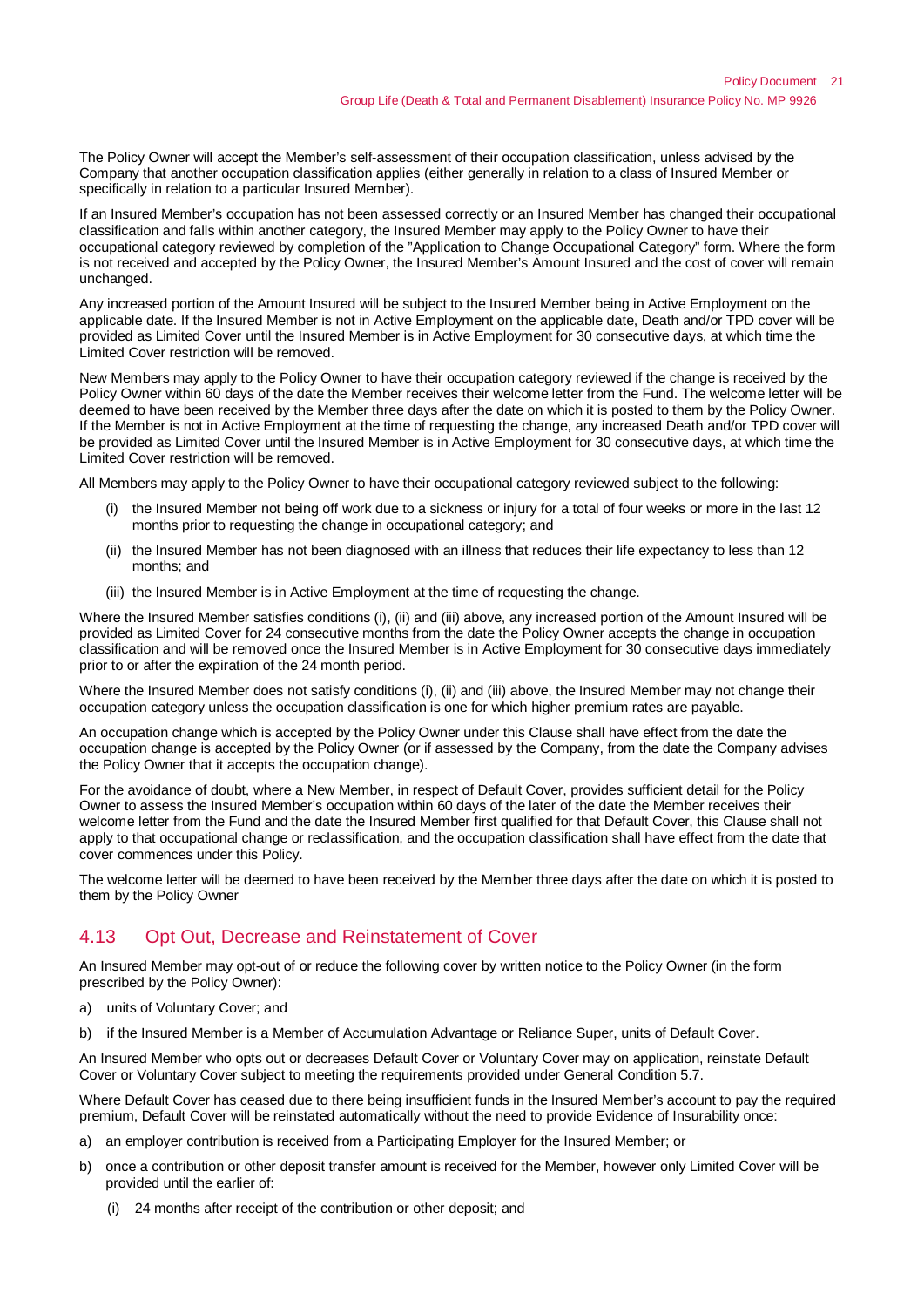(ii) the date an employer contribution is received from a Participating Employer for the Insured Member.

Where cover has ceased as a result of General Condition 5.15 (b) or 5.16, cover will be reinstated automatically without the need to provide Evidence of Insurability once the Insured Member has returned to Gainful Employment in Australia and:

- a) an employer contribution is received from a Participating Employer for the Insured Member; or
- b) a contribution or other deposit amount is received for the Member, however only Limited Cover will be provided until the earlier of:
	- (i) 24 months after receipt of the contribution or other deposit; and
	- (ii) the date an employer contribution is received from a Participating Employer for the Insured Member.

Where cover is reinstated following receipt of employer contributions from a Participating Employer, cover will be reinstated with effect from the first day of employment in respect of which the contributions are received, otherwise cover will be reinstated with effect from the date the contribution or other deposit is received in respect of the Insured Member.

An Insured Member who is a SVITZER Accumulation Sub-fund Member may decrease Default Cover, to half the level of Default Cover, by providing written notice in the form prescribed by the Policy Owner. The Insured Member may only make this election once and may not revoke the nomination once made.

## <span id="page-21-0"></span>4.14 Request for Voluntary Cover

All Members may apply to the Company for units of cover (Voluntary Cover) as per Schedule 2 with premiums payable at the rates in Schedule 1 at any time, subject to the approval of the Trustee and provided:

- a) the Member's total benefits are not held as one or more pension(s) within the Fund, unless the Member is an Allocated Pension (ex SERF) Member or Working Income Support Pension (ex SERF) Member, in which case a maximum of four units of Voluntary Death Only cover are available on application to the Company;
- b) the Member must be Gainfully Employed to apply for Death and TPD units of cover;
- c) the Member must meet the Eligibility Conditions as defined in Clauses 4.10; and
- d) the Member must provide Evidence of Insurability.

Any increase in cover is subject to acceptance by the Company and the Maximum Benefit in the Policy Schedule.

#### <span id="page-21-1"></span>4.15 Individual Transfer Terms

The Company agrees to provide individual transfer terms of insurance cover into this Fund on the following basis:

- a) the Member must be under age 55 at the time of requesting the transfer of insurance cover;
- b) the Member must meet the Eligibility Conditions for insurance cover as set out in this Policy;
- c) the insurance cover existing in another fund was part of an employer sponsored superannuation group insurance policy arrangement;
- d) the insurance cover existing in another fund ceasing upon acceptance of insurance cover by the Company in this Fund;
- e) the Member had not been paid/lodged or is not eligible to be paid/lodge a TPD, Terminal Illness or Income Protection benefit from the Fund, another fund or insurance arrangement at the time of requesting the transfer of insurance cover;
- f) the Member does not effect a continuation option, or subsequently reinstate cover within the former fund or any other divisions or associated fund of the former fund, or any other retail policy
- g) the Member is not terminally ill with a life expectancy of less than 12 months at the time of requesting the transfer of insurance cover;
- h) the Member is gainfully employed and physically capable of undertaking Gainful Employment for at least 30 hours per week at the time of requesting the transfer of insurance cover;
- i) the Member does not continue the insurance cover under another insurance arrangement;
- j) the Member providing evidence of existing insurance cover to the Company within 30 days of issue of cover in the Fund;
- k) the Member satisfactorily completing the required insurance transfer form;
- l) the Member will be provided with the level of insurance cover held under the former insurance policy, up to the agreed limits, only where the former insurance policy's acceptance terms were less than or equal to +50% extra mortality or one exclusion was applied; and
- m) the maximum amount of cover that can be transferred under these terms is \$1 million for Death and TPD cover for a **Memher**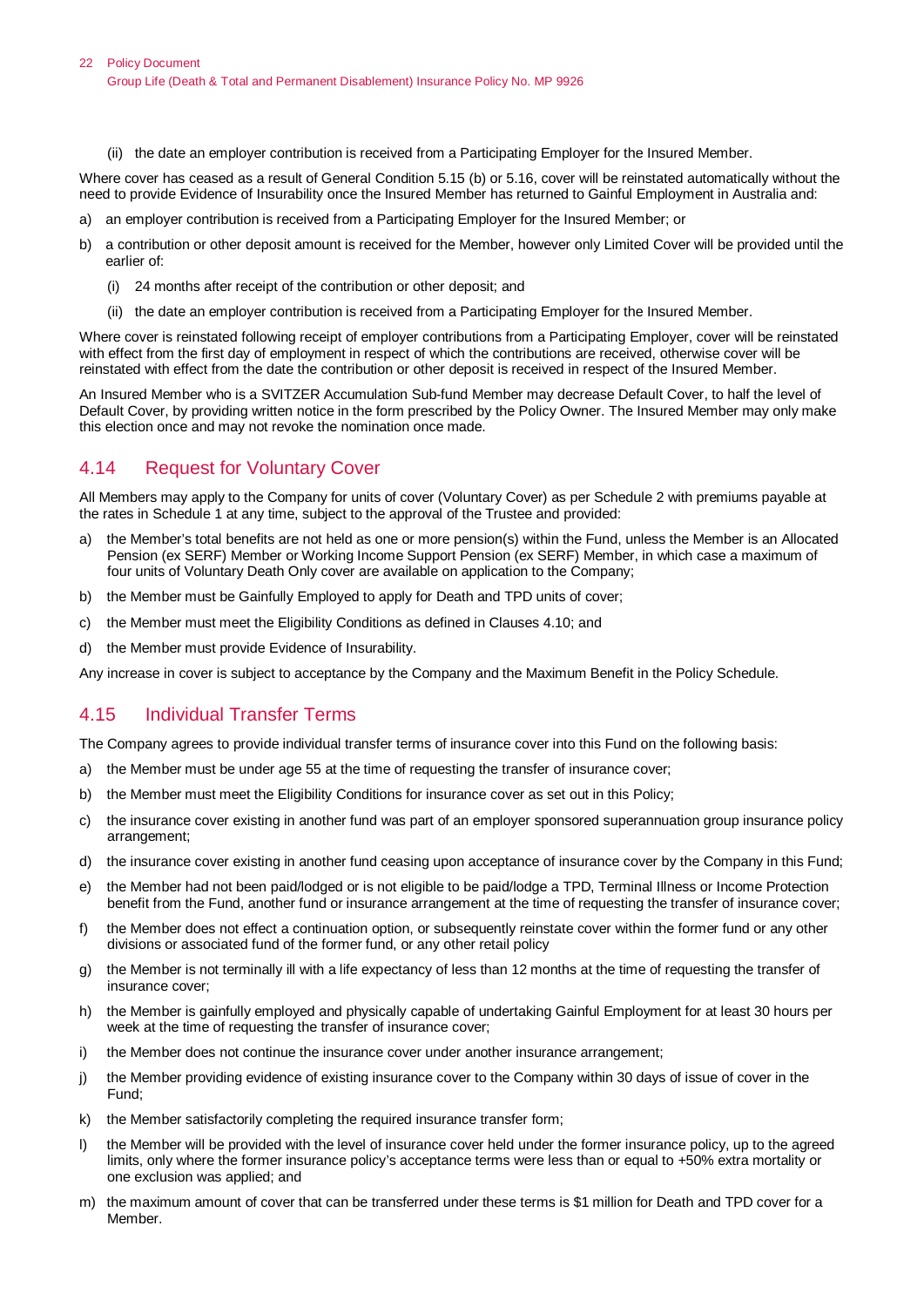The Member's replacement cover will not commence in this Fund until the later of the Company accepting the Member's application and the existing insurance cover with the former fund being cancelled.

The Occupational Categories and premiums of this Policy will apply to the Member's transferred cover.

Reliance Super Members are not eligible to apply for Individual Transfer Terms.

The Company may approve or decline a Member's application subject to the underwriting outcome of an AIA Australia retail application if it is being reviewed simultaneously.

### <span id="page-22-0"></span>4.16 Re-commencement of Default Cover for existing General Category Members

#### **a) Contributory Accumulation and Accumulation Advantage Members for whom Superannuation Guarantee contributions commence or re-commence to be made to the Fund by a Participating Employer**

Existing Members who are existing Accumulation Advantage or Contributory Accumulation Members for whom Superannuation Guarantee contributions commence or re-commence to be made to the Fund by a Participating Employer will be provided with Default Cover (or, if they currently hold Default Cover, have their Default Cover increased to a total) of:

- (i) two units of Death and TPD cover if the Member is an Accumulation Advantage Member; and
- (ii) six units of Death and TPD cover if the Member is a Contributory Accumulation Member

as per Schedule 2 with premiums payable at the rates in Schedule 1 based on the Member's occupation as last assessed by the Policy Owner or Company for insurance purposes, or, if no assessment has been made, the Member's occupation at the cover commencement date, or if the Policy Owner is not provided with the information required to assess the Member's occupation, Heavy Blue Collar, subject to any subsequent change in occupation classification accepted in accordance with Clause 4.12 provided that:

- the Insured Member meets the Eligibility Conditions as defined in Clauses 4.10 and 4.11;
- the Insured Member previously held Default Cover in their current membership category under the Previous Insurance Arrangements which was cancelled prior to the Effective Date;
- if the Insured Member was an employee of the existing Participating Employer immediately before the first day in respect of which that employer commences or recommences to make contributions to the Fund on the Member's behalf, only Limited Cover for any increase in Default Cover will be provided for the first 24 months; and
- the Insured Member does not become an Accumulation Advantage Member as a result of the transfer of all members from another General Category.

Refer also to Clause 4.8 for Insured Members who are not in Active Employment on the date Default Cover commences or recommences.

#### **b) Accumulation Plus and Accumulation Basic Members for whom a Participating Employer agrees or is required to make insurance levy payments to the Fund or has brought outstanding insurance levy payments up-to-date**

Accumulation Plus Members and Accumulation Basic Members who do not have Default Cover will be provided with Default Cover as per Schedule 3 provided that the Insured Member's Participating Employer's nomination to make insurance levy payments has been accepted by the Policy Owner or the Participating Employer is otherwise required to make insurance levy payments to the Fund (as required under Stevedores Rule 6.1 of the Trust Deed) and the Policy Owner has not determined that the Participating Employer is in arrears in relation to insurance levy payments, or, if the Policy Owner has previously made this determination, the Policy Owner has last determined that the Participating Employer's insurance levy payments are up-to-date and the Insured Member meets the Eligibility Conditions in Clauses 4.10 and 4.11.

Premiums will be payable at the rates in Schedule 1 based on the Member's occupation as last assessed by the Policy Owner or Company for insurance purposes, or, if no assessment has been made, the Member's occupation at the cover recommencement date, or if the Policy Owner is not provided with the information required to assess the Member's occupation, Heavy Blue Collar, subject to any subsequent change in occupation classification accepted in accordance with Clause 4.12.

Refer to Clause 4.8 for Insured Members who are not in Active Employment on the date Default Cover commences.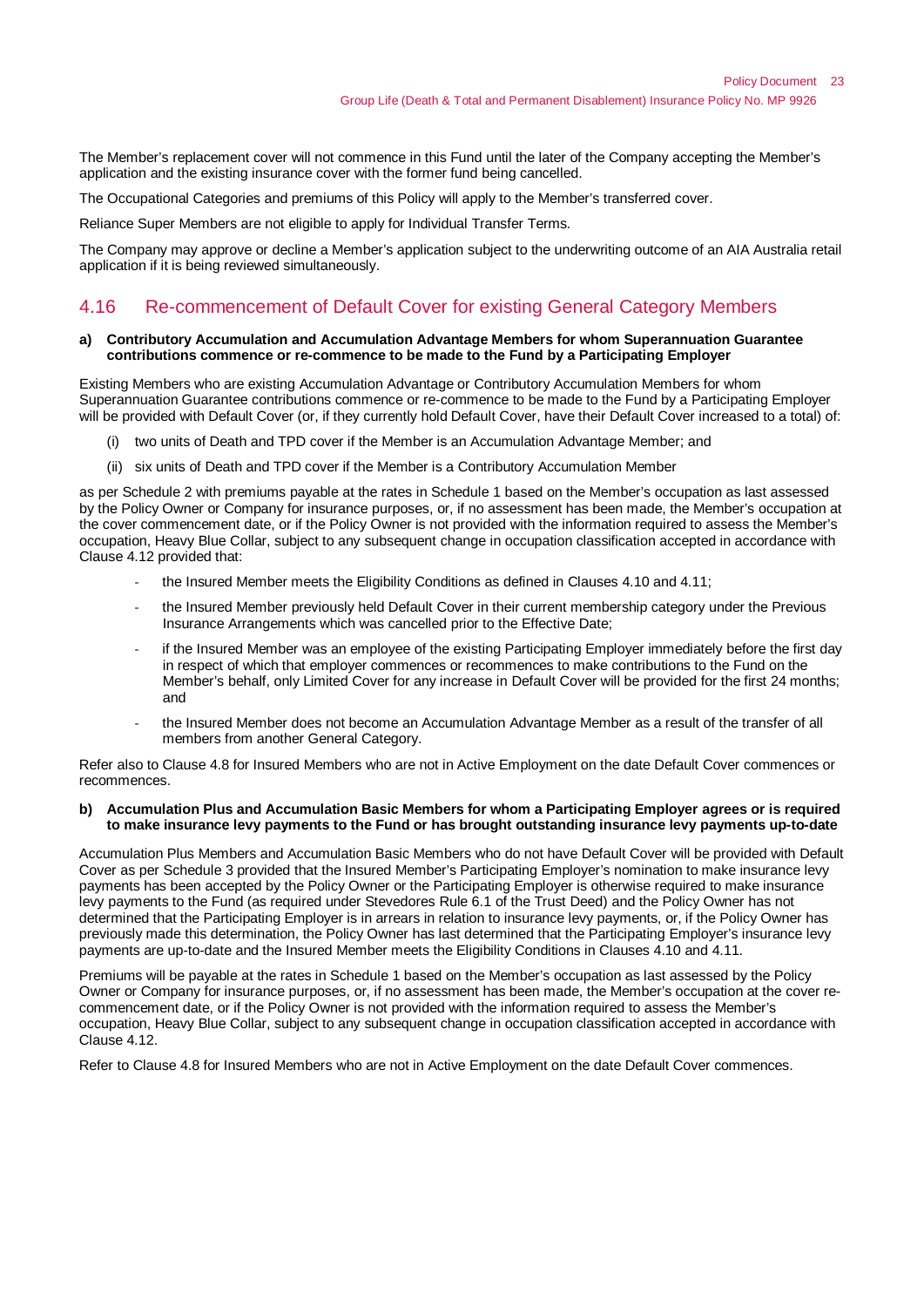## <span id="page-23-0"></span>5 General Conditions

## <span id="page-23-1"></span>5.1 Payment of Premium by the Policy Owner

- a) The Policy Owner will pay to the Company the premium calculated in accordance with General Condition 5.2 of this Policy on the due dates set out in the Policy Schedule.
- b) The payment of the premium for a Fund Year by the Policy Owner must be accompanied by a schedule of Insured Members and each Insured Member's premium calculation, unless otherwise agreed.
- c) Prior to 30 November each year, the Policy Owner will make an annual adjustment to the premium paid for the previous Fund Year, (paid by the Policy Owner if an additional premium is due, or paid by the Company if a refund to the Policy Owner is due) to take into account:
	- (i) new Insured Members joining the Fund;
	- (ii) increases and decreases in Amounts Insured;
	- (iii) free cover periods; and
	- (iv) termination of memberships.
- d) The annual adjustment shall be calculated on such basis as agreed between the Company and the Policy Owner.
- e) If the Policy Owner fails to pay any premium within 30 days of the date it falls due, the Company will give the Policy Owner written notice of its intention to lapse this Policy.
- f) If the overdue premium has not been paid within a further 30 days of the notice provided to the Policy Owner pursuant to paragraph d), this Policy will lapse and all cover under this Policy will cease.
- g) If the event giving rise to a claim occurs within any period for which no premium has been remitted to the Company, no Amount Insured in respect of such claim will be payable until the premium has been remitted to the Company.

## <span id="page-23-2"></span>5.2 Premium Calculation

a) At any time, the premium due in respect of a particular Insured Member shall be that part (if any) of that Insured Member's current Amount Insured that has been accepted by the Company multiplied by the premium rates (as at the later of the first day of the Fund Year and the date the Member first became an Insured Member) as stated in the applicable table of rates.

If any part of that Insured Member's current Amount Insured has not been accepted by the Company on standard terms, then benefit exclusion(s) or other special acceptance term(s) may be determined and issued by the Company.

- b) The premium due in respect of this Policy for any Fund Year shall be the sum of the premiums calculated in paragraph a) of this condition in respect of every Insured Member.
- c) The Company guarantees the premium rates in Schedules 1 and the Amounts Insured in Schedules 2 and 3 for the Rate Guarantee Period.

## <span id="page-23-3"></span>5.3 Premium Adjustment in the Event of Misstatement of Age

If the date of birth of an Insured Member proves to have been incorrectly stated, then:

- a) where the premium paid for the Fund Year has been underpaid based on the age of the Insured Member, the amount payable and every benefit accruing under this Policy will be based on the cover that is commensurate to the premium that would have been payable based upon the Insured Member's correct age;
- b) where the premium paid for the Fund Year has been overpaid based on the age of the Insured Member, the premium not required in respect of the Fund Year will be refunded as a premium adjustment to the Policy Owner; and
- c) any corrections will be treated as part of the premium adjustment under this Policy.

## <span id="page-23-4"></span>5.4 Benefit Adjustment due to fraudulent assessment of Occupation Classification

If an Insured Member's occupation has been incorrectly classified based on a fraudulent statement or classification of occupation made by the Insured Member at the time of applying for or varying cover, in the event of a claim, the Company may adjust the Benefit(s) payable to reduce the Amount Insured in accordance with a formula that takes into account the premium that would have been payable had the Insured Member not made a fraudulent statement or classification of their occupation.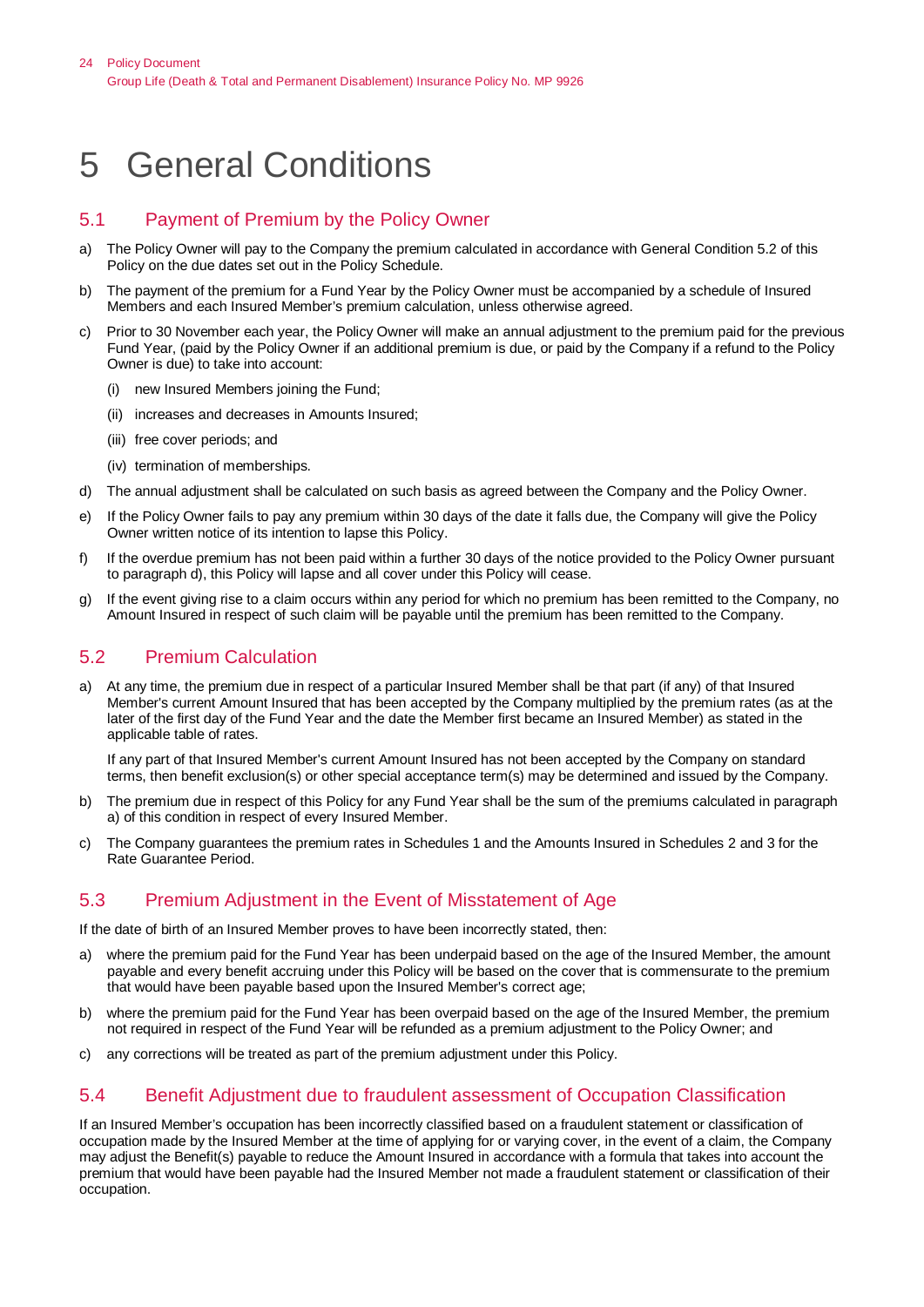## <span id="page-24-0"></span>5.5 Wartime Premium

In the event of any war or act of invasion (whether declared or undeclared) in which the Commonwealth of Australia's armed forces are involved, or the country of residence of the Insured Member is involved (including any temporary residence), the Company reserves the right to alter the premium rates under this Policy.

## <span id="page-24-1"></span>5.6 Tax Adjustments

Where the Company is liable for any tax or other imposts levied by any Commonwealth or State government, authority or body in connection with this Policy, the Company may vary or otherwise adjust any amounts (including the premium) under this Policy in the manner and to the extent the Company determines to be appropriate to take account of the tax or impost.

## <span id="page-24-2"></span>5.7 Application for Cover & Cover Terms

a) Where an Insured Member:

- (i) seeks Voluntary Cover (including an increase in Voluntary Cover) under the Eligibility Conditions;
- (ii) seeks Default Cover in excess of the Automatic Acceptance Limit and the Insured Member's Forward Underwriting Limit (if applicable);
- (iii) seeks Default Cover but does not meet the Eligibility Conditions;
- (iv) after opting out of cover, wishes to re-instate the Default Cover or obtain Voluntary Cover;
- the Insured Member must make application for cover to the Company by:
- (i) completing the required form;
- (ii) providing the Company with Evidence of Insurability, including but not limited to evidence of health condition by medical test(s) (including those determined by the Company as mandatory based on the Member's age and the total amount of cover sought); and
- (iii) meeting any other Evidence of Insurability requirements as determined by the Company from time to time.
- b) Any application for cover is subject to the Maximum Benefit approved from time to time by the Company in relation to the Insured Member.
- c) If the Company does not accept any part of an Insured Member's Amount Insured on standard terms, the Company may determine and issue exclusions or special acceptance terms.
- d) Subject to Clause 4.14, an Insured Member may decrease cover by request to the Policy Owner. The Policy Owner will decrease the cover and notify the Company in the renewal report.

Whilst a Member is being underwritten for Death Only or Death and TPD cover by the Company, they will be provided with interim accidental cover until the date the application for cover is either accepted or rejected by the Company, the date the application is withdrawn by the Member or 180 days from the date the application for cover is received by the Company. Interim accidental cover is limited to the lesser of cover applied for and \$1,500,000.

If death occurs or disability arises during this interim period, directly or indirectly as a result of any of the following, no benefit will be payable:

- (i) engaging in any sport or pastime that the Company would not normally provide cover at standard rates or terms;
- (ii) any injury, sickness or disease that occurred, or that a reasonable person would have been aware of prior to cover being applied for; and
- (iii) other excluded events as described in Clause 6.

### <span id="page-24-3"></span>5.8 Commencement of Cover

- a) Default Cover and Voluntary Cover at the Effective Date for Existing Members commences from the Effective Date in accordance with the Eligibility Conditions outlined in Clause 4 of this Policy.
- b) Default Cover within the Automatic Acceptance Limit for a Member (other than a Sub-fund Member, an Existing Member at the Effective Date and a Member of the Stevedores division of the Fund) commences from the first day of employment (which is on or after the date the Member became eligible or re-eligible for Default Cover) in respect of which Superannuation Guarantee contributions are made to the Fund by the Member's Participating Employer provided that the Member, if a new Member to the Fund, joins the Fund on or before 150 days after the later of the date the employer became a Participating Employer and the date the Member commenced employment with that Participating Employer.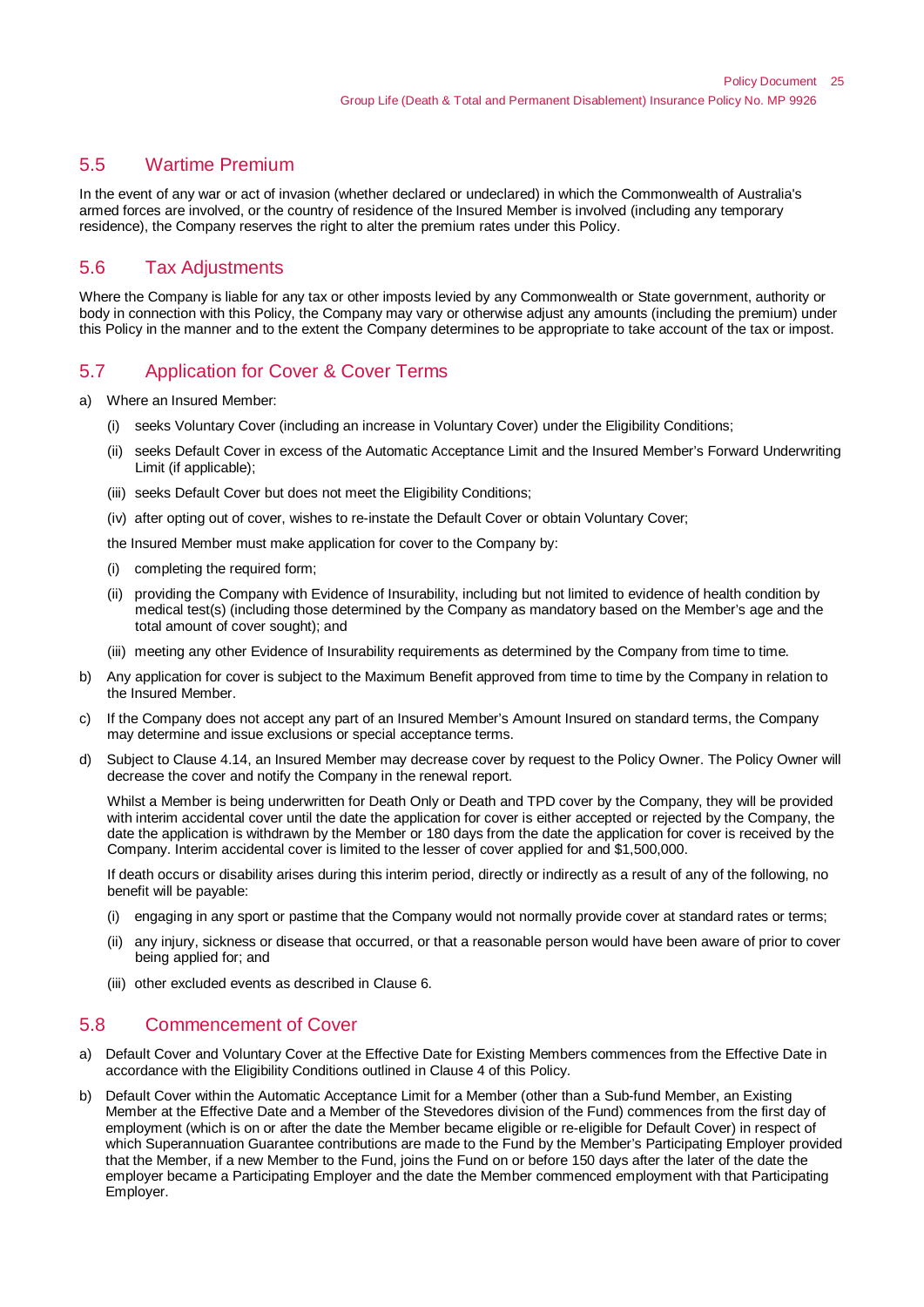- c) Default Cover within the Automatic Acceptance Limit for a Sub-fund Member (other than a Sub-fund Member who is an Existing Member at the Effective Date) commences from the first day of employment (which is on or after the date the Member became eligible or re-eligible for Default Cover) in respect of which employer contributions are made to the Fund by the Member's Principal Employer provided that the Member, if a new Member to the Fund, joins the Fund on or before 150 days after the later of the date the employer became a Principal Employer and the date the Member commenced employment with that Principal Employer.
- d) Where the Member (other than an Existing Member in respect of the Effective Date or a Member of the Stevedores division) joins the Fund more than 150 days after the later of commencing or recommencing employment with the Employer and the date the Employer became a Participating Employer, Default Cover within the Automatic Acceptance Limit commences from the date that they joined the Fund.
- e) Default cover for a Member who is an Accumulation Plus Member or an Accumulation Basic Member and who joins the Fund on or before 150 days after the later of the date the employer became a Participating Employer and the date the Member commenced employment with the Participating Employer will commence from the later of:
	- (i) the first day of employment (which is on or after the date the Member became eligible or re-eligible for Default Cover) in respect of which Superannuation Guarantee contributions are made to the category by the Member's Participating Employer in respect of the Member;
	- (ii) the date the Policy Owner accepts the Participating Employer's nomination to make insurance levy payments to the Fund (as defined in Stevedores Rule 6.1 of the Trust Deed); and
	- (iii) if Policy Owner has previously determined that the Participating Employer was not up-to-date with insurance levy payments, the date the Policy Owner last determined that the Participating Employer's insurance levy payments were no longer in arrears.
- f) Default Cover for a Member who is an Accumulation Plus Member or an Accumulation Basic Member and who joins the Fund more than 150 days after the later of the date the employer became a Participating Employer and the date the Member commenced employment with the Participating Employer will commence from the later of:
	- (i) the date the Member joined the Fund;
	- (ii) the date the Policy Owner accepts the Participating Employer's nomination to make insurance levy payments to the Fund (as defined in Stevedores Rule 6.1 of the Trust Deed); and
	- (iii) if the Policy Owner has previously determined that the Participating Employer was not up-to-date with insurance levy payments, the date the Policy Owner last determined that the Participating Employer's insurance levy payments were no longer in arrears.
- g) Default Cover for an Existing Member who did not hold Default Cover on the Effective Date who is a Permanent (Defined Benefit) Member will commence from the date the Member becomes a DB Contributing Member under the rules of the Fund (or if the Member is a DB Non-Contributing Member, the date the Policy Owner and Company agree that cover should be provided).
- h) An increase in Default Cover which is within the Automatic Insurance Limit and/or the Insured Member's Forward Underwriting Limit will commence from the date agreed between the Policy Owner and the Company.
- i) Where the Member joins the Accumulation Advantage Category and qualifies for Default Cover whilst working for a Non-Participating Employer or a Standard Employer Sponsor or joins the Reliance Super Category and qualifies for Default Cover, Default Cover within the Automatic Acceptance Limit commences from the date a SG contribution is received in respect of the Member.
- j) Voluntary Cover, Default Cover above the Automatic Acceptance Limit and Default Cover where the Member does not satisfy the eligibility criteria which is above the Insured Member's Forward Underwriting Limit (if applicable) will commence upon:
	- (i) the Company's acceptance of the risk following assessment of the Insured Member's application; or
	- (ii) the Company's acceptance of the Insured Member's agreement in writing of any special terms or conditions applied by the Company.
- k) Decreased cover commences upon the Policy Owner's alteration to the cover on an Insured Member's request.

## <span id="page-25-0"></span>5.9 Continuation Option

#### **a) Teekay and Trident Members**

This option only applies to Teekay Members & Trident Members with Death Only or Death and TPD cover in place on 1 January 2010 where cover under the insurance policy(ies) held by the trustee of the Teekay Staff Superannuation Plan at 31 December 2009 included a Continuation Option.

An Insured Member under this Policy who, being under the age of 60 years, leaves employment with the Principal Employer other than as a result of an injury or sickness, shall be entitled, within 60 days after ceasing employment, to apply for and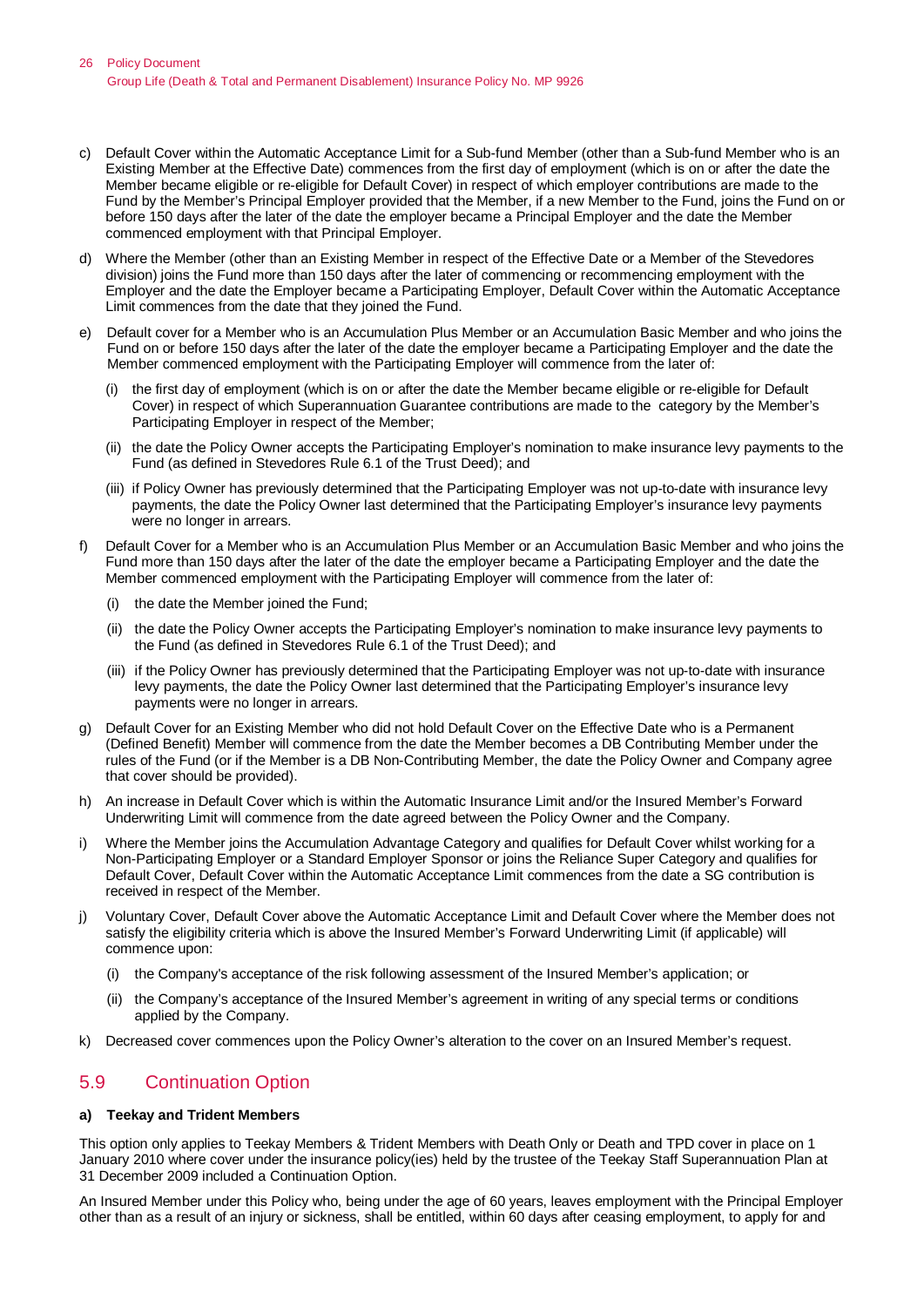have issued on his or her life a policy that the Company from time to time considers appropriate, without being required to produce any Evidence of Insurability other than as provided in paragraph (vii) of this condition provided that such policy shall be:

- (i) for Death Only (subject to satisfying the eligibility requirements) cover to a maximum of \$750,000;
- (ii) for an amount not exceeding the Insured Member's Amount Insured at the date the Insured Member ceased employment;
- (iii) under one of such selected tables as the Company may from time to time determine;
- (iv) subject to the yearly renewable term premium rates then charged by the Company in accordance with his or her then attained age;
- (v) subject to the yearly renewable term issue ages and standard policy conditions and provisions;
- (vi) subject to any extra premium or exclusion clause imposed on the Insured Member's Amount Insured; and
- (vii) subject to the Insured Member submitting such evidence of health (and if required any blood tests) regarding AIDS as shall be acceptable to the Company and, where the premium of the policy selected is subject to variation based on the smoking habits of the Insured Member, such declaration as the Company may determine.

During the 60 day option period, the Insured Member's existing Death Only cover will continue free of charge.

#### **b) Other Sub-fund Members**

This option only applies to all Existing Sub-fund Members with Death Only or Death and TPD cover under the Previous Insurance Arrangements which included a Continuation Option.

An Insured Member under this Policy who, being under the age of 60 years leaves employment with the Employer other than as a result of injury or sickness, shall be entitled, within 60 days after ceasing employment, to apply for and have issued on his or her life a policy that the Company from time to time considers appropriate, without being required to produce any Evidence of Insurability other than as provided in paragraph (vii) of this condition provided that such policy shall be:

- (i) for Death Only or Death and TPD benefits (subject to satisfying the eligibility requirements);
- (ii) for an amount not exceeding the Insured Member's Amount Insured at the date the Insured Member ceased employment;
- (iii) under one of such selected tables as the Company may from time to time determine;
- (iv) subject to the yearly renewable term and TPD premium rates then charged by the Company in accordance with his or her then attained age;
- (v) subject to the yearly renewable term and TPD issue ages and standard policy conditions and provisions;
- (vi) subject to any extra premium or exclusion clause imposed on the Insured Member's Amount Insured; and
- (vii) subject to the Insured Member submitting such evidence of health (and if required any blood tests) regarding AIDS as shall be acceptable to the Company and, where the premium of the policy selected is subject to variation based on the smoking habits of the Insured Member, such declaration as the Company may determine.

During the 60 day option period, the Insured Member's existing Death Only or Death and TPD cover will continue free of charge.

## <span id="page-26-0"></span>5.10 Continued Cover for Sub-fund Members, AMOU Staff Members, Accumulation Basic Members and Accumulation Plus Members

#### **a) Continued Cover for Sub-fund Members, AMOU Staff Members, Accumulation Basic Members and Accumulation Plus Members**

Where a Member of a Sub-fund, Accumulation Plus or Accumulation Basic terminates employment with his/her Participating Employer and the Member is transferred to the Retained Benefits Category or the Accumulation Advantage Category in the Maritime Super division, their Default Cover held will automatically transfer to that Category in the Maritime Super division as Voluntary Cover as per Schedule 2 (up to the maximum number of whole units of cover in that Category totalling not more than the amount of Default Cover held at the date of cessation of employment), without the need for providing Evidence of Insurability. Default Cover paid for by the Employer is provided free of charge between the date of termination of employment and the date the Policy Owner transfers the Member to the Retained Benefits or Accumulation Advantage Category.

If within thirty (30) days of the date of the Policy Owner's notice to the Insured Member that their membership has been transferred to the Retained Benefits Category or Accumulation Advantage Category of the Fund, where the Default Cover was paid for by the Employer and the Member provides written notice to the Policy Owner in the form prescribed by the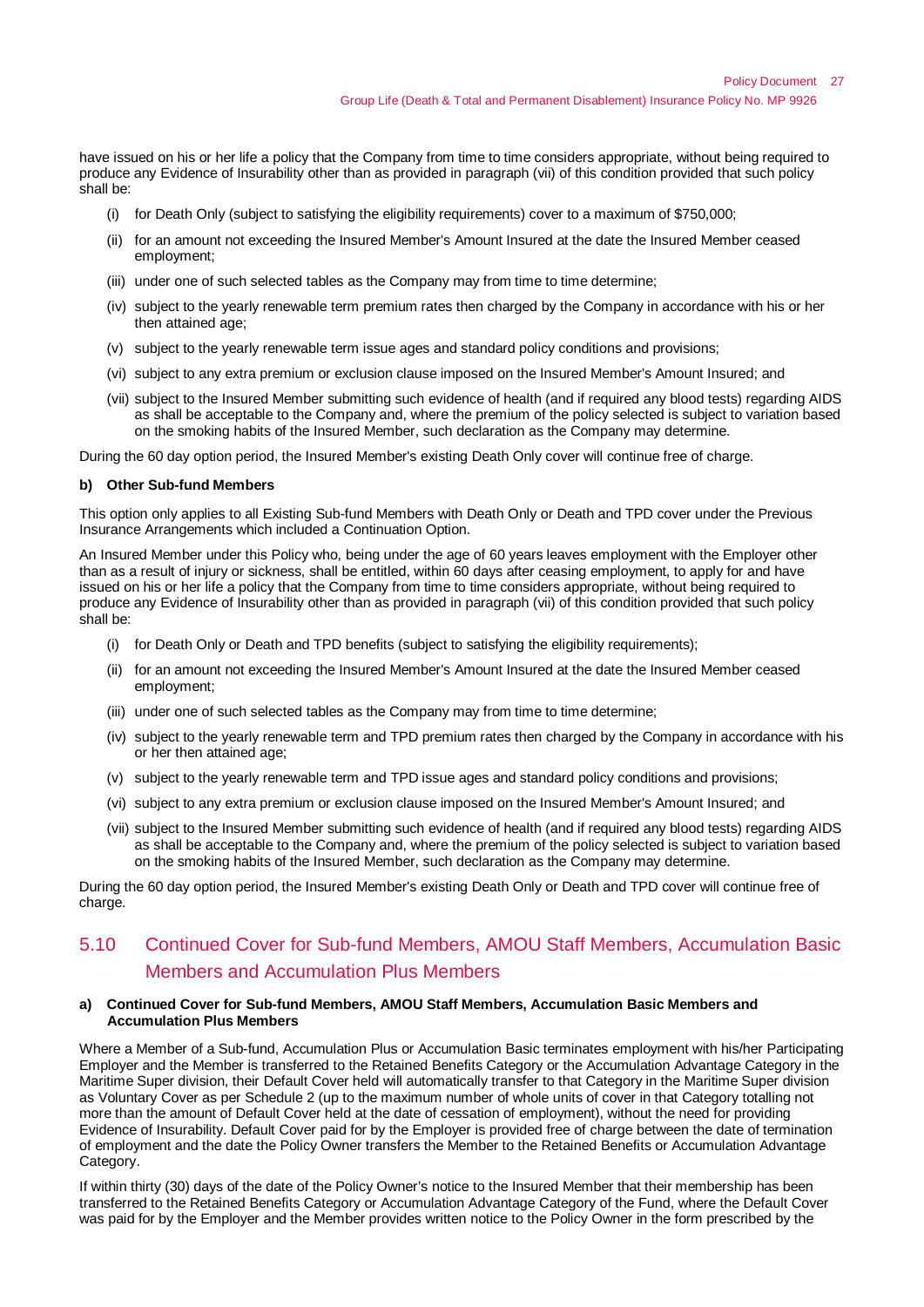Policy Owner to cancel that cover, the Member will be entitled to a refund of premiums paid by the Member for the transferred cover.

Where a Member of the AMOU Staff Category terminates employment with his/her Participating Employer, Default Cover automatically continues and is provided free of charge between the date of termination of employment and the date the Policy Owner transfers the Member to another General Category. When an AMOU Staff Member is transferred to another General Category, Default Cover will automatically transfer to that Category as Voluntary Cover as per Schedule 2 with premiums payable at the rates in Schedule 1 (up to the maximum number of whole units of cover in that Category totalling not more than the amount of Default Cover held at the date of cessation of employment), without the need for providing Evidence of Insurability.

Voluntary Death and TPD Cover held by a Sub-fund, Accumulation Plus, Accumulation Basic or AMOU Staff Member automatically continues following termination of employment with a Participating Employer.

#### **b) Continued Cover for other General Category Members (except for Permanent (Defined Benefits) Members**

Where an Insured Member of the Contributory Accumulation or Accumulation Advantage Category holds Default Cover and the Member is transferred to another Category in the Fund (subject to Clause 5.11) and is entitled to receive Default Cover under the Category being transferred to, the Insured Member will receive the new level of Default Cover.

The existing level of Default Cover is cancelled unless the existing level of Default Cover is higher than the new level of Default Cover, in which the amount of existing Default Cover in excess of the new Default Cover will added as Voluntary Cover as per Schedule 2 with premiums payable at the rates in Schedule 1. Any Voluntary Cover received under this General Condition must be accepted by the Insured Member within 90 days of receiving the Funds letter, otherwise the Voluntary Cover will terminate.

#### <span id="page-27-0"></span>5.11 Ceasing of Cover

- a) Death and TPD Voluntary Cover and Death and TPD Default Cover for all Members ceases on the earliest of the following events:
	- (i) subject to Clause 4.14 and Clause 5.10, the date of the Policy Owner's receipt of written notification from the Insured Member of cancellation of cover;
	- (ii) the date that the Policy Owner cancels cover in writing;
	- (iii) immediately all benefits for the Insured Member within the Fund are transferred to purchase a pension within the Fund (for Sub-fund members subject to any Continuation Option under Clause 5.9);
	- (iv) immediately from the time of ceasing membership of the Fund (for Sub-fund members this is subject to any Continuation option under Clause 5.9);
	- (v) the date a Death or TPD benefit is paid or becomes payable. Other than in respect of Basic cover for an Accumulation Plus or Accumulation Basic Insured Member, where the Death cover is greater than the TPD cover, the remaining Death cover shall continue (and shall henceforth be subject to other cancellation provisions);
	- (vi) in respect of Default Cover which is paid for by the Insured Member's Employer, the Employer not paying the premium as and when it falls due under the rules of the Fund;
	- (vii) the date of termination of the Policy;
	- (viii) the date a Terminal Illness benefit is paid. Where the Death Only or Death and TPD cover is greater than \$1 million, then the Insured Member's Death Only and/or Death and TPD cover in excess of \$1 million shall continue (and shall henceforth be subject to other cancellation provisions);
	- (ix) 30 days after the date the Insured Member should have returned to work in Australia after being seconded overseas;
	- (x) for TPD cover, 30 days after the date the Insured Member should have returned to work after expiry of an agreed period of Approved Leave;
	- (xi) four years (or such longer period as the Company has approved in respect of the Insured Member) after the date the Insured Member is seconded and commences to work overseas, unless the secondment has completed or ceased and the Insured Member has returned to work in Australia;
	- (xii) if the Insured Member holds or held a 457 visa or is a New Zealand national, immediately on leaving Australia (except as a seafarer as part of employment) or not being eligible to work under Australian Law;
- b) In addition to (a) above, Death and TPD Voluntary Cover and Death and TPD Default Cover for General Category (including AMOU Staff) Members will also cease on the earliest of the following events:
	- the Insured Member attaining age 65 cover provided under Schedule 1; and age 70 for cover provided under Schedules 2 and 3;
	- (ii) for TPD cover, the date the Insured Member permanently retires;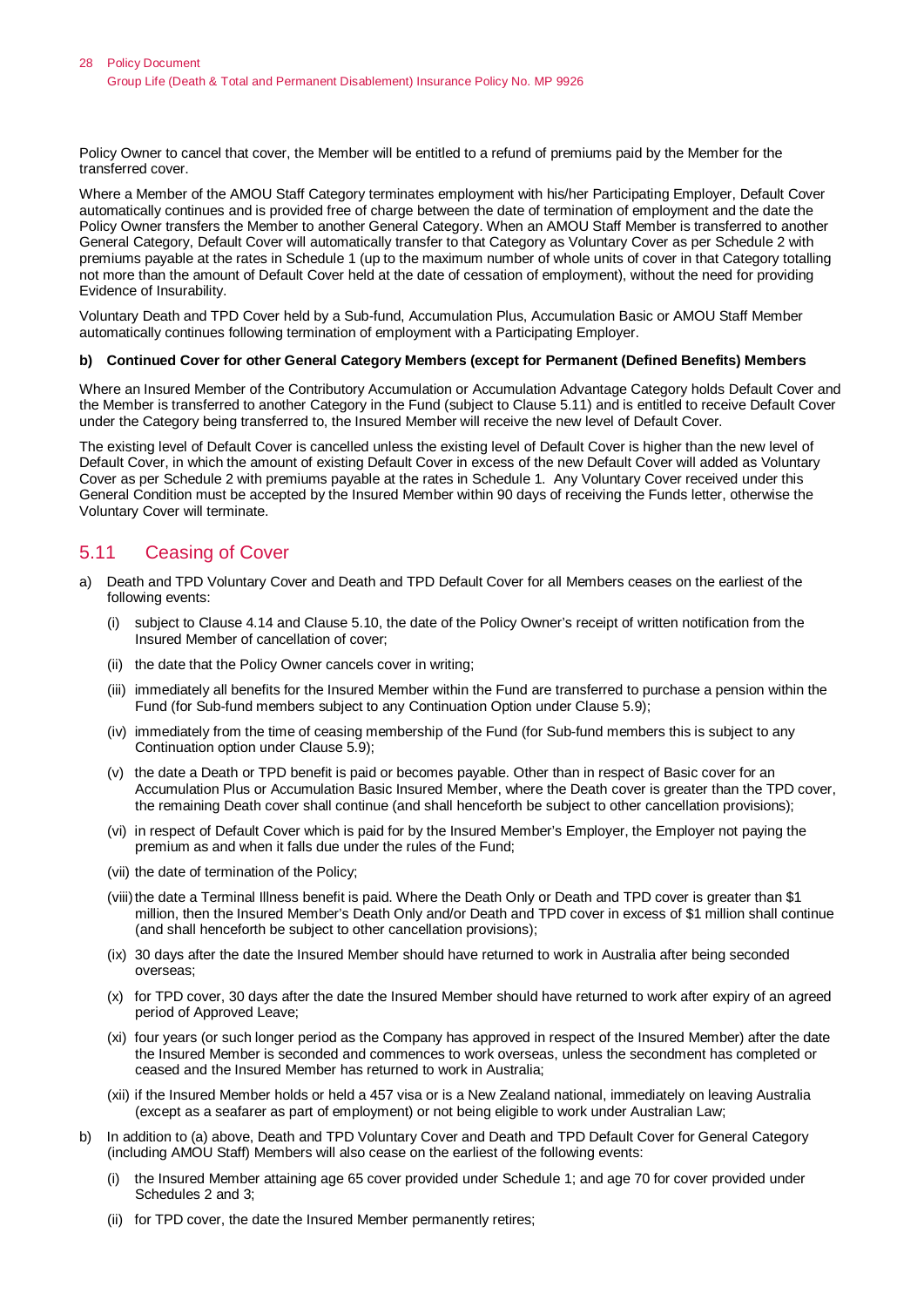- (iii) in respect of Voluntary Cover and/or Default Cover which is paid for by deduction to the Insured Member's account(s) within the Fund:
	- the Insured Member has an insufficient accumulation balance to pay the premium in full when it falls due; or
	- if:
- in respect of a Member who is a Permanent (Defined Benefit) Member or a Defined Benefit Member in the ASP Part, AMOU Staff Category, Teekay Member, Trident Members or SVITZER Categories, at the quarter end following a period of 12 consecutive months where no contributions or other deposit amounts have been received from or in respect of the Insured Member and there has been no benefit accrual in respect of the Member's interest if it is a defined benefit interest; or
- in respect of a Member who is a General Category Member and a former Member of a Sub-fund, the Permanent (Defined Benefit) Category or the AMOU Staff Category, there has been period of 12 consecutive months where no contributions or other deposit amounts have been received from or in respect of the Insured Member to the General Category; or
- for any other Member (other than an Allocated Pension (ex SERF) Member or a Working Income Support Pension (ex SERF) Member, after a period of 12 consecutive months where no contributions or other deposit amounts have been received from or in respect of the Insured Member;

and the Insured Member's withdrawal benefit is below the insurance threshold and the Policy Owner issues written notice to the Insured Member that his/her insurance will be cancelled six months later, six months after the date of the written notice, unless at any time prior to the end of the six month period, the Insured Member has issued a written notice on the Policy Owner in the form prescribed by the Policy Owner that the Insured Member does not want his/her insurance cover cancelled.

The insurance threshold is \$10,000 or such other amount as agreed between the Policy Owner and the Company.

- (iv) in respect of Default Cover for a Permanent (Defined Benefit) Insured Member, the date the Insured Member ceases to be a DB Contributing Member under the rules of the Fund (or as otherwise agreed between the Company and the Policy Owner, in accordance with the rules of the Fund); and
- (v) in the case of Death and TPD Default Cover for Accumulation Plus and Accumulation Basic Members, the Policy Owner determines that the Insured Member does not have any Participating Employers who are up-to-date with insurance levy payments (as defined in Stevedores Rule 6.1 of the Trust Deed).
- c) In addition to (a) above Death and TPD Cover for Sub-fund Members will also cease on the earliest of the following events:
	- (i) in respect of Default Cover:
		- for a Teekay Member of the DB Sub-Fund Division A, the last day of the calendar month in which the Insured Member attains 63 years of age;
		- for a Teekay Member in the Accumulation Category or a Trident Member in the Accumulation Category, the last day of the calendar month in which the Insured Member attains 70 years of age;
		- for all other Members, the date the Insured Member attains 70 years of age;
		- and in respect of Voluntary Cover, the date the Insured Member attaining age 70;
	- (ii) the date the Company accepts the Insured Member's Continuation Option application;
	- (iii) in respect of cover which is paid by deduction to the Insured Member's account(s) within the Fund;
		- the Insured Member has an insufficient accumulation balance to pay the premium in full when it falls due; or
		- if after a period of 12 consecutive months where no contributions or other deposit amounts have been received from or in respect of the Insured Member and there has been no benefit accrual in respect of the Member's interest if it is a defined benefit interest and the Insured Member's withdrawal benefit is below the insurance threshold and the Policy Owner issues written notice to the Insured Member that his/her insurance will be cancelled six months later, six months after the date of the written notice, unless at any time prior to the end of the six month period, the Insured Member has issued a written notice on the Policy Owner in the form prescribed by the Policy Owner that the Insured Member does not want his/her insurance cover cancelled.

The insurance threshold is \$10,000 or such other amount as agreed between the Policy Owner and the Company.

(iv) in respect of Default Cover for SVITZER (Accumulation or Defined Benefit) Members, the Insured Member's terms of employment change to casual or the Insured Member regularly works less than 15 hours a week for the SVITZER Category Principal Employer;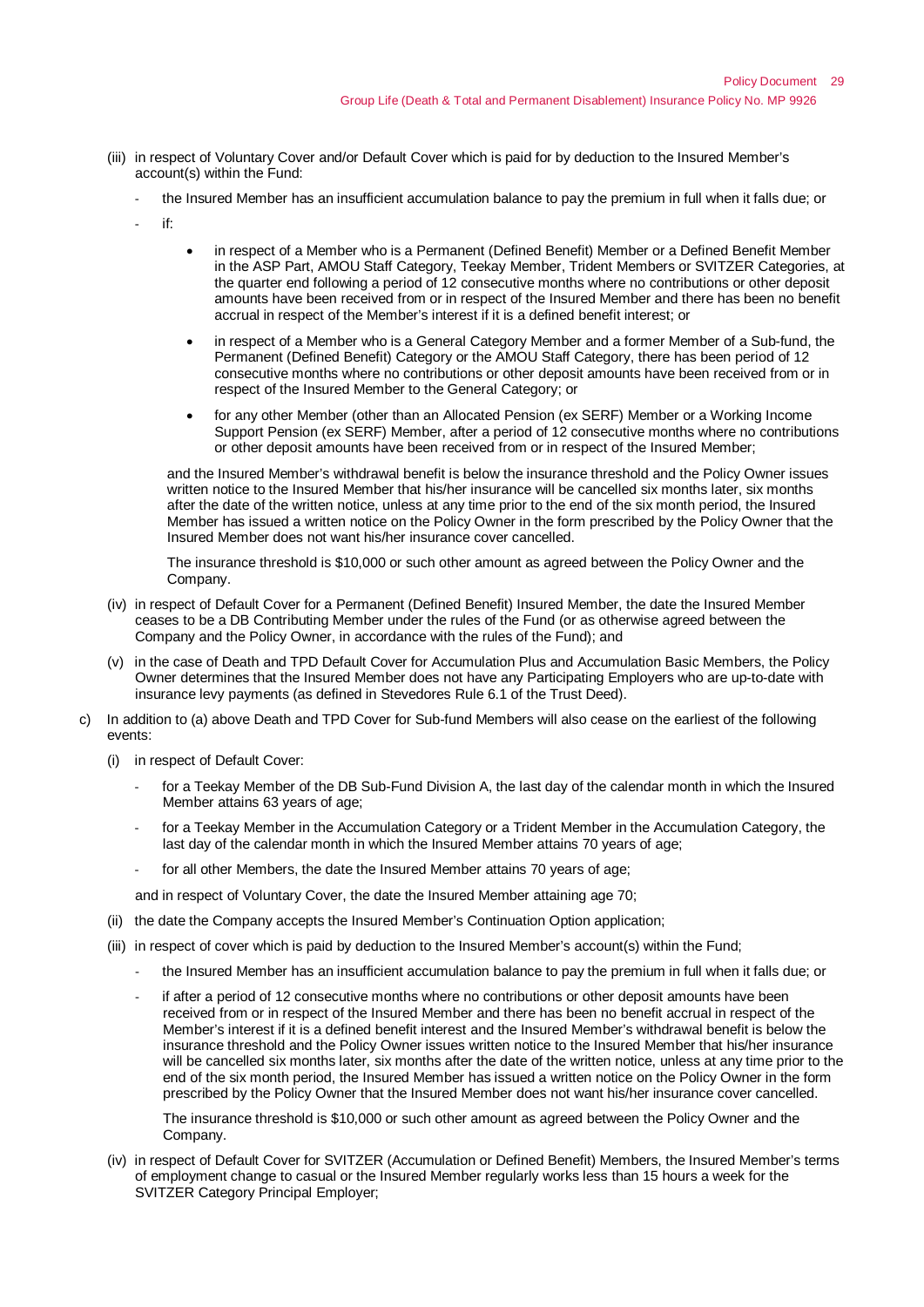- (v) in respect of Default Cover for Teekay Members and Trident Members, the Member makes a valid choice for the Principal Employer to make future superannuation contributions to another superannuation fund;
- (vi) in respect of Default Cover where the Member ceases to be eligible for Sub-fund membership, the Member changes employment with their Principal Employer from permanent to casual; and
- (vii) in respect of Default Cover, the date the Member terminates employment with their Principal Employer (subject to Clauses 5.9 and 5.10)

#### <span id="page-29-0"></span>5.12 Policy Renewal

- The Company guarantees renewal of this Policy at each Renewal Date, subject to:
	- (i) the receipt of the report in sub-clause b) below;
	- (ii) the payment of the premium; and
	- (iii) the due observance of all terms and conditions of this Policy.
- b) In respect of each Renewal Date and by 30 November, the Policy Owner must furnish the Company with details of all Insured Members of the Fund (new and existing) including persons who have been Insured Members since the last Renewal Date who are Insured Members at the Renewal Date. Such details must include:
	- (i) the name, gender and date of birth of each Insured Member;
	- (ii) the Amount Insured or level of cover required at the Renewal Date;
	- (iii) the date cover ceases (if any) for each Insured Member; and
	- (iv) the date of commencement of cover and date of commencement of employment with an Employer (if held in the records of the Policy Owner).
	- The Company and Policy Owner may agree to provide more limited information under this clause.

#### <span id="page-29-1"></span>5.13 Claims

- It is a condition precedent of any payment of the TPD benefit that the Insured Member who is or was gainfully employed has ceased Gainful Employment.
- b) The Policy Owner will give notice to the Company of the death, Terminal Illness or TPD of any Insured Member which gives rise to a claim within a reasonable time of such occurrence.
- c) The Company maintains the right to fully investigate and assess any claims to its satisfaction prior to the settlement of any such claim.
- d) All ongoing claim requirements will be furnished by the Policy Owner to the Company as required.
- e) In respect of claims that arise whilst the Insured Member is overseas, the Company may require the Insured Member to return to Australia for medical treatment and assessment. The Company will not pay costs relating to the Insured Member's return to Australia.
- f) Unless otherwise agreed, all payments in respect of an Insured Member will be paid to the Policy Owner (or a person nominated by the Policy Owner).

#### <span id="page-29-2"></span>5.14 Worldwide Cover

Subject to the provisions of this Policy and unless the parties agree otherwise in writing, Insured Members are covered 24 hours a day and may travel in any part of the world without restriction to the Benefits payable under this Policy, subject to the following conditions:

- where an Insured Member is seconded overseas (other than to a war zone) by reason of their employment, for a period of more than four years, the Insured Member must make a request to the Company to continue the cover. The Company may continue the cover having regard to the location and type of secondment. A seafarer whose employment requires them to travel outside Australian waters shall not be considered to be seconded overseas for the purposes of this Clause.
- b) cover automatically ceases if the Insured Member fails to return to work within 30 days after the end of the secondment overseas and immediately on the fourth anniversary of secondment (or any later date of return to work in Australia as agreed by the Company).
- c) cover will not be provided to Insured Members who are residing, seconded overseas by reason of their employment or travelling or holidaying overseas in a country listed by the Department of Foreign Affairs and Trade travel advisory of "Do not travel" at the time the Insured Member leaves Australia.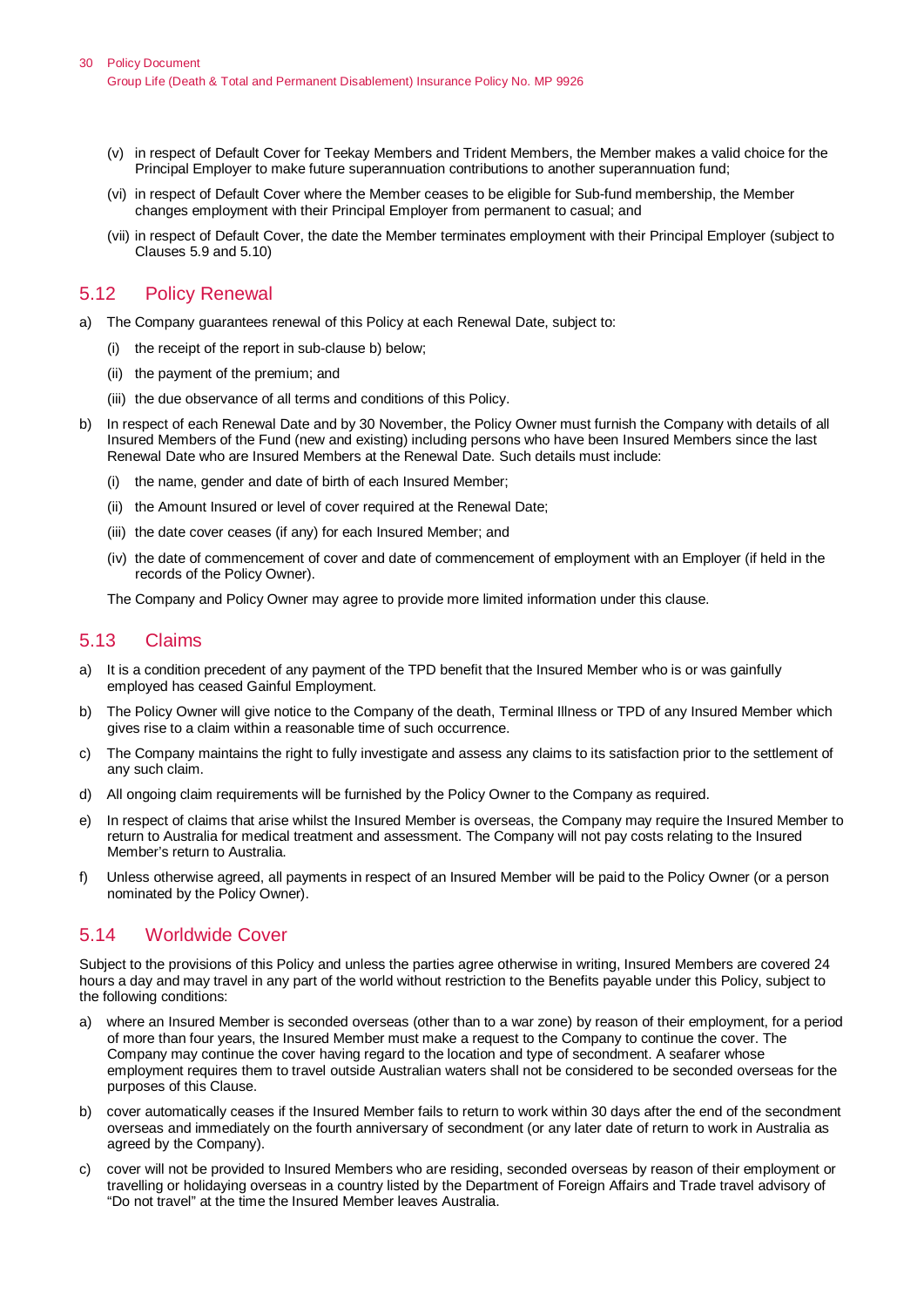d) where an Insured Member is travelling or holidaying overseas (other than to a war zone), cover will be provided for up to three months and for any period in excess of three months, the Insured Member will not be covered if the Insured Member is travelling or holidaying overseas in a country listed in the Department of Foreign Affairs and Trade travel advisory of "Reconsider your need to travel" or "Do not travel".

## <span id="page-30-0"></span>5.15 Approved Leave

If the Insured Member is:

- a) given leave from employment without pay or is given maternity or paternity leave; and
- b) is not residing overseas in a war zone;

the Insured Member's cover will continue for a period not exceeding 12 months from the commencement of leave, but subject to:

- (i) a written agreement from the Employer confirming a firm return to work date; and
- (ii) the payment of the premium for the Insured Member.

If the Insured Member has not returned to work on the agreed return to work date, TPD cover will automatically cease 30 days after the agreed return to work date. If the Insured Member has not returned to work within the required 12 month period, TPD cover will cease on the expiration of the 12 month period.

However, an Insured Member may apply to the Company to have TPD cover extended beyond this 12 month period.

Death cover automatically continues after this 12 month period. For unitised cover, cover will be provided as Death only cover for an amount not exceeding the Death and TPD Amount Insured held immediately prior to the cancellation of TPD cover).

## <span id="page-30-1"></span>5.16 Terminal Illness Benefit

The Company will pay a Terminal Illness benefit in respect of the Insured Member, comprising of an advanced lump sum payment of 100% of the Death cover (up to a maximum of \$1 million), upon the Insured Member being diagnosed as terminally ill and where in the opinion of the Company, the Insured Member is not expected to live for 12 further months regardless of any treatment undertaken. Payment of the Terminal Illness benefit is in full discharge of the Death benefit if the Death cover is less than \$1 million.

Two (2) Medical Practitioners (with at least one of these being a specialist in the relevant area) must certify in writing that despite all reasonable medical treatment, the Insured Member's medical condition will result in the Insured Member's death within 12 months of the date of providing the medical certification.

The Insured Member must also become terminally ill whilst cover under this Policy is in place and remain terminally ill at the time the claim for the Terminal Illness benefit has been lodged.

## <span id="page-30-2"></span>5.17 Variation

This Policy may be varied by written agreement between the Company and the Policy Owner.

### <span id="page-30-3"></span>5.18 Interpretation

- a) The headings in this Policy are a guide only and are not intended to be used to interpret the Policy conditions.
- b) If the context allows, plurals can be read as singular and the singular read as plurals.
- c) In this Policy, a month refers to a calendar month.

## <span id="page-30-4"></span>5.19 Takeover Terms

Where a Principal Employer joins the Fund, the Company and Policy Owner agree to adopt the "Group Insurance Takeover Terms" set out in FSC Guidance Note No. 11.00. The Company may offer takeover terms to provide insurance cover under this Policy for a person who is an employee of a new Principal Employer joining the Fund without requiring Evidence of Insurability if all employees of the Principal Employer had similar cover with their previous insurer.

A person who was insured under a takeover policy the day before the takeover date will on and from the takeover date receive takeover cover under this Policy.

Unless otherwise agreed in writing between the parties, an Insured Member receiving takeover cover will continue to be subject to any individual conditions or restrictions that applied to that Insured Member under the takeover policy the day before the takeover date and will continue to apply to them until they expire according to their terms.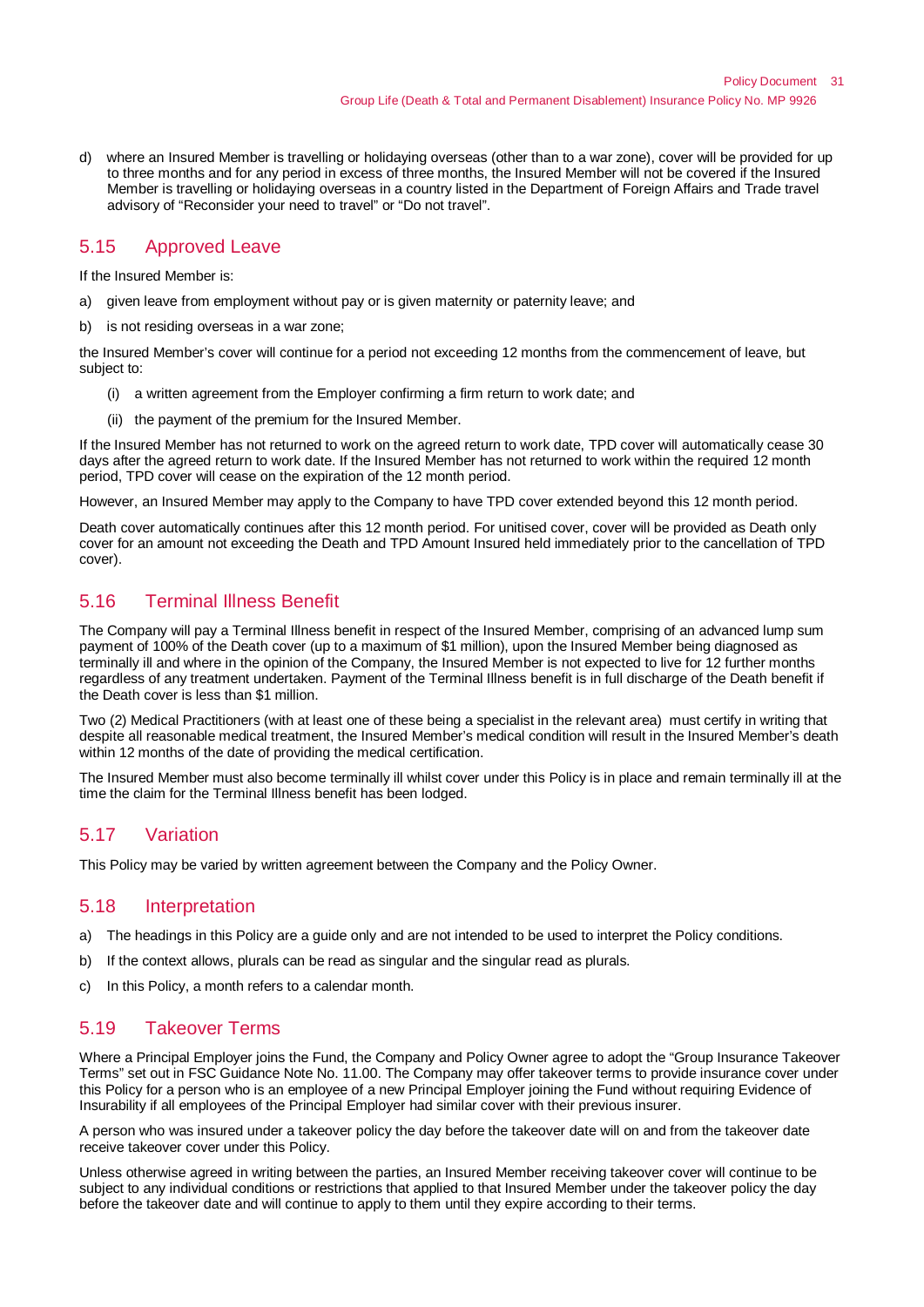## <span id="page-31-0"></span>5.20 Profit Share

This Policy does not participate in a profit sharing arrangement.

## <span id="page-31-1"></span>5.21 Statutory Fund

This Policy forms part of the Company's Statutory Fund No 1.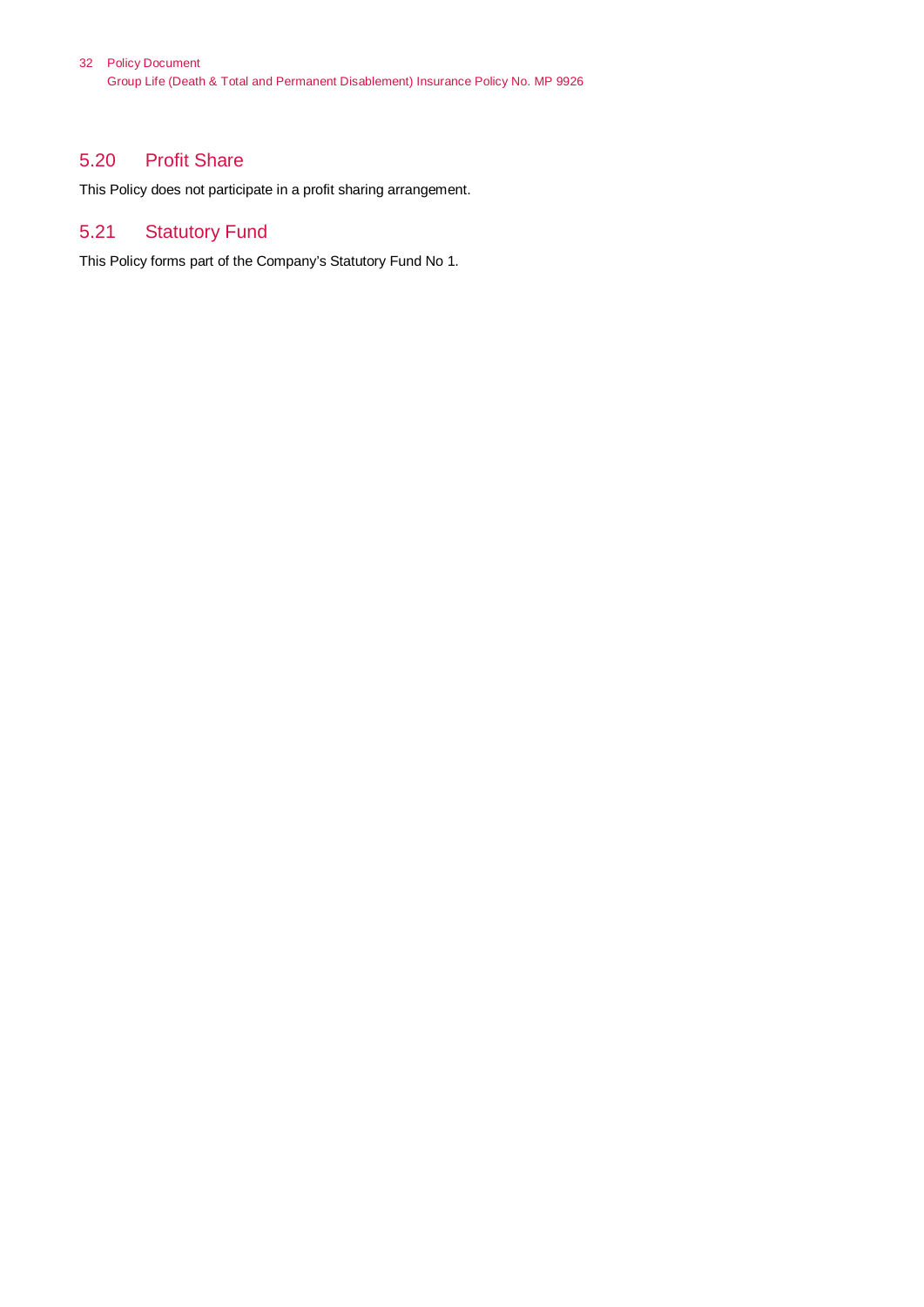## <span id="page-32-0"></span>6 Exclusions

No Voluntary Cover benefit will be payable by the Company to any Insured Member, for a claim which is caused wholly or partly, directly or indirectly as a result of:

- a) death due to suicide occurring within 13 months of cover commencing under this Policy or any Previous Insurance Arrangement or, where cover has lapsed and been reinstated, within 13 months of such cover being reinstated;
- b) TPD arising due to a deliberate self-inflicted injury or attempted suicide or self-destruction while either sane or insane.

No benefit will be payable by the Company to any Insured Member, for a claim which is caused wholly or partly, directly or indirectly as a result of:

a) active service in the armed forces of any country or international organisation or any act of invasion or war, whether declared or undeclared, in which the Commonwealth of Australia's armed forces are involved, or the country of residence (including temporary residence) of the Insured Member is involved.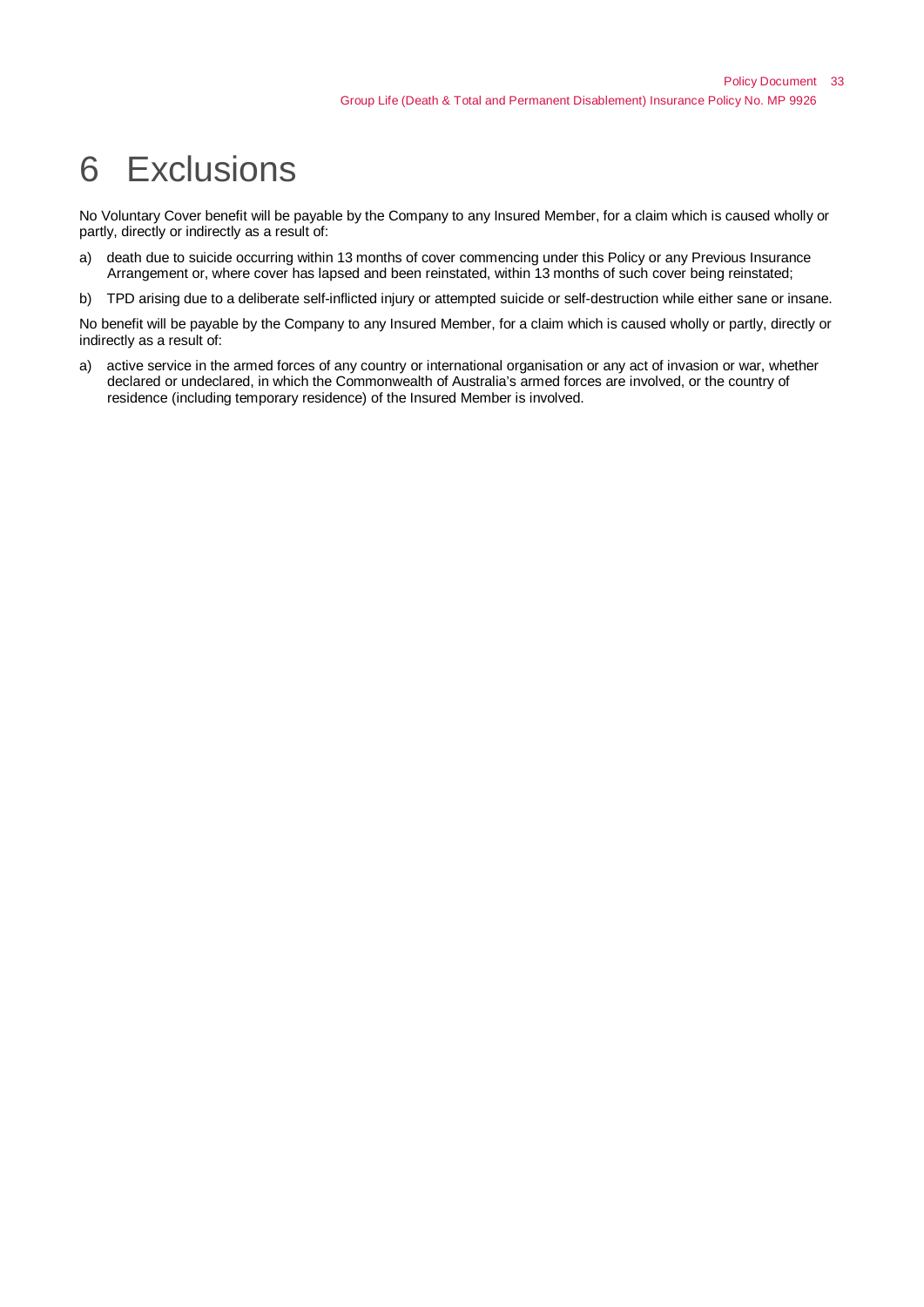## <span id="page-33-0"></span>7 Schedules

## <span id="page-33-1"></span>Schedule 1 – Premium rates for unitised and formula driven cover

## **Age at last 30 June Heavy Blue Light Blue White Collar Death Only Death & TPD Death Only Death & TPD Death Only Death & TPD** 0.43 0.61 0.58 0.79 0.37 0.52 0.43 0.61 0.58 0.79 0.37 0.52 0.44 0.63 0.58 0.79 0.37 0.52 0.46 0.67 0.58 0.79 0.37 0.52 0.47 0.77 0.58 0.79 0.37 0.52 0.48 0.84 0.58 0.79 0.37 0.52 0.48 0.94 0.58 0.79 0.37 0.52 0.50 1.01 0.58 0.79 0.37 0.52 0.51 1.04 0.58 0.79 0.37 0.52 0.52 1.12 0.58 0.79 0.37 0.52 0.55 1.18 0.58 0.79 0.37 0.52 0.57 1.25 0.58 0.79 0.37 0.52 0.61 1.34 0.58 0.80 0.37 0.53 0.63 1.39 0.58 0.83 0.37 0.53 0.65 1.55 0.58 0.85 0.37 0.53 0.68 1.60 0.58 0.88 0.37 0.54 0.71 1.69 0.58 0.91 0.37 0.55 0.76 1.84 0.58 0.95 0.37 0.55 0.81 2.04 0.58 0.98 0.37 0.57 0.87 2.22 0.58 1.04 0.37 0.58 0.93 2.42 0.58 1.11 0.37 0.62 1.00 2.65 0.58 1.13 0.37 0.64 1.09 2.77 0.59 1.18 0.37 0.68 1.16 3.11 0.62 1.27 0.39 0.72 1.26 3.49 0.65 1.33 0.40 0.78 1.40 3.99 0.68 1.41 0.43 0.83 1.56 4.42 0.73 1.53 0.45 0.88 41 | 1.71 | 4.87 | 0.78 | 1.68 | 0.48 | 0.96

#### **Annual rate per \$1,000 of Annual Amount Insured Rates are inclusive of stamp duty, nil commission and GST**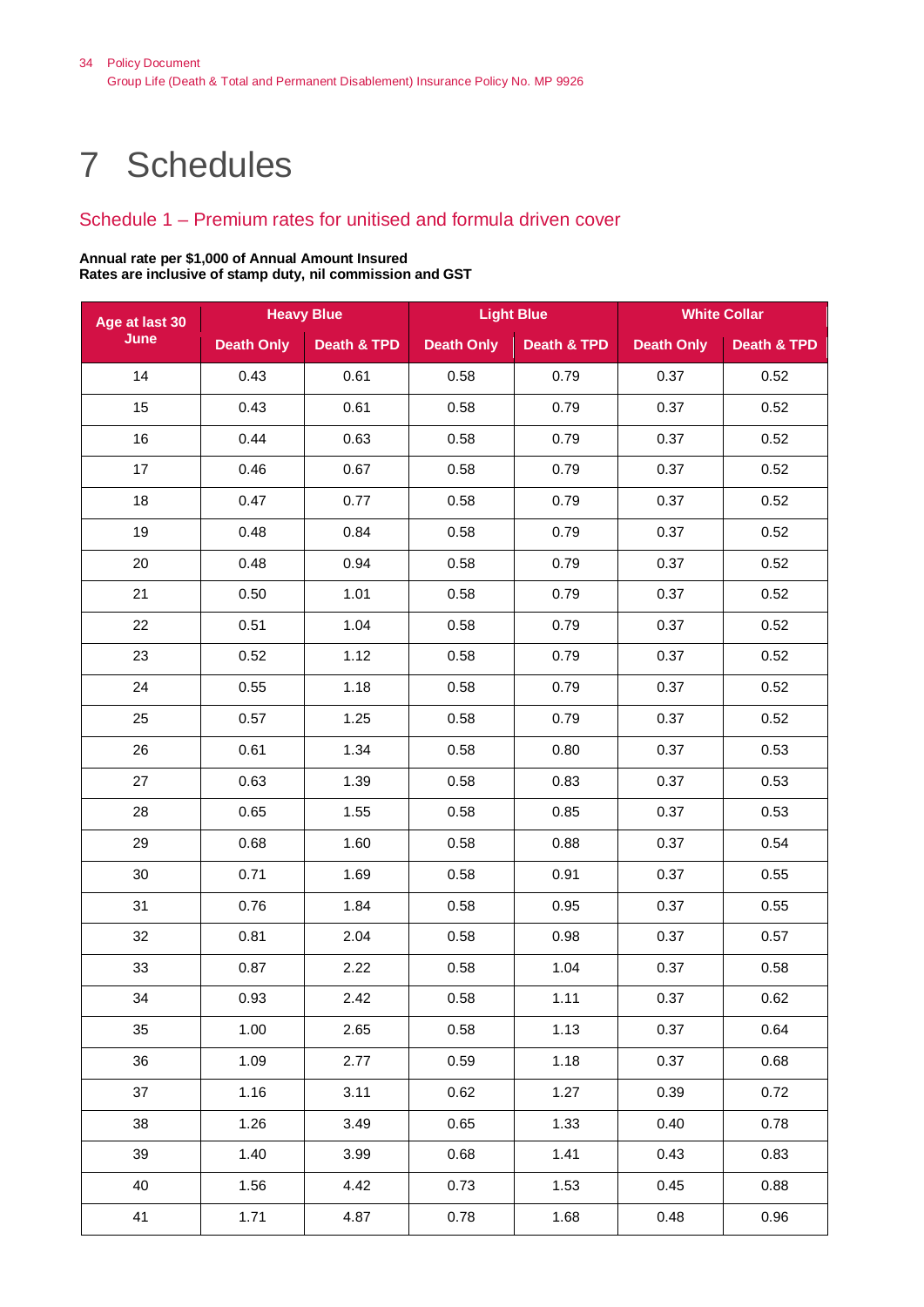| Age at last 30 | <b>Heavy Blue</b> |                        | <b>Light Blue</b> |                        | <b>White Collar</b> |                        |
|----------------|-------------------|------------------------|-------------------|------------------------|---------------------|------------------------|
| June           | <b>Death Only</b> | <b>Death &amp; TPD</b> | <b>Death Only</b> | <b>Death &amp; TPD</b> | <b>Death Only</b>   | <b>Death &amp; TPD</b> |
| 42             | 1.79              | 5.38                   | 0.83              | 1.86                   | 0.51                | 1.04                   |
| 43             | 1.86              | 5.93                   | 0.88              | 2.00                   | 0.55                | 1.13                   |
| 44             | 1.89              | 6.37                   | 0.96              | 2.17                   | 0.59                | 1.27                   |
| 45             | 1.95              | 6.79                   | 1.04              | 2.48                   | 0.65                | 1.41                   |
| 46             | 2.00              | 7.21                   | 1.13              | 2.74                   | 0.70                | 1.53                   |
| 47             | 2.02              | 7.61                   | 1.27              | 3.06                   | 0.78                | 1.73                   |
| 48             | 2.04              | 8.03                   | 1.37              | 3.47                   | 0.85                | 1.93                   |
| 49             | 2.07              | 8.47                   | 1.53              | 3.71                   | 0.95                | 2.17                   |
| 50             | 2.11              | 9.01                   | 1.73              | 4.33                   | 1.06                | 2.48                   |
| 51             | 2.12              | 9.56                   | 1.93              | 4.73                   | 1.18                | 2.74                   |
| 52             | 2.17              | 10.40                  | 2.17              | 5.20                   | 1.30                | 3.06                   |
| 53             | 2.25              | 11.47                  | 2.36              | 6.50                   | 1.49                | 3.47                   |
| 54             | 2.36              | 12.54                  | 2.74              | 7.43                   | 1.68                | 4.00                   |
| 55             | 2.56              | 13.91                  | 3.06              | 8.67                   | 1.86                | 4.73                   |
| 56             | 2.79              | 15.37                  | 3.47              | 8.67                   | 2.08                | 5.20                   |
| 57             | 3.07              | 17.48                  | 3.71              | 10.40                  | 2.36                | 5.78                   |
| 58             | 3.49              | 19.70                  | 4.33              | 13.00                  | 2.60                | 6.50                   |
| 59             | 4.11              | 22.53                  | 4.73              | 13.00                  | 2.89                | 7.43                   |
| 60             | 4.96              | 25.92                  | 5.20              | 17.33                  | 3.25                | 8.67                   |
| 61             | 5.84              | 28.82                  | 6.50              | 17.33                  | 3.71                | 10.40                  |
| 62             | 6.74              | 32.26                  | 7.43              | 17.33                  | 4.33                | 13.00                  |
| 63             | 7.70              | 36.06                  | 7.43              | 26.00                  | 4.73                | 13.00                  |
| 64             | 8.84              | 39.77                  | 8.67              | 26.00                  | 5.78                | 17.33                  |
| $65*$          | 8.84              | 39.77                  | 8.67              | 26.00                  | 5.78                | 17.33                  |
| 66*            | 8.84              | 39.77                  | 8.67              | 26.00                  | 5.78                | 17.33                  |
| $67*$          | 8.84              | 39.77                  | 8.67              | 26.00                  | 5.78                | 17.33                  |
| $68*$          | 8.84              | 39.77                  | 8.67              | 26.00                  | 5.78                | 17.33                  |
| $69*$          | 8.84              | 39.77                  | 8.67              | 26.00                  | 5.78                | 17.33                  |

\*Formula driven cover ceases at age 64 age last 30 June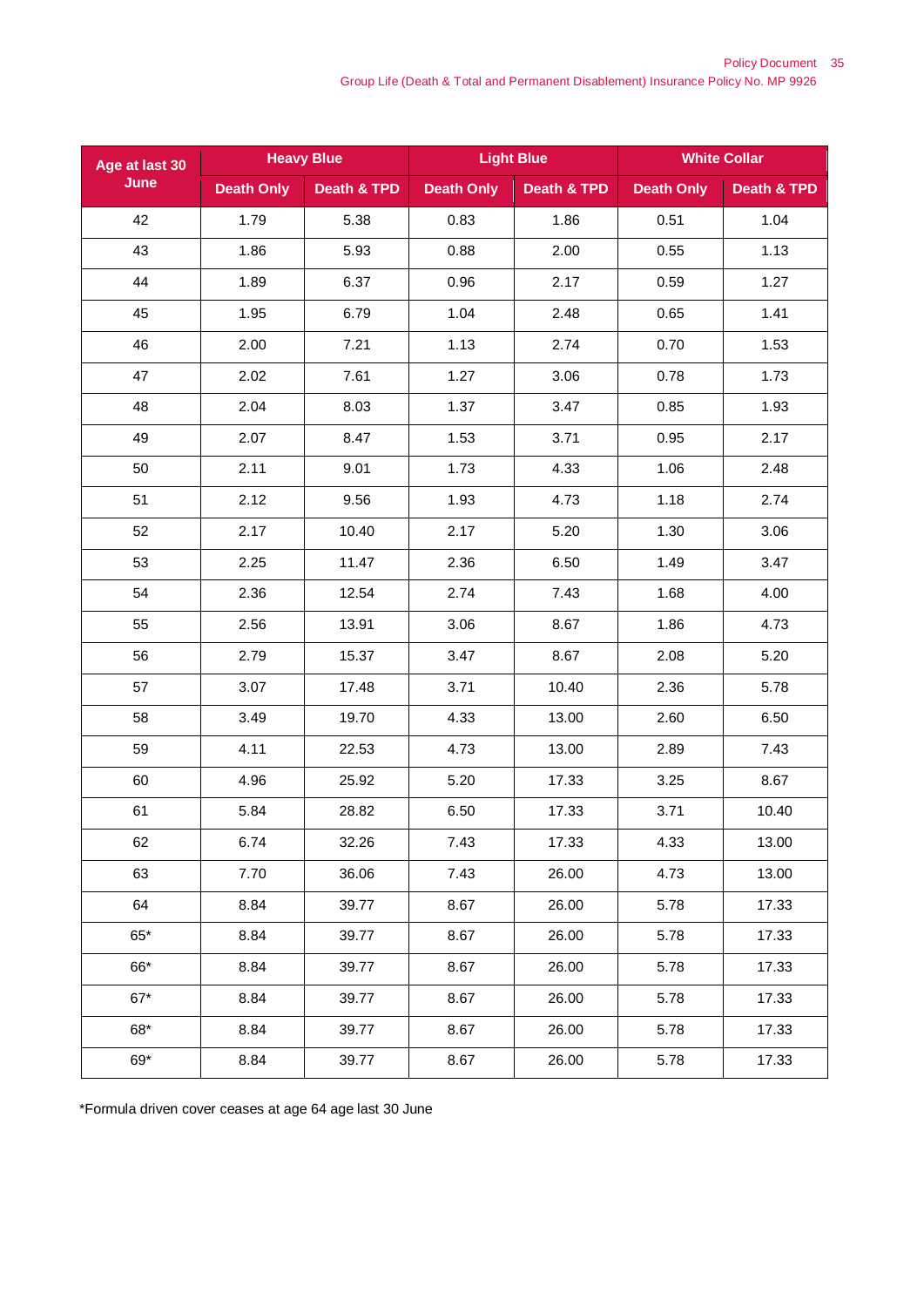## <span id="page-35-0"></span>Schedule 2 – Value of one unit of cover

| Age at last 30 | <b>Heavy Blue</b> |                        | <b>Light Blue</b> |             | <b>White Collar</b> |             |
|----------------|-------------------|------------------------|-------------------|-------------|---------------------|-------------|
| June           | <b>Death Only</b> | <b>Death &amp; TPD</b> | <b>Death Only</b> | Death & TPD | <b>Death Only</b>   | Death & TPD |
| 14             | 87,000            | 64,000                 | 90,000            | 66,000      | 142,000             | 100,000     |
| 15             | 87,000            | 64,000                 | 90,000            | 66,000      | 142,000             | 100,000     |
| 16             | 87,000            | 64,000                 | 90,000            | 66,000      | 142,000             | 100,000     |
| 17             | 87,000            | 64,000                 | 90,000            | 66,000      | 142,000             | 100,000     |
| 18             | 87,000            | 64,000                 | 90,000            | 66,000      | 142,000             | 100,000     |
| 19             | 87,000            | 64,000                 | 90,000            | 66,000      | 142,000             | 100,000     |
| 20             | 87,000            | 64,000                 | 90,000            | 66,000      | 142,000             | 100,000     |
| 21             | 87,000            | 64,000                 | 90,000            | 66,000      | 142,000             | 100,000     |
| 22             | 87,000            | 64,000                 | 90,000            | 66,000      | 142,000             | 100,000     |
| 23             | 87,000            | 64,000                 | 90,000            | 66,000      | 142,000             | 100,000     |
| 24             | 87,000            | 64,000                 | 90,000            | 66,000      | 142,000             | 100,000     |
| 25             | 87,000            | 64,000                 | 90,000            | 66,000      | 142,000             | 100,000     |
| 26             | 85,000            | 62,000                 | 90,000            | 65,000      | 142,000             | 99,000      |
| 27             | 83,000            | 61,000                 | 90,000            | 63,000      | 142,000             | 98,000      |
| 28             | 81,000            | 58,000                 | 90,000            | 61,000      | 142,000             | 98,000      |
| 29             | 79,000            | 56,000                 | 90,000            | 59,000      | 142,000             | 96,000      |
| 30             | 77,000            | 52,000                 | 90,000            | 57,000      | 142,000             | 95,000      |
| 31             | 75,000            | 49,000                 | 90,000            | 55,000      | 142,000             | 94,000      |
| 32             | 73,000            | 47,000                 | 90,000            | 53,000      | 142,000             | 92,000      |
| 33             | 71,000            | 44,000                 | 90,000            | 50,000      | 142,000             | 90,000      |
| 34             | 69,000            | 41,000                 | 90,000            | 47,000      | 142,000             | 84,000      |
| 35             | 67,000            | 38,000                 | 90,000            | 46,000      | 142,000             | 81,000      |
| 36             | 63,000            | 35,000                 | 88,000            | 44,000      | 140,000             | 76,000      |
| 37             | 59,000            | 32,000                 | 84,000            | 41,000      | 133,000             | 72,000      |
| 38             | 55,000            | 29,000                 | 80,000            | 39,000      | 129,000             | 67,000      |
| 39             | 51,000            | 26,000                 | 76,000            | 37,000      | 120,000             | 63,000      |
| 40             | 47,000            | 24,000                 | 71,000            | 34,000      | 116,000             | 59,000      |
| 41             | 43,000            | 22,000                 | 67,000            | 31,000      | 108,000             | 54,000      |
| 42             | 41,000            | 20,000                 | 63,000            | 28,000      | 102,000             | 50,000      |
| 43             | 39,000            | 18,000                 | 59,000            | 26,000      | 94,000              | 46,000      |
| 44             | 38,000            | 16,000                 | 54,000            | 24,000      | 88,000              | 41,000      |
| 45             | 34,000            | 14,000                 | 50,000            | 21,000      | 80,000              | 37,000      |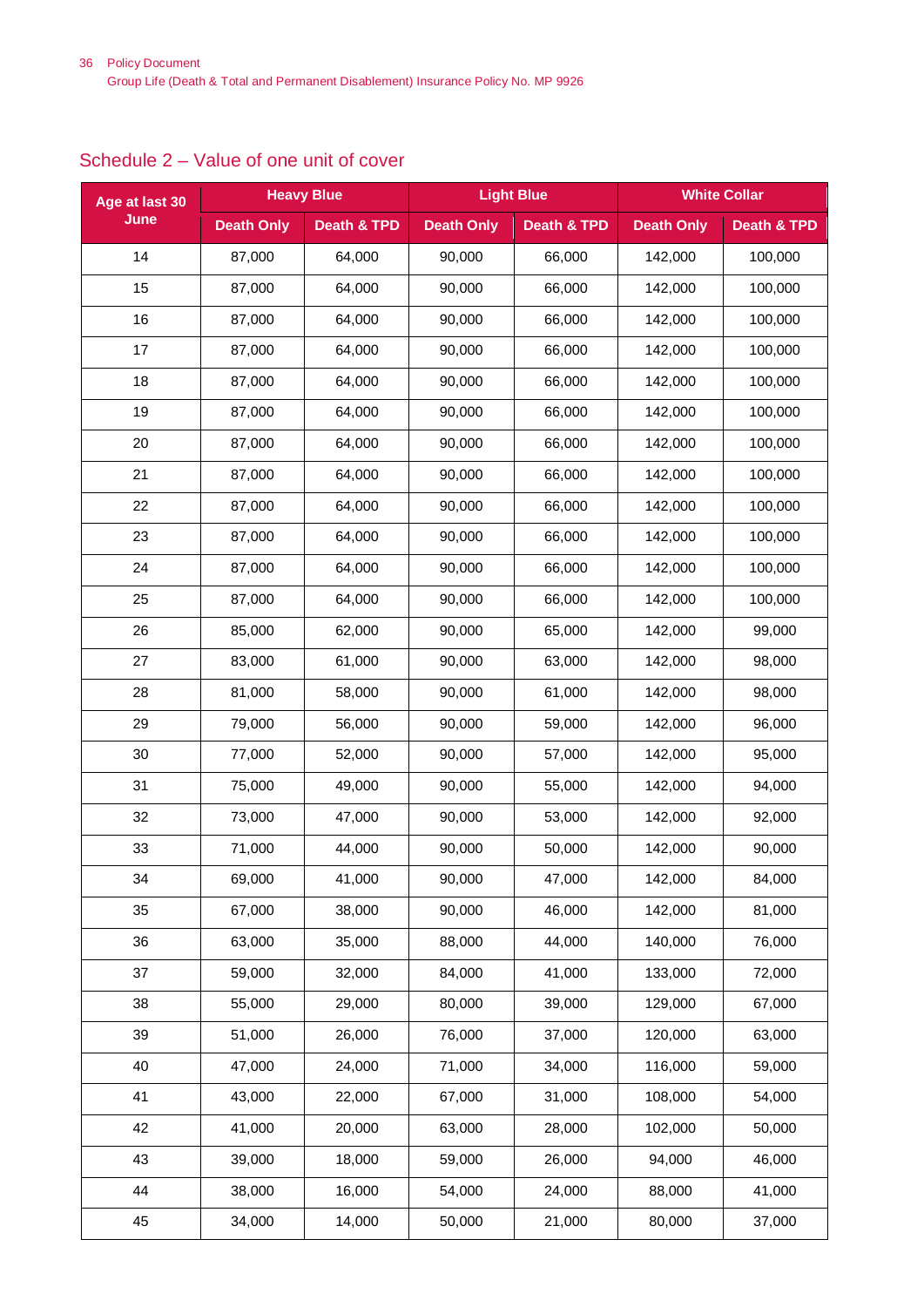| Age at last 30 | <b>Heavy Blue</b> |                        | <b>Light Blue</b> |             | <b>White Collar</b> |                        |
|----------------|-------------------|------------------------|-------------------|-------------|---------------------|------------------------|
| June           | <b>Death Only</b> | <b>Death &amp; TPD</b> | <b>Death Only</b> | Death & TPD | <b>Death Only</b>   | <b>Death &amp; TPD</b> |
| 46             | 31,000            | 13,000                 | 46,000            | 19,000      | 74,000              | 34,000                 |
| 47             | 28,000            | 11,000                 | 41,000            | 17,000      | 67,000              | 30,000                 |
| 48             | 25,000            | 10,000                 | 38,000            | 15,000      | 61,000              | 27,000                 |
| 49             | 23,000            | 9,000                  | 34,000            | 14,000      | 55,000              | 24,000                 |
| 50             | 20,000            | 8,000                  | 30,000            | 12,000      | 49,000              | 21,000                 |
| 51             | 18,000            | 7,000                  | 27,000            | 11,000      | 44,000              | 19,000                 |
| 52             | 16,000            | 6,000                  | 24,000            | 10,000      | 40,000              | 17,000                 |
| 53             | 15,000            | 5,000                  | 22,000            | 8,000       | 35,000              | 15,000                 |
| 54             | 13,000            | 5,000                  | 19,000            | 7,000       | 31,000              | 13,000                 |
| 55             | 12,000            | 4,000                  | 17,000            | 6,000       | 28,000              | 11,000                 |
| 56             | 11,000            | 4,000                  | 15,000            | 6,000       | 25,000              | 10,000                 |
| 57             | 10,000            | 3,000                  | 14,000            | 5,000       | 22,000              | 9,000                  |
| 58             | 9,100             | 3,000                  | 12,000            | 4,000       | 20,000              | 8,000                  |
| 59             | 8,200             | 3,000                  | 11,000            | 4,000       | 18,000              | 7,000                  |
| 60             | 7,400             | 2,000                  | 10,000            | 3,000       | 16,000              | 6,000                  |
| 61             | 6,700             | 2,000                  | 8,000             | 3,000       | 14,000              | 5,000                  |
| 62             | 6,100             | 2,000                  | 7,000             | 3,000       | 12,000              | 4,000                  |
| 63             | 5,600             | 2,000                  | 7,000             | 2,000       | 11,000              | 4,000                  |
| 64             | 5,100             | 2,000                  | 6,000             | 2,000       | 9,000               | 3,000                  |
| 65             | 5,100             | 2,000                  | 6,000             | 2,000       | 9,000               | 3,000                  |
| 66             | 5,100             | 2,000                  | 6,000             | 2,000       | 9,000               | 3,000                  |
| 67             | 5,100             | 2,000                  | 6,000             | 2,000       | 9,000               | 3,000                  |
| 68             | 5,100             | 2,000                  | 6,000             | 2,000       | 9,000               | 3,000                  |
| 69             | 5,100             | 2,000                  | 6,000             | 2,000       | 9,000               | 3,000                  |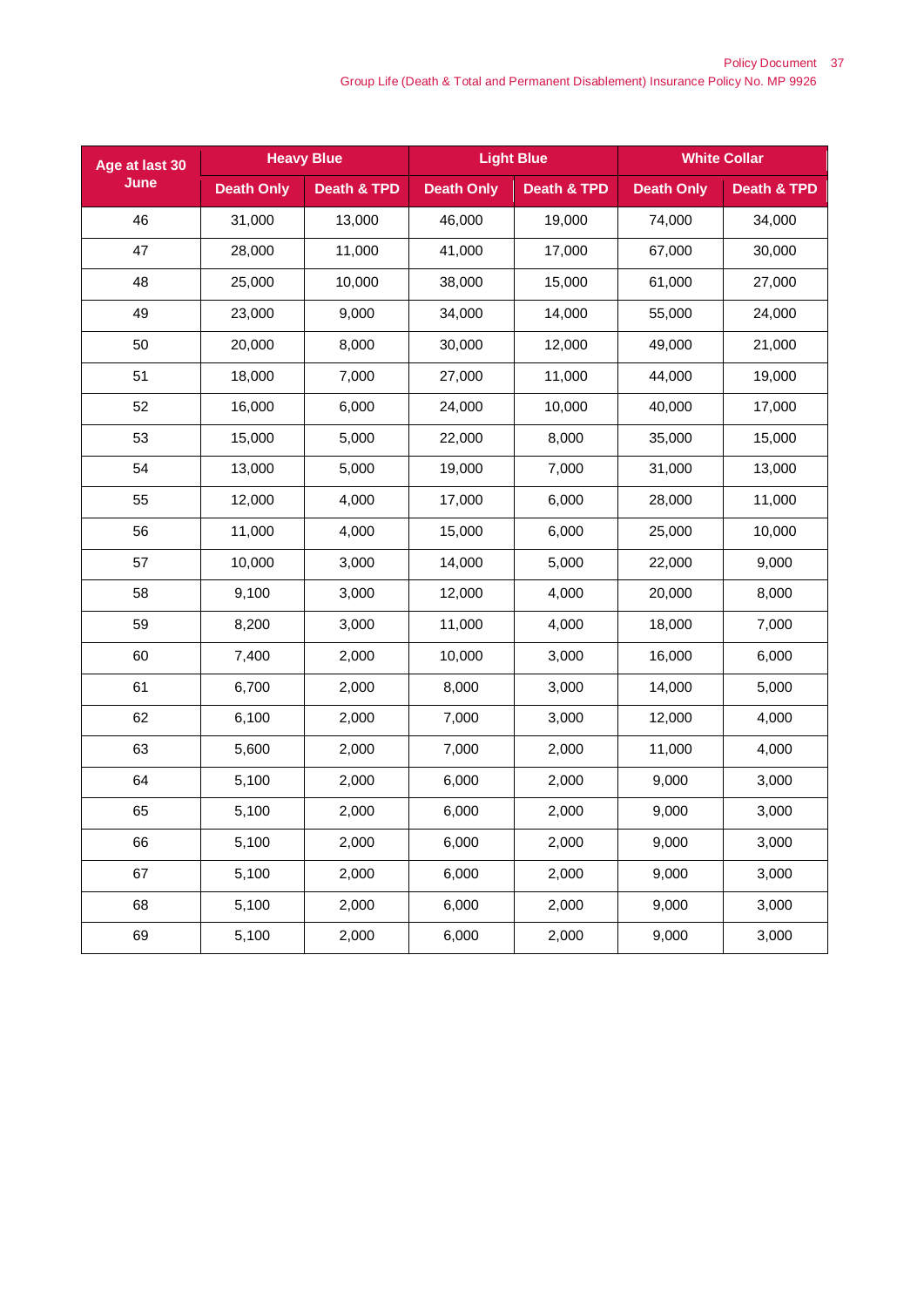<span id="page-37-0"></span>Schedule 3 – Default Death and TPD Cover for Accumulation Plus and Accumulation Basic **Members** 

| Age at last 30 | <b>Stevedore default</b> |                        |  |  |  |
|----------------|--------------------------|------------------------|--|--|--|
| <u>June</u>    | <b>Death Only</b>        | <b>Death &amp; TPD</b> |  |  |  |
| 15             | 350,000                  | 175,000                |  |  |  |
| 16             | 350,000                  | 175,000                |  |  |  |
| 17             | 350,000                  | 175,000                |  |  |  |
| 18             | 350,000                  | 175,000                |  |  |  |
| 19             | 350,000                  | 175,000                |  |  |  |
| 20             | 350,000                  | 175,000                |  |  |  |
| 21             | 350,000                  | 175,000                |  |  |  |
| 22             | 350,000                  | 175,000                |  |  |  |
| 23             | 350,000                  | 175,000                |  |  |  |
| 24             | 350,000                  | 175,000                |  |  |  |
| 25             | 350,000                  | 175,000                |  |  |  |
| 26             | 350,000                  | 175,000                |  |  |  |
| 27             | 350,000                  | 175,000                |  |  |  |
| 28             | 350,000                  | 175,000                |  |  |  |
| 29             | 350,000                  | 175,000                |  |  |  |
| 30             | 350,000                  | 175,000                |  |  |  |
| 31             | 334,600                  | 167,300                |  |  |  |
| 32             | 319,200                  | 159,600                |  |  |  |
| 33             | 303,800                  | 151,900                |  |  |  |
| 34             | 291,000                  | 145,500                |  |  |  |
| 35             | 282,600                  | 141,300                |  |  |  |
| 36             | 274,000                  | 137,000                |  |  |  |
| 37             | 263,800                  | 131,900                |  |  |  |
| 38             | 250,000                  | 125,000                |  |  |  |
| 39             | 232,200                  | 116,100                |  |  |  |
| 40             | 214,200                  | 107,100                |  |  |  |
| 41             | 196,200                  | 98,100                 |  |  |  |
| 42             | 178,400                  | 89,200                 |  |  |  |
| 43             | 160,400                  | 80,200                 |  |  |  |
| 44             | 144,200                  | 72,100                 |  |  |  |
| 45             | 128,800                  | 64,400                 |  |  |  |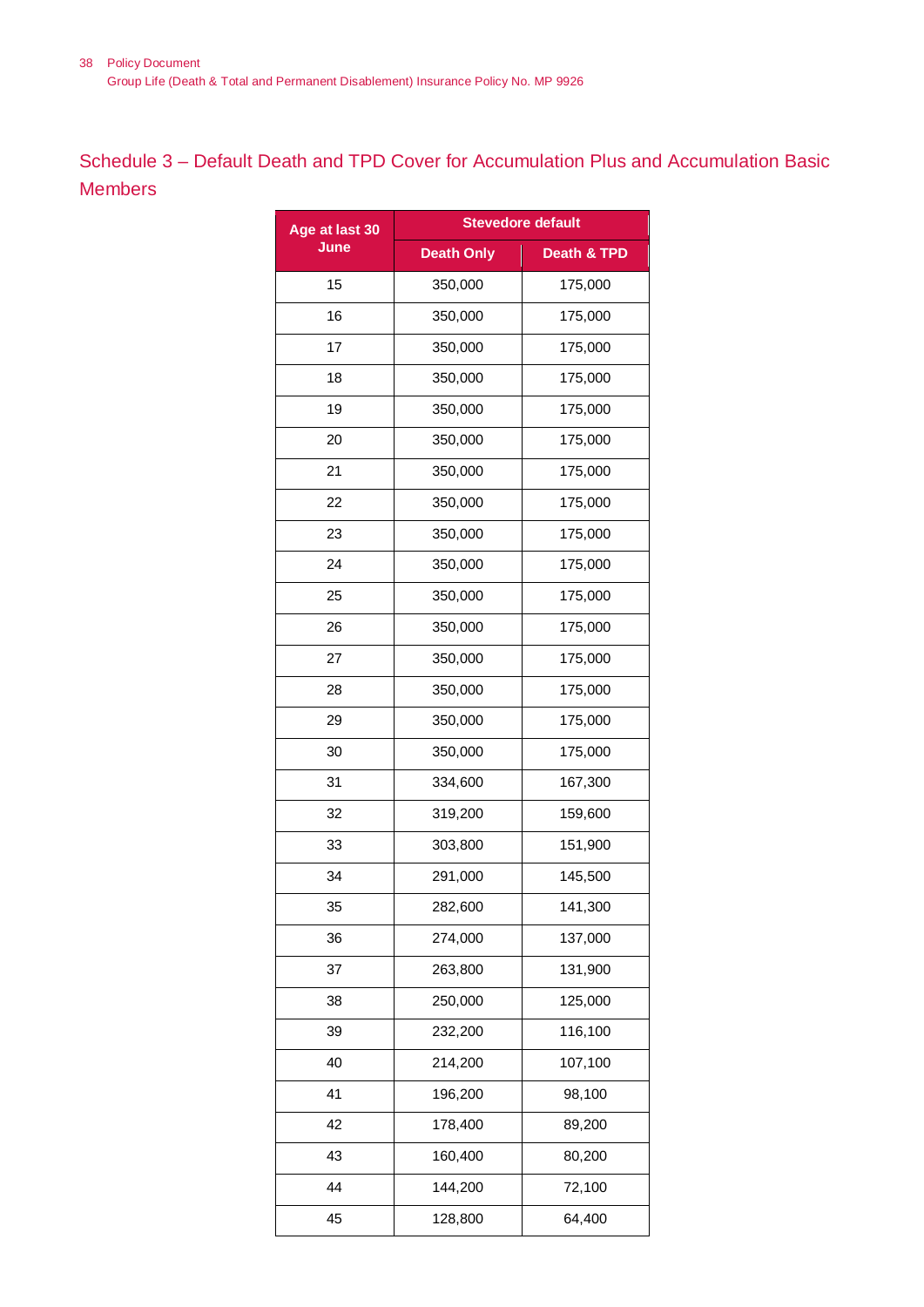| Age at last 30 | <b>Stevedore default</b> |                        |  |  |  |
|----------------|--------------------------|------------------------|--|--|--|
| June           | <b>Death Only</b>        | <b>Death &amp; TPD</b> |  |  |  |
| 46             | 116,000                  | 58,000                 |  |  |  |
| 47             | 103,200                  | 51,600                 |  |  |  |
| 48             | 91,200                   | 45,600                 |  |  |  |
| 49             | 81,000                   | 40,500                 |  |  |  |
| 50             | 71,600                   | 35,800                 |  |  |  |
| 51             | 63,000                   | 31,500                 |  |  |  |
| 52             | 55,400                   | 27,700                 |  |  |  |
| 53             | 48,600                   | 24,300                 |  |  |  |
| 54             | 43,400                   | 21,700                 |  |  |  |
| 55             | 38,400                   | 19,200                 |  |  |  |
| 56             | 35,000                   | 17,500                 |  |  |  |
| 57             | 31,400                   | 15,700                 |  |  |  |
| 58             | 29,000                   | 14,500                 |  |  |  |
| 59             | 26,400                   | 13,200                 |  |  |  |
| 60             | 23,800                   | 11,900                 |  |  |  |
| 61             | 21,200                   | 10,600                 |  |  |  |
| 62             | 19,600                   | 9,800                  |  |  |  |
| 63             | 17,800                   | 8,900                  |  |  |  |
| 64             | 17,000                   | 8,500                  |  |  |  |
| 65             | 17,000                   | 8,500                  |  |  |  |
| 66             | 17,000                   | 8,500                  |  |  |  |
| 67             | 17,000                   | 8,500                  |  |  |  |
| 68             | 17,000                   | 8,500                  |  |  |  |
| 69             | 17,000                   | 8,500                  |  |  |  |

The premium for Default Death and TPD Cover under Schedule 3 will be calculated as per Schedule 1 as:

- a) Default Death Cover / 1000 x Death Only premium rate (based on occupation and age last 30 June) Plus
- b) Default TPD Cover / 1000 x (Death and TPD premium rate less Death Only premium rate (based on occupation and age at last 30 June))